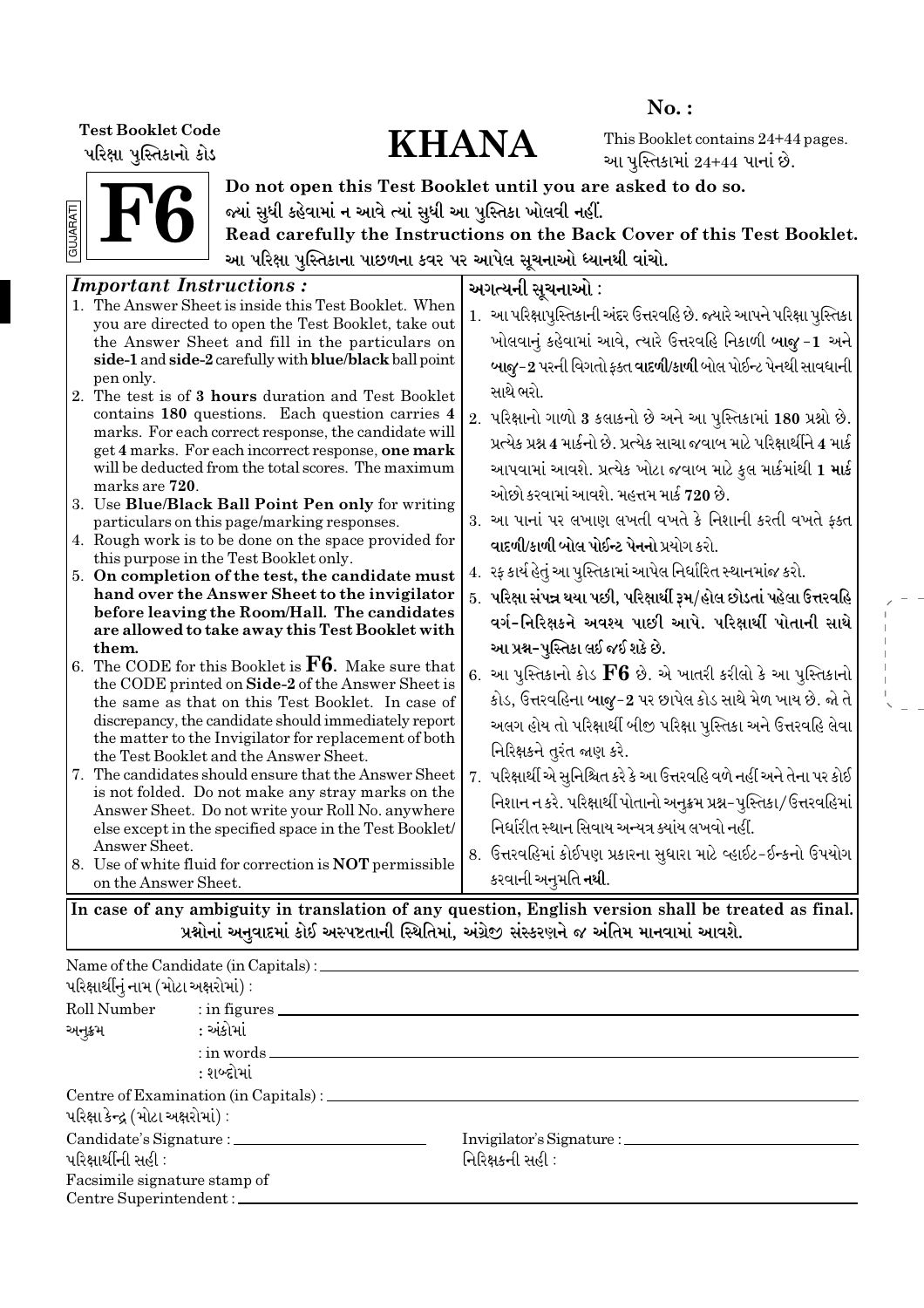$F6$ 

- $Cr^{2+}$  આયનની ગણતરી કરેલ સ્પિન ફક્ત ચૂંબકીય ચાકમાત્રા  $\mathbf{1}$ . શોધો.
	- $(1)$ 5.92 BM
	- $(2)$ 2.84 BM
	- 3.87 BM  $(3)$
	- 4.90 BM  $(4)$
- નીચે આપેલામાંથી કયો એક કેટાયનિક પ્રક્ષાલક છે ?  $2.$ 
	- સિટાઈલદ્રાયમિથાઈલ એમોનિયમ બ્રોમાઈડ  $(1)$
	- સોડિયમ ડોડેસાઈલબેન્ઝ્ર્નિ સલ્ફોનેટ  $(2)$
	- સોડિયમ લોરિલ સલ્કેટ  $(3)$
	- સોડિયમ સ્ટિયરેટ  $(4)$
- નીચે આપેલા માંથી કયો એમાઈન કાર્બાઈલએમાઈન કસોટી  $3.$ આપશે ?

 $NCH<sub>3</sub>$ <sub>2</sub>  $(1)$ 



 $NH<sub>2</sub>$ 

 $(3)$ 



 $\overline{4}$ .

- GUJARATI
- નીચે આપેલા અણુઓની જોડી માંથી કયાની ફ્રિધ્રુવ ચાકમાત્રા શૂન્ય થશે ? નાઈટ્રોજન ટ્રાયફ્લુઓરાઈડ, બેરિલિયમ ડાયફ્લુઓરાઈડ,  $(1)$ પાણી, 1.3-ડાયક્લોરોબેન્ઝિન
- બોરોન દ્રાયફ્લુઓરાઈડ, બેરિલિયમ ડાયફ્લુઓરાઈડ,  $(2)$ કાર્બન ડાયોક્સાઈડ, 1,4-ડાયક્લોરોબેન્ઝિન
- એમોનિયા, બેરિલિયમ ડાયફ્લુઓરાઈડ, પાણી,  $(3)$ 1,4-ડાયક્લોરોબેન્ઝિન
- બોરોન દ્રાયફ્લુઓરાઈડ, હાઈડ્રોજન ફ્લુઓરાઈડ, કાર્બન  $(4)$ ડાયોક્સાઈડ. 1.3-ડાયક્લોરોબેન્ઝિન
- નીચે આપેલામાંથી કયો એક કુદરતી બહુલક છે ? 5.
	- પોલીબ્યુટાડાઈન  $(1)$
	- પોલી (બ્યૂટાડાઈન-એક્રિલોનાઈટ્રાઈલ)  $(2)$
	- *સીસ*-1.4-પોલીઆઈસોપ્રીન  $(3)$
	- પોલી (બ્યૂટાડાઈન-સ્ટાયરીન)  $(4)$

#### નીચે આપેલાને જોડો અને <mark>સાચો</mark> વિકલ્પ ઓળખી બતાવો. 6.

| (a)                        |          | $CO(g) + H2(g)$ |            | (i)   | $Mg(HCO3)2 +$<br>Ca(HCO <sub>3</sub> ) <sub>2</sub> |  |  |  |  |  |
|----------------------------|----------|-----------------|------------|-------|-----------------------------------------------------|--|--|--|--|--|
| (b)                        | કઠિનતા   | પાણીની અસ્થાયી  |            | (ii)  | ઈલેક્ટ્રોનની અછત<br>વાળો હાઈડ્રાઈડ                  |  |  |  |  |  |
| $\left( \mathrm{c}\right)$ | $B_2H_6$ |                 |            | (iii) | સંશ્લેષિત વાય્                                      |  |  |  |  |  |
| (d)                        | $H_2O_2$ |                 |            | (iv)  | બિન-સમતલીય<br>બંધારણ                                |  |  |  |  |  |
|                            | (a)      | (b)             | (c)        | (d)   |                                                     |  |  |  |  |  |
| (1)                        | (iii)    | (iv)            | (ii)       | (i)   |                                                     |  |  |  |  |  |
| (2)                        | (i)      | (iii)           | (ii)       | (iv)  |                                                     |  |  |  |  |  |
| (3)                        | (iii)    | $\rm(i)$        | $\rm (ii)$ | (iv)  |                                                     |  |  |  |  |  |

એક પ્રક્રિયાના પ્રક્રિયકની સાંઢતામાં થતો વધારો નીચેના માંના  $\overline{7}$ . કેરકાર તરક દોરી જશે જે શોધો:

 $(i)$ 

 $(iv)$ 

દેહલી ઊર્જા  $(1)$ 

 $(iii)$ 

 $(ii)$ 

 $(4)$ 

- અથડામણ આવૃત્તિ  $(2)$
- સક્રિયકરણ શક્તિ  $(3)$
- प्रक्रियानी ઉष्भा  $(4)$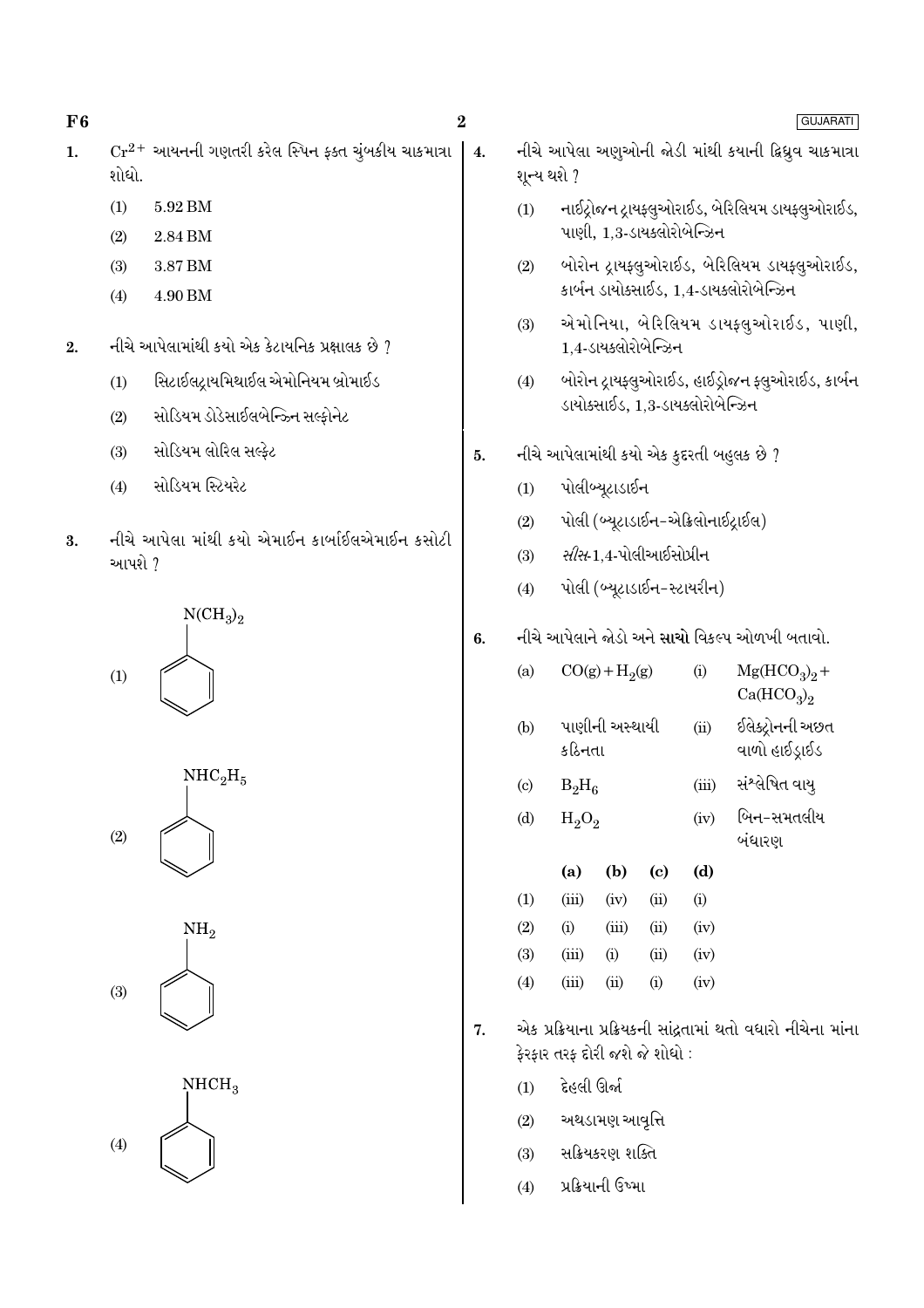- બેન્ઝીનનો ઠારબિંદુ અવનમન અચળાંક ( $\mathrm{K}_e$ )  $5.12\,\mathrm{K}\,\mathrm{kg}\,\mathrm{mol}^{-1}$ 8. છે. બેન્ઝીનમાં રહેલા એક વિદ્યુત-અવિભાજય દ્રાવ્ય ધરાવતા 0.078 m મોલાલીટીના દ્રાવણ માટે ઠારબિંદુ અવનમન શોધો. (બે દર્શારા સુધી પૂર્ણાંકમાં મૂકી શકાય)
	- $0.40K$  $(1)$
	- $0.60K$  $(2)$
	- $0.20K$  $(3)$
	- $0.80K$  $(4)$
- એક અણુ કે જે અસ્તિત્વ ધરાવતો નથી જે ઓળખી બતાવો. 9.
	- $(1)$  $C_2$
	- $(2)$  $O<sub>2</sub>$
	- $(3)$  $He<sub>2</sub>$
	- $(4)$  $Li<sub>2</sub>$
- નીચે આપેલ પ્રક્રિયામાં કાર્બનના ઓક્સિડેશન આંકમાં થતો ફેરફાર  $10.$ શું છે ?
	- $\text{CH}_4(g) + 4\text{Cl}_2(g) \rightarrow \text{CCl}_4(l) + 4\text{HCl}(g)$
	- $-4$  થી +4  $(1)$
	- 0 થી  $-4$  $(2)$
	- $+4$  થી  $+4$  $(3)$
	- 0  $l + 4$  $(4)$
- નીચે આપેલ ધાત્ આયન ઘણા બધા ઉત્સેચકોને કાર્યાન્વિત 11. (ઉત્તેજિત) કરે છે, તેઓ ગ્લુકોઝના ઓક્સિડેશનથી ATP ના ઉત્પાદનમાં ભાગ લે છે અને Na સાથે જ્ઞાનતંતુ સંદેશો વહન (ટ્રાન્સમિશન) માટે પણ જવાબદાર છે.
	- કેલ્શીયમ  $(1)$
	- પોટેશિયમ  $(2)$
	- $(3)$ લોખંડ
	- $(4)$ તાંબ
- નીચે આપેલાને જોડો : 12.

|                             | ઓક્સાઈડ                        |       |       | પ્રકૃતિ                               |
|-----------------------------|--------------------------------|-------|-------|---------------------------------------|
| (a)                         | CO                             |       | (i)   | બેઝિક                                 |
| (b)                         | BaO                            |       | (ii)  | તટસ્થ                                 |
| $\left( \mathrm{c} \right)$ | $\text{Al}_2\text{O}_3$        |       | (iii) | એસિડિક                                |
| (d)                         | Cl <sub>2</sub> O <sub>7</sub> |       | (iv)  | ઉભયગુણીય                              |
|                             |                                |       |       | નીચે આપેલા માંથી કયો સાચો વિકલ્પ છે ? |
|                             | (a)                            | (b)   | (c)   | (d)                                   |
| (1)                         | (iii)                          | (iv)  | (i)   | (ii)                                  |
| (2)                         | (iv)                           | (iii) | (ii)  | (i)                                   |
| (3)                         | (i)                            | (ii)  | (iii) | (iv)                                  |
| (4)                         | (ii)                           | (i)   | (iv)  | (iii)                                 |

- મંદ NaOH ની હાજરીમાં થતી બેન્ઝાલ્ડીહાઈડ અને એસિટોકિનોન 13. વચ્ચેની પ્રક્રિયા નીચેના તરીકે જાણીતી છે, જે \_\_\_
	- ક્રોસ કેનીઝારો પ્રક્રિયા  $(1)$
	- ક્રોસ આલ્ડોલ સંઘનન  $(2)$
	- આલ્ડોલ સંઘનન  $(3)$
	- કેનીઝારો પ્રક્રિયા  $(4)$
- એનિસોલની HI સાથેની પ્રક્રિયા થી પ્રાપ્ત થાય તે : 14.









- $2Cl(g) \rightarrow Cl_2(g)$  પ્રક્રિયા માટે, સાચો વિકલ્પ શોધો.  $15.$ 
	- $\Delta_r H < 0$  અને  $\Delta_r S > 0$  $(1)$
	- $\Delta_r H < 0$  અને  $\Delta_r S < 0$  $(2)$
	- $\Delta_r H > 0$  અને  $\Delta_r S > 0$  $(3)$
	- $\Delta_r H > 0$  અને  $\Delta_r S < 0$  $(4)$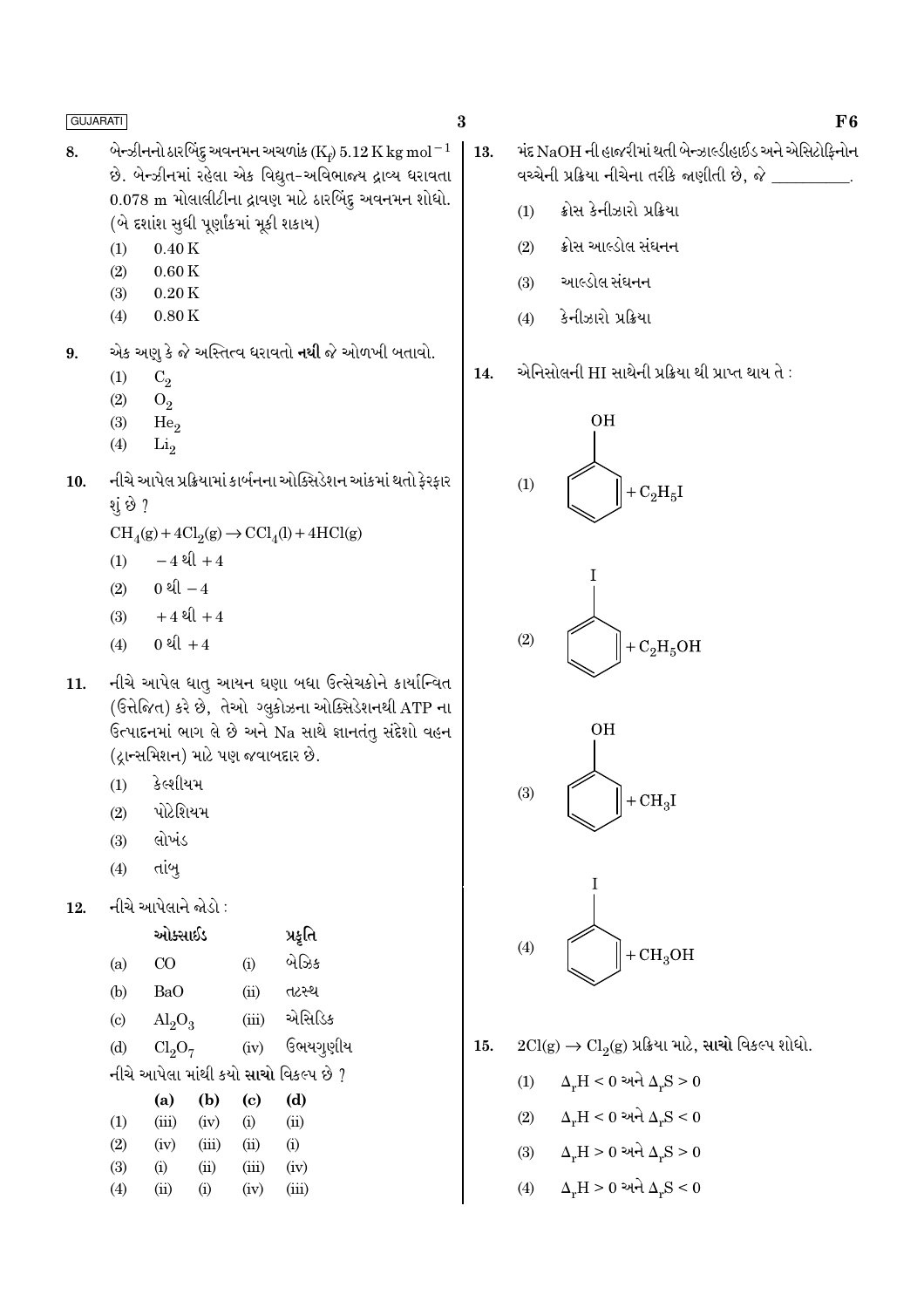| F6  |                                                                                                                                                                  | 4   | <b>GUJARATI</b>                                                                                                           |
|-----|------------------------------------------------------------------------------------------------------------------------------------------------------------------|-----|---------------------------------------------------------------------------------------------------------------------------|
| 16. | નીચે આપેલા વિધાનોમાંથી સાચું ઓળખી બતાવો.<br>આઈસક્રીમ અને થીજવેલા ખોરાક માટે $\mathrm{CO}_2(\mathrm{g})$ નો<br>(a)                                                | 21. | ખોટું વિધાન શોધી બતાવો.<br>જ્યારે H, C અથવા N જેવા નાના પરમાણુઓ ધાતુઓના<br>(1)                                            |
|     | ઉપયોગ શીતક તરીકે (રેફ્રીજરન્ટ) થાય છે.<br>$C_{60}$ નું બંધારણ, બાર છ કાર્બન ચક્રો અને વીસ પાંચ<br>(b)                                                            |     | સ્ફટિક લેટાઈસોના અંદરના ભાગમાં ફસાઈ જાય ત્યારે<br>આંતરાલીય સંયોજનો બને છે.                                                |
|     | કાર્બન ચક્રો ધરાવે છે.<br>ZSM-5 પ્રકારના ઝિયોલાઈટનો ઉપયોગ આલ્કોહોલ માંથી<br>$\left( \text{c} \right)$<br>ગેસોલિનમાં રૂપાંતર કરવા થાય છે.                         |     | $\text{CrO}_4^{2-}$ અને $\text{Cr}_2\text{O}_7^{2-}$ માં ક્રોમિયમની ઓક્સિડેશન<br>(2)<br>અવસ્થા સમાન નથી.                  |
|     | CO એ રંગવિહિન અને ગંધવિહિન વાયુ છે.<br>(d)                                                                                                                       |     | $Cr^{2+}(d^4)$ એ પાણીમાંના $Fe^{2+}(d^6)$ કરતા પ્રબળ<br>(3)<br>રિડક્શનકર્તા છે.                                           |
|     | ફક્ત (b) અને (c)<br>(1)<br>ફક્ત (c) અને (d)<br>(2)                                                                                                               |     | સંક્રાંતિ તત્વો અને તેના સંયોજનો તેની ઘણી બધી<br>(4)<br>ઓક્સિડેશન અવસ્થાઓ ધરાવતા હોવાને કારણે તેની                        |
|     | ફક્ત $(a)$ , $(b)$ અને $(c)$<br>(3)<br>ફક્ત (a) અને (c)<br>(4)                                                                                                   |     | ઉદ્દીપકીય સક્રિયતા માટે જણીતા છે અને તે સંકીર્ણો<br>બનાવે છે.                                                             |
| 17. | વુર્ટઝ પ્રક્રિયા વડે નીચે આપેલા આલ્કેન માંથી કયો સારી નીપજ<br>બનાવી શકતો નથી ?<br>n-હેપ્ટેન<br>(1)                                                               | 22. | એક આદર્શ વાયુ માટે સમોષ્મી પરિસ્થિતિ હેઠળ થતું મુક્ત<br>વિસ્તરણનો સાચો વિકલ્પ શોધો.                                       |
|     | n-બ્યૂટેન<br>(2)<br>n-હેક્ઝેન<br>(3)                                                                                                                             |     | $q < 0$ , $\Delta T = 0$ અને $w = 0$<br>(1)<br>$q > 0$ , $\Delta T > 0$ અને $w > 0$<br>(2)                                |
|     | $2,3$ -ડાયમિથાઈલબ્યૂટેન<br>(4)                                                                                                                                   |     | $q = 0, \, \Delta T = 0$ અને $w = 0$<br>(3)<br>$q = 0, \Delta T < 0$ અને $w > 0$<br>(4)                                   |
| 18. | $\operatorname{CaCl}_2$ , $\operatorname{MgCl}_2$ અને NaCl ના દ્રાવણમાંથી HCl ને પસાર<br>કરવામાં આવે છે. નીચે આપેલા માંથી કયું એક સંયોજન(નો)<br>સ્ફટિકમય બને છે? | 23. | રાઉલ્ટના નિયમ થી મિશ્રણ કે જે ધન વિચલન પ્રદર્શિત કરે છે તે<br>શોધો.<br>એસિટોન + ક્લોરોફોર્મ<br>(1)                        |
|     | ई उत्त $MgCl2$<br>(1)<br>$NaCl, MgCl2$ અને $CaCl2$<br>(2)                                                                                                        |     | ક્લોરોઈથેન + બ્રોમોઈથેન<br>(2)                                                                                            |
|     | બંન્ને ${ {\rm MgCl}_2}$ અને ${ {\rm CaCl}_2}$<br>(3)                                                                                                            |     | ઈથેનોલ+એસિટોન<br>(3)<br>બેન્ઝિન + ટોલ્યુઈન<br>(4)                                                                         |
| 19. | \$ধ NaCl<br>(4)<br>નીચે આપેલા માંથી કયો એક પરમાણુઓની સંખ્યા મહત્તમ ધરાવતું                                                                                       | 24. | નીચે આપેલા સલ્ફરના ઓક્સોએસિડ માંથી કયાં માં $-O$ – $O-$<br>બંધન છે ?                                                      |
|     | હશે ?<br>$O_2(g)$ નો 1 g [O નું પરમાણ્વીય દળ=16]<br>(1)                                                                                                          |     | $H_2S_2O_8$ , પરઓક્સોડાયસલ્ફ્યૂરિક એસિડ<br>(1)<br>$\mathrm{H_{2}S_{2}O_{7}}$ , પાયરોસલ્ફ્યૂરિક એસિડ<br>(2)                |
|     | $Li(s)$ નો 1 g [Li નું પરમાણ્વીય દળ=7]<br>(2)<br>$Ag(s)$ નો 1 g [Ag નું પરમાણ્વીય દળ = 108]<br>(3)                                                               |     | $H_2SO_3$ , સલ્ફ્યૂરસ એસિડ<br>(3)<br>$H_2SO_4$ , સલ્ફ્યૂરિક એસિડ<br>(4)                                                   |
| 20. | $Mg(s)$ નો 1 g [Mg નું પરમાણ્વીય દળ=24]<br>(4)<br>સિલીન્ડરમાં $N_2$ અને Ar વાયુઓનું એક મિશ્રણ $N_2$ ના 7 g                                                       | 25. | સુક્રોઝ નું જળવિભાજન કરતા શું પ્રાપ્ત થશે ?                                                                               |
|     | અને Ar ના 8 g ધરાવે છે. પાત્રમાં (સિલિન્ડરમાં) વાયુઓના<br>મિશ્રણનું કુલ દબાણ 27 બાર હોય તો, $\mathrm{N}_2$ નું આંશિક દબાણ                                        |     | $\alpha$ -D-2gslos + $\beta$ -D- $\S$ sclos<br>(1)<br>$\alpha$ -D- $\S$ scl $\beta$ + $\beta$ -D- $\S$ scl $\beta$<br>(2) |
|     | શોધો.<br>[ પરમાણ્વીય દળો N = 14, Ar = 40 (g mol <sup>-1</sup> માં) નો                                                                                            |     | $\beta$ -D- $\log$ કોઝ + $\alpha$ -D-ક્રૂક્ટોઝ<br>(3)<br>$\alpha$ -D- $\log$ કોઝ + $\beta$ -D- $\log$ કોઝ<br>(4)          |
|     | ઉપયોગ કરો ]                                                                                                                                                      | 26. | $\frac{175}{71}$ Lu માં પ્રોટોન, ન્યૂટ્રોન અને ઈલેક્ટ્રોનની સંખ્યા અનુક્રમે શોધો.                                         |
|     | (1)<br>$15$ બાર<br>(2)<br>18 બાર                                                                                                                                 |     | $71, 71$ અને $104$<br>(1)<br>$175, 104$ અને $71$<br>(2)                                                                   |
|     | $9$ બાર<br>(3)<br>$12$ બાર<br>(4)                                                                                                                                |     | $71, 104$ અને $71$<br>(3)<br>$104, 71$ અને $71$<br>(4)                                                                    |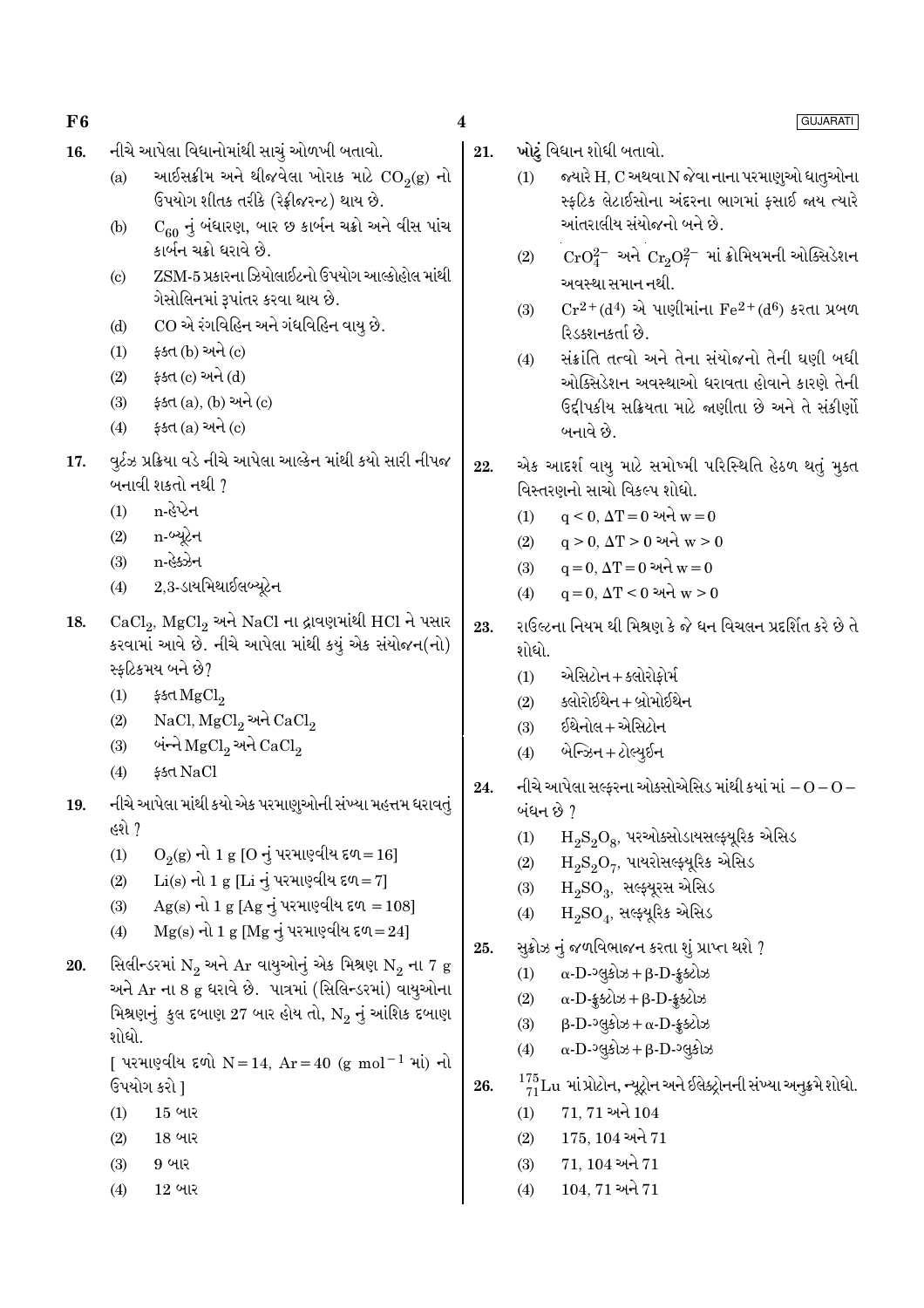- પ્લેટીનમ (Pt) ઈલેક્ટ્રોડનો ઉપયોગ કરીને મંદ સલ્ફ્યુરીક એસિડનું 27. વિદ્યુત વિભાજન કરતાં એનોડ પર નીપજ પ્રાપ્ત થાય છે, જે
	- $\rm H_2S$  વાયુ  $(1)$
	- $(2)$  $SO_2$  વાયુ
	- હાઈડ્રોજન વાયુ  $(3)$
	- ઓક્સિજન વાય્  $(4)$
- નીચે આપેલા માંથી કયા ને કારણે તૃતીયક બ્યૂટાઈલ કાર્બોકેશાયન 28. એ દ્વિતીયક બ્યૂટાઈલ કાર્બોકેશાયન કરતા વધારે સ્થિર છે ?
	- $-CH_3$  સમૂહોની  $-R$  અસર  $(1)$
	- હાઈપરકોન્જ્યુગેશન  $(2)$
	- $-CH_3$  સમૂહોની  $-I$  અસર  $(3)$
	- $-CH_3$  સમૂહોની + R અસર  $(4)$
- યૂરિયાની પાણી સાથે પ્રક્રિયા થઈને A બને છે કે જેનું વિઘટન 29. યઈને તેમાંથી  ${\bf B}$  બનશે.  ${\bf B}$  જ્યારે  ${\rm Cu}^{2+}$  (જલીય) માંથી પસાર કરતાં ગાઢા ભૂરા રંગનું દ્રાવણ  $\mathbf C$  બને છે. નીચે આપેલામાંથી  $\mathbf C$ નું સૂત્ર કયું છે ?
	- $(1)$  $Cu(OH)<sub>2</sub>$
	- $CuCO<sub>3</sub>·Cu(OH)<sub>2</sub>$  $(2)$
	- $(3)$  $CuSO<sub>4</sub>$
	- $[Cu(NH<sub>2</sub>)<sub>4</sub>]<sup>2+</sup>$  $(4)$
- ખોટી જોડ શોધી બતાવો : 30.

|                            | નામ                                                                     |       | $IUPAC$ સ્વીકૃત |
|----------------------------|-------------------------------------------------------------------------|-------|-----------------|
|                            |                                                                         |       | (Official) નામ  |
| (a)                        | અનનિલઉનિયમ                                                              | (i)   | મેન્ડેલિવિયમ    |
| (b)                        | અનનિલદ્રાઈયમ                                                            | (ii)  | લૉરેન્સિયમ      |
| $\left( \mathrm{c}\right)$ | અનનિલહેક્સિયમ                                                           | (iii) | સીબોર્ગિયમ      |
| (d)                        | અનઅનયુનિયમ                                                              | (iv)  | દરમ્સ્ટાદટિયમ   |
| (1)                        | $(c)$ , $(iii)$                                                         |       |                 |
| (2)                        | $(d)$ , $(iv)$                                                          |       |                 |
| (3)                        | (a), (i)                                                                |       |                 |
| (4)                        | $(b)$ , $(ii)$                                                          |       |                 |
|                            | એક પ્રથમ ક્રમ પ્રક્રિયા માટે વેગ અચળાંક $4.606\times10^{-3}~\rm s^{-1}$ |       |                 |
|                            | છે. પ્રક્રિયકનાં 2.0 g માંથી 0.2 g માં થતા ઘટાડા માટે કેટલો             |       |                 |
|                            | સમય જરૂરી છે ?                                                          |       |                 |
|                            |                                                                         |       |                 |

 $(1)$  $500 s$ 

31.

- $(2)$  $1000 s$
- $(3)$  $100 s$
- $200 s$  $(4)$

 $\times$  288 pm  $(1)$  $\frac{4}{\sqrt{2}} \times 288$  pm  $(2)$  $\frac{\sqrt{3}}{4} \times 288$  pm  $(3)$ 

 $\bf{5}$ 

 $\frac{\sqrt{2}}{4} \times 288$  pm  $(4)$ 











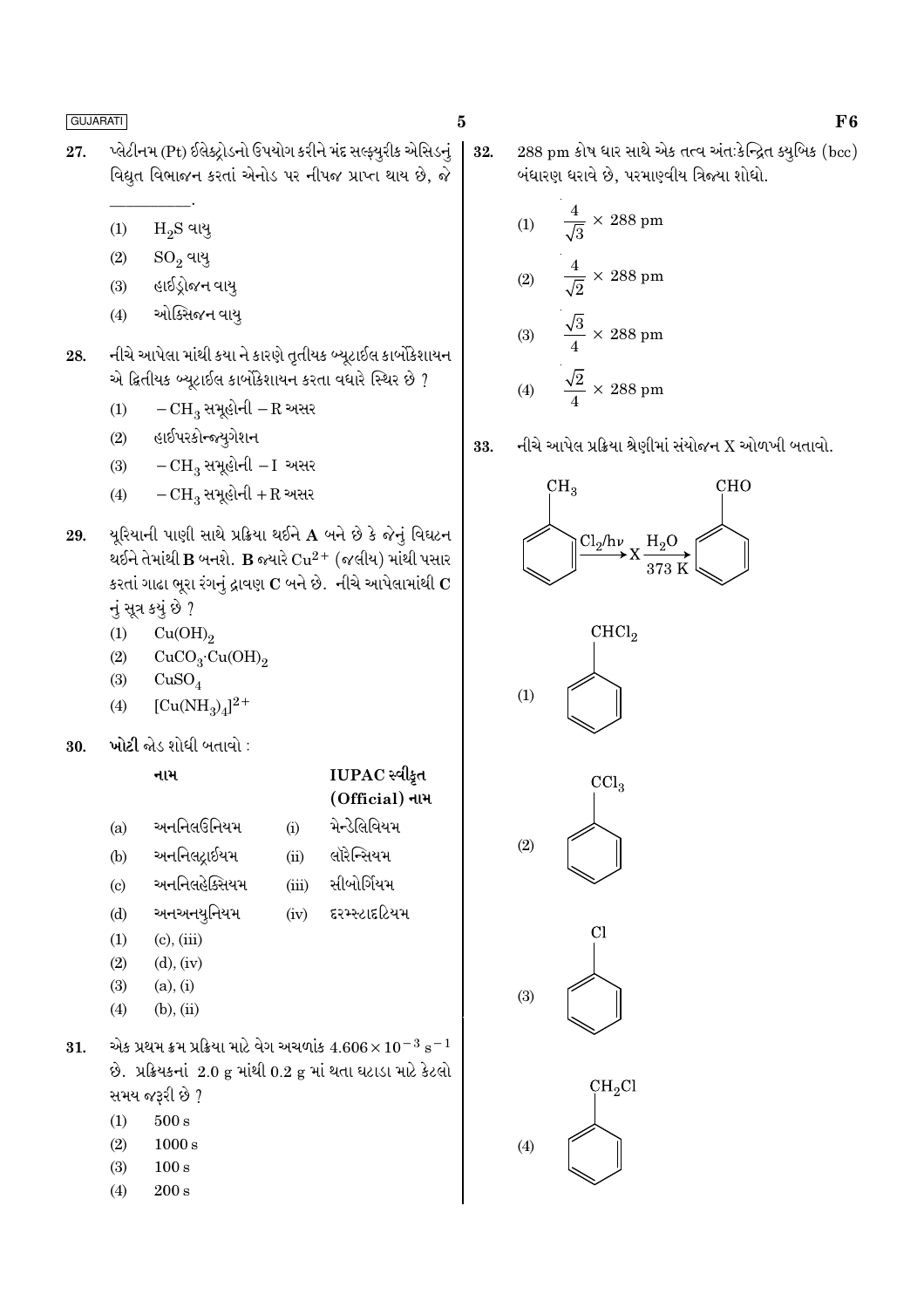$F6$ 

- કો-ઓર્ડીનેશન સંયોજનો (સવર્ગ સંયોજનો) બનાવવા માટે 34. લિગાન્ડોનો ક્ષેત્ર સામર્થ્યનો ચઢતો સાચો ક્રમ નીચે આપેલા માંથી કયો છે ?
	- $F^-$  < SCN<sup>-</sup> < C<sub>2</sub>O<sub>4</sub><sup>2</sup><sup>-</sup> < CN<sup>-</sup>  $(1)$
	- $CN^{-} < C_2O_4^{2-} < SCN^{-} < F^{-}$  $(2)$
	- $SCN^- < F^- < C_2O_4^{2-} < CN^ (3)$
	- $SCN^- < F^- < CN^- < C_2O_4^{2-}$  $(4)$
- પેપર ક્રોમેટોગ્રાફીનું ઉદાહરણ એ : 35.
	- થીન લેયર ક્રોમેટોગ્રાફી (પાતળા સ્તર ક્રોમેટોગ્રાફી)  $(1)$
	- સ્તંભ ક્રોમેટોગ્રાફી  $(2)$
	- અધિશોષણ ક્રોમેટોગ્રાકી  $(3)$
	- વિભાજન ક્રોમેટોગ્રાકી  $(4)$ (Partition chromatography)
- નીચે આપેલા માંથી સાચું વિધાન ઓળખી બતાવો. 36.
	- નિકલ માટે બાષ્પ અવસ્થા શઘ્ધિકરણ વાન-આર્કેલ  $(1)$ પઘ્ધતિ દ્વારા કરવામાં આવે છે.
	- પિગ આયર્નને જુદા-જુદા આકારમાં ઘડી શકાય છે.  $(2)$
	- ભરતર લોખંડ એ 4% કાર્બન સાથેનું અશુધ્ધ લોખંડ છે.  $(3)$
	- ફોલ્લાવાળા તાંબામાં દેખાતા ફોલ્લા એ  $\mathrm{CO}_2$  ના  $(4)$ નીકળવાના કારણે છે.
- સક્રોઝના જળવિભાજનની પ્રક્રિયામાં નીચે આપેલ છે. 37.

સૂક્રોઝ + $H_2O \rightleftharpoons 29.3 + 25.3$ 

 $300 \text{ K}$  પર, જો સંતુલન અચળાંક (K<sub>c</sub>)  $2 \times 10^{13}$  હોય તો, તેજ તાપમાન પર  $\Delta_r G^\ominus$  ની કિંમત શું થશે ?

- $8.314 \text{ J} \text{ mol}^{-1} \text{K}^{-1} \times 300 \text{ K} \times \ln(3 \times 10^{13})$  $(1)$
- $-8.314 \,\mathrm{J} \,\mathrm{mol}^{-1} \mathrm{K}^{-1} \times 300 \,\mathrm{K} \times \ln(4 \times 10^{13})$  $(2)$
- $-8.314 \,\mathrm{J}$  mol<sup>-1</sup>K<sup>-1</sup>×300 K×ln(2×10<sup>13</sup>)  $(3)$
- $8.314 \text{ J} \text{ mol}^{-1} \text{K}^{-1} \times 300 \text{ K} \times \ln(2 \times 10^{13})$  $(4)$
- પીગાળેલ CaCl, (પરમાણ્વીય દ્રવ્યમાન, Ca = 40 g mol<sup>-1</sup>) 38. માંથી 20 g કેલ્શીયમનું ઉત્પાદન કરવા માટે કેટલી ફેરાડે (F) ની સંખ્યા જરૂરી છે ?
	- $\overline{3}$  $(1)$
	- $(2)$  $\overline{4}$
	- $(3)$  $\mathbf{1}$
	- $\overline{2}$  $(4)$

GUJARATI

- નીચે આપેલા માંથી કયો બેઝિક એમિનો એસિડ છે ? 39.
	- ટાયરોસીન  $(1)$
	- લાઈસીન  $(2)$
	- સિરીન  $(3)$
	- એલેનાઈન  $(4)$
- એક આલ્કીનનું ઓઝોનાલિસિસ કરતા નિપજો પૈકી એક મિથેનાલ 40. નીપજ મળે છે તો તેનું બંધારણ (આલ્કીન) શોધો.









- કલિલ દ્રાવણના ક્યા ગુણધર્મને શોધવા માટે ઝેટા પોટેન્શિયલની 41. માપણી ઉપયોગી છે ?
	- કલિલ કણોની સ્થિરતા  $(1)$
	- કલિલ કણોનું કદ  $(2)$
	- સ્નિગ્ધતા  $(3)$
	- $(4)$ દ્રાવ્યતા

 $(4)$ 

- 0.1 M NaOH માં Ni $(OH)_2$  ની દ્રાવ્યતા શોધો. Ni $(OH)_2$ 42. નો આયનિક ગુણાકાર  $2 \times 10^{-15}$  આપેલ છે.
	- $1\times10^{-13}$  M  $(1)$
	- $1 \times 10^8$  M  $(2)$
	- $2\times10^{-13}\,\mathrm{M}$  $(3)$
	- $2 \times 10^{-8}$  M  $(4)$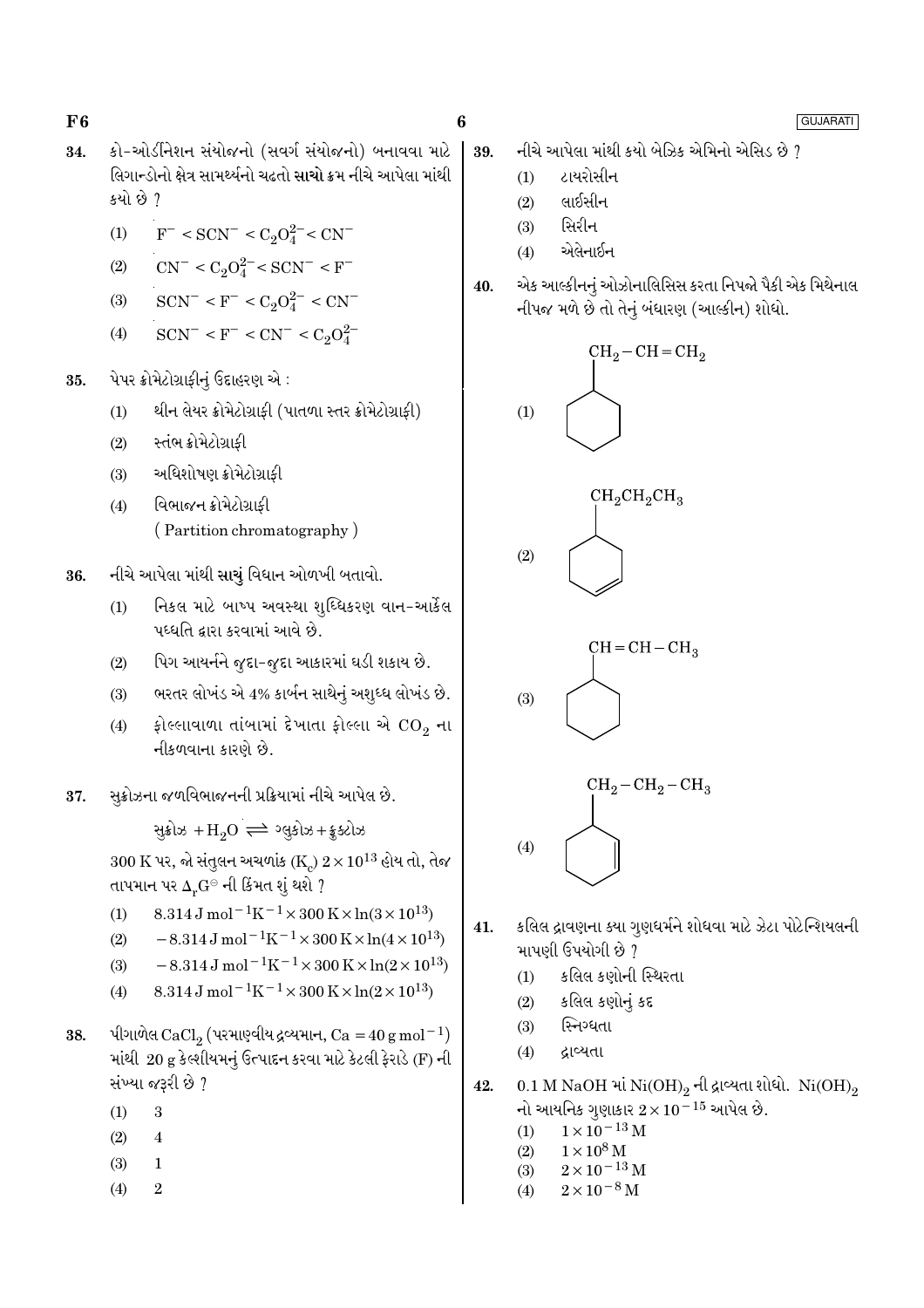| <b>GUJARATI</b> |                                                                                                |               |                                |                            |                                               |       |                                                            | 7   |                                          |                        |                                                   |                            |               | ${\bf F6}$                                                 |  |
|-----------------|------------------------------------------------------------------------------------------------|---------------|--------------------------------|----------------------------|-----------------------------------------------|-------|------------------------------------------------------------|-----|------------------------------------------|------------------------|---------------------------------------------------|----------------------------|---------------|------------------------------------------------------------|--|
| 43.             |                                                                                                |               |                                |                            |                                               |       | કાર્બન મોનોક્સાઈડના સંદર્ભમાં નીચે આપેલા માંથી કયું સાચું  | 47. |                                          |                        |                                                   |                            |               | સજીવ અને તેના બાયોટેકનોલોજીમાં થતા ઉપયોગને જોડો :          |  |
|                 | નથી ?                                                                                          |               |                                |                            |                                               |       |                                                            |     | (a)                                      | બેસીલસ                 |                                                   |                            | (i)           | પ્રતિકૃતિ વાહક                                             |  |
|                 | (1)                                                                                            |               |                                |                            |                                               |       | ઓક્સિહિમોગ્લોબીન કરતા કાર્બોક્સિહિમોગ્લોબીન                |     |                                          |                        | થુરીએન્જેન્સિસ                                    |                            |               |                                                            |  |
|                 |                                                                                                |               |                                |                            |                                               |       | (હિમોગ્લોબીન સાથે જોડાયેલ CO) ઓછો સ્થિર છે.                |     | (b)                                      | થર્મસ એકવેટીકસ         |                                                   |                            | (ii)          | સૌ પ્રથમ rDNA                                              |  |
|                 | (2)                                                                                            |               |                                |                            | અપૂર્ણ દહનના કારણે તેનું ઉત્પાદન થાય છે.      |       |                                                            |     |                                          |                        |                                                   |                            |               | અણુની બનાવટ                                                |  |
|                 | (3)                                                                                            |               |                                |                            | તે કાર્બોક્સિહિમોગ્લોબીન બનાવે છે.            |       |                                                            |     |                                          |                        | એગ્રોબેક્ટેરીયમ                                   |                            |               | $DNA$ પોલીમરેઝ                                             |  |
|                 | (4)                                                                                            |               |                                |                            |                                               |       | તે રૂધિર માંના ઓક્સિજન પરિવહન ક્ષમતા ઘટાડે છે.             |     | $\left( \mathrm{c}\right)$               |                        | ટ્યુમીફેસીઅન્સ                                    |                            | (iii)         |                                                            |  |
| 44.             |                                                                                                |               |                                |                            |                                               |       | એસિટોન અને મિથાઈલમેગ્નેશિયમ ક્લોરાઈડ વચ્ચે પ્રક્રિયા કરી   |     | (d)                                      |                        | સાલમોનેલા                                         |                            | (iv)          | Cry પ્રોટીન્સ                                              |  |
|                 |                                                                                                |               |                                |                            | ત્યારબાદ જળવિભાજન કરવાથી શું બનશે ?           |       |                                                            |     |                                          | ટાયફામ્યુરીયમ          |                                                   |                            |               |                                                            |  |
|                 | (1)                                                                                            |               |                                | તૃતીયક બ્યૂટાઈલ આલ્કોહોલ   |                                               |       |                                                            |     |                                          | સાચો વિકલ્પ પસંદ કરો : |                                                   |                            |               |                                                            |  |
|                 | (2)                                                                                            |               |                                | આઈસોબ્યૂટાઈલ આલ્કોહોલ      |                                               |       |                                                            |     |                                          | (a)                    | (b)                                               | $\left( \mathrm{c}\right)$ | (d)           |                                                            |  |
|                 | (3)                                                                                            |               |                                | આઈસોપ્રોપાઈલ આલ્કોહોલ      |                                               |       |                                                            |     | (1)<br>(2)                               | (iii)<br>(iii)         | (ii)<br>(iv)                                      | (iv)<br>(i)                | (i)<br>(ii)   |                                                            |  |
|                 | (4)                                                                                            |               |                                | દ્વિતીયક બ્યૂટાઈલ આલ્કોહોલ |                                               |       |                                                            |     | (3)                                      | (ii)                   | (iv)                                              | (iii)                      | (i)           |                                                            |  |
| 45.             |                                                                                                |               |                                |                            |                                               |       | 2-બ્રોમો-પેન્ટેનની વિલોપન પ્રક્રિયામાંથી બનતો પેન્ટ-2-ઈન એ |     | (4)                                      | (iv)                   | (iii)                                             | (i)                        | (ii)          |                                                            |  |
|                 | નીચેના માંથી શોધો :                                                                            |               |                                |                            |                                               |       |                                                            | 48. | નીચેનામાંથી કયું મૂત્રવૃધ્ધિને રોકે છે ? |                        |                                                   |                            |               |                                                            |  |
|                 | (a)                                                                                            |               | β-વિલોપન પ્રક્રિયા             |                            |                                               |       |                                                            |     | (1)                                      |                        |                                                   |                            |               | કર્ણક નેટ્રીયુરેટિક કારક રૂધિરવાહિનીનું સંકોચન કરે છે      |  |
|                 | ઝેત્સેવ નિયમને અનુસરે છે<br>(b)<br>ડિહાઈડ્રોહેલોજીનેશન પ્રક્રિયા<br>$\left( \mathrm{c}\right)$ |               |                                |                            |                                               |       |                                                            |     | (2)                                      |                        |                                                   |                            |               | JG કોષો દ્વારા રેનિનના સ્રાવમાં ઘટાડો                      |  |
|                 |                                                                                                |               |                                |                            |                                               |       |                                                            |     | (3)                                      |                        |                                                   |                            |               | ADH નો ઓછો સ્રાવથી વધારે પ્રમાણમાં પાણીનું                 |  |
|                 | (d)                                                                                            |               | નિર્જલીકરણ પ્રક્રિયા           |                            |                                               |       |                                                            |     |                                          | પુનઃશોષણ               |                                                   |                            |               |                                                            |  |
|                 | (1)                                                                                            |               | (b), (c), (d)                  |                            |                                               |       |                                                            |     | (4)                                      |                        | નલિકામાંથી પુન∶શોષણ                               |                            |               | આલ્ડોસ્ટેરોનને કારણે Na <sup>+</sup> અને પાણીનું મૂત્રપિંડ |  |
|                 | (2)                                                                                            | (a), (b), (d) |                                |                            |                                               |       |                                                            |     |                                          |                        |                                                   |                            |               |                                                            |  |
|                 | (3)<br>(4)                                                                                     |               | (a), (b), (c)<br>(a), (c), (d) |                            |                                               |       |                                                            | 49. |                                          |                        |                                                   |                            |               | એન્ટેરોકાઈનેઝ ઉત્સેચક ________ ના રૂપાંતરણમાં મદદ          |  |
|                 |                                                                                                |               |                                |                            |                                               |       |                                                            |     | કરે છે.                                  |                        |                                                   |                            |               |                                                            |  |
| 46.             |                                                                                                |               |                                |                            | નીચેના કોલમને જોડો અને સાચો વિકલ્પ પસંદ કરો : |       |                                                            |     | (1)<br>(2)                               |                        | કેસીનોજેનનું કેસીનમાં<br>પેપ્સિનોજનનું પેપ્સિનમાં |                            |               |                                                            |  |
|                 |                                                                                                | કોલમ - I      |                                |                            |                                               |       | કોલમ - II                                                  |     | (3)                                      |                        | પ્રોટીનનું પોલિપેપ્ટાઈડમાં                        |                            |               |                                                            |  |
|                 | (a)                                                                                            |               |                                | ક્લોસ્ટ્રીડીયમ બ્યુટીલીકમ  |                                               | (i)   | સાયક્લો-<br>સ્પોરીન-A                                      |     | (4)                                      |                        | ટ્રિપ્સિનોજનનું ટ્રિપ્સિનમાં                      |                            |               |                                                            |  |
|                 | (b)                                                                                            |               |                                | દ્રાઈકોડર્મા પોલીસ્પોરમ    |                                               | (ii)  | બ્યુટીરીક                                                  | 50. |                                          |                        |                                                   |                            |               | નીચેના કોલમને જોડો અને <mark>સાચો</mark> વિકલ્પ પસંદ કરો : |  |
|                 |                                                                                                |               |                                |                            |                                               |       | એસિડ                                                       |     |                                          | કોલમ - I               |                                                   |                            |               | કોલમ - II                                                  |  |
|                 | (c)                                                                                            |               | મોનાસ્કસ પરપુરીયસ              |                            |                                               | (iii) | સાઈટ્રીક                                                   |     | (a)                                      |                        | પિટચુટરી ગ્રંથી                                   |                            | (i)           | ગ્રેવ્સ રોગ                                                |  |
|                 |                                                                                                |               |                                |                            |                                               |       | એસિડ                                                       |     | (b)                                      |                        | થાયરોઈડ ગ્રંથી                                    |                            | (ii)          | ડાયાબીટિઝ મેલિટસ                                           |  |
|                 | (d)                                                                                            |               | એસ્પૂર્જીલસ નાઈજર              |                            |                                               | (iv)  | રૂધિર માં                                                  |     | $\left( \mathrm{c}\right)$               |                        | એડ્રીનલ ગ્રંથી                                    |                            | (iii)         | ડાયાબીટિઝ                                                  |  |
|                 |                                                                                                |               |                                |                            |                                               |       | કોલેસ્ટેરોલ                                                |     |                                          |                        |                                                   |                            |               | ઈન્સીપીડસ                                                  |  |
|                 |                                                                                                |               |                                |                            |                                               |       | ઘટાડતો ઘટક                                                 |     | (d)                                      |                        | સ્વાદુર્પિડ                                       |                            | (iv)          | એડીસન રોગ                                                  |  |
|                 |                                                                                                | (a)           | (b)                            | $\left( \mathrm{e}\right)$ | (d)                                           |       |                                                            |     |                                          | (a)                    | (b)                                               | $\left( \mathrm{c}\right)$ | (d)           |                                                            |  |
|                 | (1)<br>(2)                                                                                     | (i)<br>(iv)   | (ii)<br>(iii)                  | (iv)<br>(ii)               | (iii)<br>(i)                                  |       |                                                            |     | (1)<br>(2)                               | (iii)<br>(ii)          | (i)<br>(i)                                        | (iv)<br>(iv)               | (ii)<br>(iii) |                                                            |  |
|                 | (3)                                                                                            | (iii)         | (iv)                           | (ii)                       | (i)                                           |       |                                                            |     | (3)                                      | (iv)                   | (iii)                                             | (i)                        | (ii)          |                                                            |  |
|                 | (4)                                                                                            | (ii)          | (i)                            | (iv)                       | (iii)                                         |       |                                                            |     | (4)                                      | (iii)                  | (ii)                                              | (i)                        | (iv)          |                                                            |  |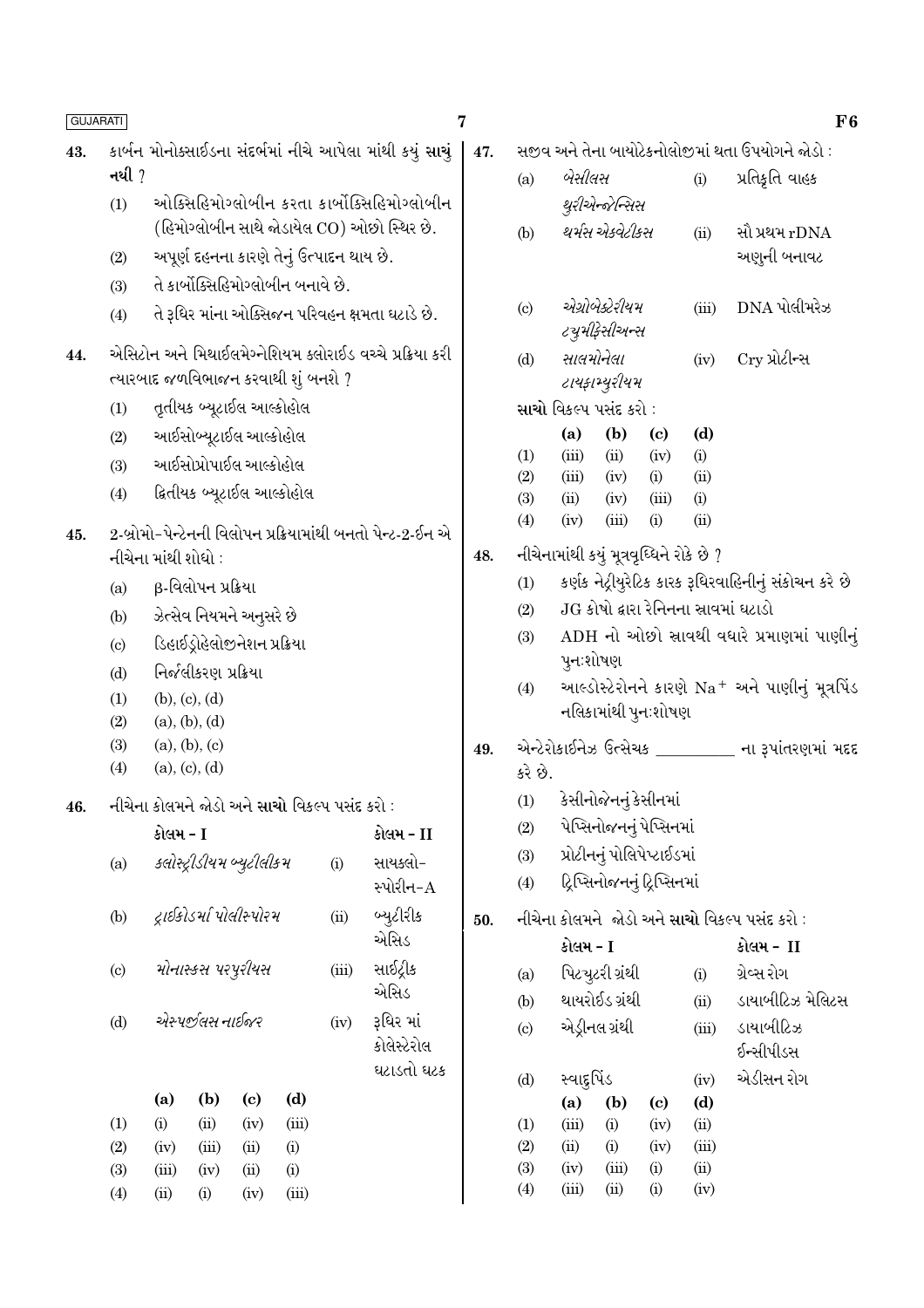| F6  |                                                                                            |                     |                       |                             |             |                                                            | $\bf8$ |                                                        | <b>GUJARATI</b>                                                                                          |  |  |  |  |
|-----|--------------------------------------------------------------------------------------------|---------------------|-----------------------|-----------------------------|-------------|------------------------------------------------------------|--------|--------------------------------------------------------|----------------------------------------------------------------------------------------------------------|--|--|--|--|
| 51. |                                                                                            |                     |                       |                             |             | જે મૂળ પ્રકાંડના તલભાગમાંથી ઉત્પન્ન થાય, તેને આ કહેવાય :   | 56.    |                                                        | નીચે પૈકીનું કયુ વિધાન અંતર્વિષ્ટ અંત્રિકાઓ માટે <b>ખોટું</b> છે ?                                       |  |  |  |  |
|     | (1)                                                                                        | સ્તંભ મૂળ           |                       |                             |             |                                                            |        | (1)                                                    | તે કોષરસમાં મુકત રીતે આવેલ હોય છે.                                                                       |  |  |  |  |
|     | (2)                                                                                        |                     | પાર્શ્વીય મૂળ         |                             |             |                                                            |        | (2)                                                    | તે કોષરસમાં આવેલ આરક્ષિત પદાર્થો દર્શાવે છે.                                                             |  |  |  |  |
|     | (3)                                                                                        | તંતુમૂળ             |                       |                             |             |                                                            |        | (3)                                                    | તેઓ કોઈ કલા (પટલથી) બંધાયેલ હોતા નથી.                                                                    |  |  |  |  |
|     | (4)                                                                                        |                     | પ્રાથમિક મૂળ          |                             |             |                                                            |        | (4)                                                    | તેઓ ખોરાકના કણોને આરોગવામાં ગુંથાયેલ હોય છે.                                                             |  |  |  |  |
| 52. |                                                                                            |                     |                       |                             |             | નીચેના કોલમને જોડો અને સાચો વિકલ્પ પસંદ કરો :              | 57.    | સાયનેપ્ટોનીમલ સંકુલનું વિસર્જન __________ વખતે થાય છે. |                                                                                                          |  |  |  |  |
|     |                                                                                            | કોલમ - I            |                       |                             |             | કોલમ - II                                                  |        | (1)                                                    | ડીપ્લોટીન                                                                                                |  |  |  |  |
|     | (a)                                                                                        |                     | તરતી પાંસળીઓ          |                             | (i)         | બીજી અને સાતમી                                             |        | (2)                                                    | લેપ્ટોટીન                                                                                                |  |  |  |  |
|     |                                                                                            |                     |                       |                             |             | પાંસળીની વચ્ચે                                             |        | (3)                                                    | પેકીટીન                                                                                                  |  |  |  |  |
|     |                                                                                            |                     |                       |                             |             | આવેલ છે                                                    |        | (4)                                                    | ઝાયગોટીન                                                                                                 |  |  |  |  |
|     | (b)                                                                                        |                     | સ્કંધાગ્ર પ્રવર્ધની   |                             | (ii)        | ભુજાસ્થિ શીર્ષ                                             |        |                                                        |                                                                                                          |  |  |  |  |
|     | (c)                                                                                        | સ્કંધાસ્થિ          |                       |                             | (iii)       | અક્ષક જોડાણ                                                | 58.    |                                                        | ABO રૂધિરજુથનું નિયંત્રણ કરતા જનીન 'I' ના અનુસંધાનમાં<br>ખોટુ વિધાન ઓળખો.                                |  |  |  |  |
|     | (d)                                                                                        | સ્કંધઉલૂખલ<br>(a)   | (b)                   | $\left( \mathbf{c} \right)$ | (iv)<br>(d) | ઉરોસ્થિ સાથે જોડાતી<br>નથી                                 |        | (1)                                                    | જ્યારે I <sup>A</sup> અને I <sup>B</sup> સાથે હોય ત્યારે તેઓ એકજ પ્રકારની<br>શર્કરાની અભિવ્યક્તિ કરે છે. |  |  |  |  |
|     | (1)                                                                                        | (iii)               | (ii)                  | (iv)                        | (i)         |                                                            |        | (2)                                                    | અલીલ 'i' કોઈપણ પ્રકારની શર્કરા ઉત્પન્ન કરતું નથી.                                                        |  |  |  |  |
|     | (2)                                                                                        | (iv)                | (iii)                 | (i)                         | (ii)        |                                                            |        | (3)                                                    | જનીન (I) ના ત્રણ અલીલ છે.                                                                                |  |  |  |  |
|     | (3)                                                                                        | (ii)                | (iv)                  | (i)                         | (iii)       |                                                            |        | (4)                                                    | વ્યક્તિમાં ત્રણમાંથી ફક્ત બે અલીલ હશે.                                                                   |  |  |  |  |
| 53. | (4)<br>(iii)<br>(ii)<br>(i)<br>(iv)<br>બીજાશય નો દેહ, અહીંથી, અંડનાલ સાથે જોડાયેલ હોય છે : |                     |                       |                             |             |                                                            | 59.    |                                                        | જાતિય સંક્રમિત રોગોનો સમાવેશ થતો હોય તેવો વિકલ્પ પસંદ                                                    |  |  |  |  |
|     | (1)                                                                                        | પ્રદેહ              |                       |                             |             |                                                            |        | કરો.                                                   |                                                                                                          |  |  |  |  |
|     | (2)                                                                                        | અંડકતલ              |                       |                             |             |                                                            |        | (1)                                                    | AIDS, મલેરિયા, ફાઈલેરિયા                                                                                 |  |  |  |  |
|     | (3)                                                                                        | બીજકેન્દ્ર          |                       |                             |             |                                                            |        | (2)                                                    | કેન્સર, AIDS, સિફિલિસ                                                                                    |  |  |  |  |
|     | (4)                                                                                        | બીજાંડછિદ્ર         |                       |                             |             |                                                            |        | (3)                                                    | ગોનોરિયા, સિફિલિસ, જનનાંગીય હર્પિસ                                                                       |  |  |  |  |
| 54. |                                                                                            |                     |                       |                             |             | મનુષ્યના શરીરમાં પ્રવેશતો <i>પ્લાઝમોડીયમનો</i> ચેપી તબક્કો |        | (4)                                                    | ગોનોરિયા, મલેરિયા, જનનાંગીય હર્પિસ                                                                       |  |  |  |  |
|     |                                                                                            |                     | - છે.                 |                             |             |                                                            | 60.    |                                                        | નીચેના માંથી શેને એનએરોબિક સ્લજ ડાયજેસ્ટર્સમાં વાહિન<br>મળની આગળની સારવાર માટે મૂકવામાં આવે છે :         |  |  |  |  |
|     | (1)                                                                                        |                     | માદા જન્યુકોષ         |                             |             |                                                            |        | (1)                                                    | પ્રાથમિક સારવારનું ઈફ્લ્યુઅન્ટ                                                                           |  |  |  |  |
|     | (2)                                                                                        |                     | નર જન્યુકોષ           |                             |             |                                                            |        | (2)                                                    | ક્રિયાશીલ સ્લજ                                                                                           |  |  |  |  |
|     | (3)                                                                                        | <i>દ્રો</i> ફોઝોઈટસ |                       |                             |             |                                                            |        | (3)                                                    | પ્રાથમિક સ્લજ                                                                                            |  |  |  |  |
|     | (4)                                                                                        |                     | સ્પોરોઝોઈટસ           |                             |             |                                                            |        | (4)                                                    | તરતો કચરો                                                                                                |  |  |  |  |
| 55. |                                                                                            |                     |                       |                             |             | રીસ્ટ્રીક્શન ઉત્સેચકના અનુસંધાનમાં <b>ખોટુ</b> વિધાન ઓળખો. |        |                                                        |                                                                                                          |  |  |  |  |
|     | (1)                                                                                        |                     |                       |                             |             | તે જનીન ઈજ્નેરી વિદ્યામાં  ઉપયોગી છે.                      | 61.    |                                                        | જળકુંભી (વોટર હાયસીન્થ) અને પોયણા (વોટર લીલી)માં<br>પરાગનયન આના દ્વારા થાય છે :                          |  |  |  |  |
|     | DNA  લાઈગેઝના ઉપયોગથી ચીપકુ છેડાને જોડી શકાય<br>(2)                                        |                     |                       |                             |             |                                                            |        | (1)                                                    | પવન અને પાણી                                                                                             |  |  |  |  |
|     |                                                                                            | છે.                 |                       |                             |             |                                                            |        | (2)                                                    | કીટકો અને પાણી                                                                                           |  |  |  |  |
|     | (3)                                                                                        |                     | તપાસીને કાર્ય કરે છે. |                             |             | દરેક રિસ્ટ્રિક્શન ઉત્સેચક DNA ગોઠવણીની લંબાઈ               |        | (3)                                                    | કીટકો અથવા પવન                                                                                           |  |  |  |  |
|     | (4)                                                                                        |                     |                       |                             |             | તે DNA ની શૃંખલાને પેલીન્ડ્રોમિક સ્થાને થી કાપે છે.        |        | (4)                                                    | માત્ર પાણીનો પ્રવાહ                                                                                      |  |  |  |  |
|     |                                                                                            |                     |                       |                             |             |                                                            |        |                                                        |                                                                                                          |  |  |  |  |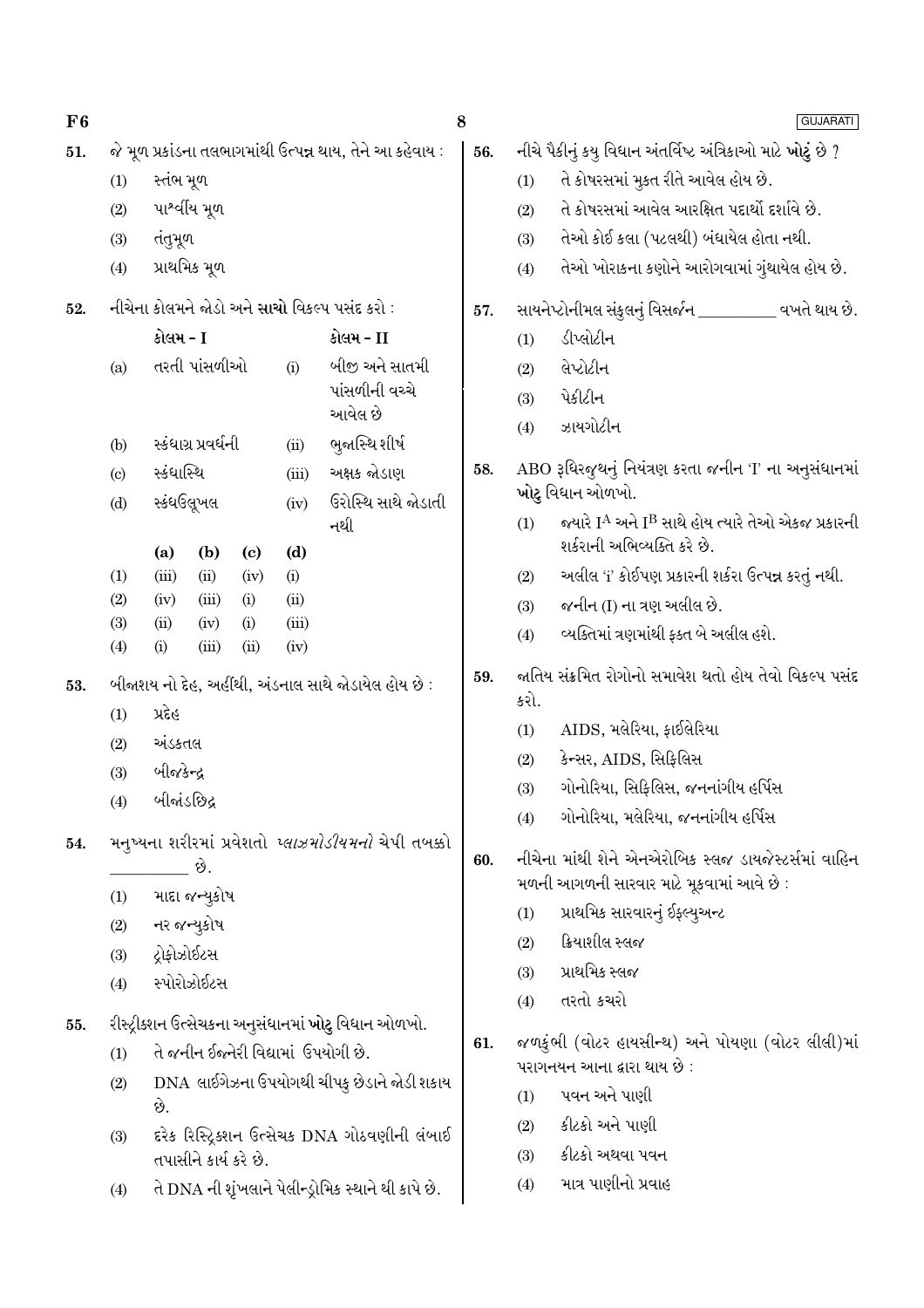- નીચે પૈકી ખોટું વિધાન ઓળખો : 62.
	- રસકાષ્ઠ એ. સૌથી અંદર આવેલ દિતીય જલવાહક છે  $(1)$ અને આછા રંગનું છે.
	- ટેનિનસ, રેઝિન્સ, તૈલી પદાર્થો, વિ.ના ભરાવાને લીધે  $(2)$ અંતઃકાષ્ઠનો રંગ ઘેરો હોય છે.
	- અંત:કાષ્ઠ જળનું પરિવહન નથી કરતું પણ યાંત્રિક આધાર  $(3)$ આપે છે.
	- રસકાષ્ઠ, જળ અને ખનિજતત્વોનું મૂળ થી પર્ણો સુધી  $(4)$ વહન કરે છે.

કિરણ પૃષ્પકોને આ હોય છે: 63.

- અધોજાયી બીજાશય  $(1)$
- અર્ધ અધ:સ્થ બીજાશય  $(2)$
- અધ:સ્થ બીજાશય  $(3)$
- ઊર્ધ્વસ્થ બીજાશય  $(4)$
- 64. આંતરાવસ્થાના  $G_1$ તબકકાના (ગેપ 1) અનૂસંધાનમાં સાચુ વિધાન ઓળખો :
	- કોષ ચયાપચયીક રીતે સક્રિય, વૃધ્ધિ પામે છે પરંત્ DNA  $(1)$ નું સ્વયંજનન થત્ નથી.
	- કોષકેન્દ્ર વિભાજન પામે છે.  $(2)$
	- DNA નું સંશ્લેષણ અથવા સ્વયંજનન થાય છે.  $(3)$
	- બધાજ કોષીય ઘટકોની પુનઃગોઠવણી થાય છે.  $(4)$
- EcoRI દ્વારા ઓળખવામાં આવતી ખાસ પેલીન્ડ્રોમિક શૃંખલા 65. છે.
	- $5'$  CTTAAG  $3'$  $(1)$ 3' - GAATTC - 5'
	- 5' GGATCC 3'  $(2)$
	- 3' CCTAGG 5'
	- 5' GAATTC 3'  $(3)$
	- 3' CTTAAG 5' 5' - GGAACC - 3'  $(4)$ 
		- 3' CCTTGG 5'
- ક્રિતીય ચયાપચયી પદાર્થો જેવા કે, નીકોટીન, સ્ટ્રીકનીન અને 66. કેકીન વનસ્પતિ દ્વારા આના માટે ઉત્પન્ન થાય છે :
	- $(1)$ સંરક્ષણ ક્રિયા
	- $(2)$ પ્રજનન પર અસર
	- પોષક મૂલ્ય  $(3)$
	- વૃધ્ધિ પ્રતિસાદ  $(4)$
- $\boldsymbol{9}$ 
	- પ્રાણીઓમાં નીચેનામાંથી કયુ પ્રોટીન વિપુલ પ્રમાણમાં જોવા મળે 67. છે ?
		- લેક્ટીન  $(1)$
		- ઈન્સ્યલિન  $(2)$
		- હીમોગ્લોબીન  $(3)$
		- કોલાજન  $(4)$
	- વૃધ્ધિની પ્રક્રિયા, આ દરમ્યાન સૌથી વધુ હોય છે : 68.
		- જર્ણતા  $(1)$
		- $(2)$ સુષુપ્તતા
		- લૉગ તબક્કો  $(3)$
		- મંદવૃધ્ધિ તબક્કો  $(4)$
	- રોબર્ટ મે અનુસાર, પૃથ્વીની જાતિ વિવિધતા આટલી છે : 69.
		- $50$  મિલિયન  $(1)$
		- 7 મિલિયન  $(2)$
		- 1.5 મિલિયન  $(3)$
		- $20$  भिलियन  $(4)$
	- પાચનનળીના ગોબલેટ કોષો \_\_\_\_\_\_\_\_ માંથી રૂપાંતરિત 70. થયેલા છે.
		- કાસ્થિકોષો  $(1)$
		- સંયુક્ત અધિચ્છદીય કોષો  $(2)$
		- લાદીસમ અધિચ્છદીય કોષો  $(3)$
		- स्तंलाकार અधिस्कृदीय कोषो  $(4)$
	- એ વૃદ્ધિનિયામકનું નામ આપો જેનો શેરડીના પાક પર છંટકાવ 71. કરવાથી તેના પ્રકાંડની લંબાઈ વધે છે અને આમ શેરડીની ઉપજ વધે છે :
		- ઈથીલીન  $(1)$
		- એબ્સીસીક એસિડ  $(2)$
		- સાયટોકાઈનીન  $(3)$
		- જીબ્રેલીન  $(4)$
	- નીચે પૈકીની જોડીઓમાંથી કઈ એકકોષીય લીલ છે ? 72.
		- $(1)$ એનાબીના અને વોલ્વોક્સ
		- કલોરેલા અને સ્પીરૂલીના  $(2)$
		- લેમીનારીઆ અને સરગાસમ  $(3)$
		- જેલીડીયમ અને ગ્રાસીલારીઆ  $(4)$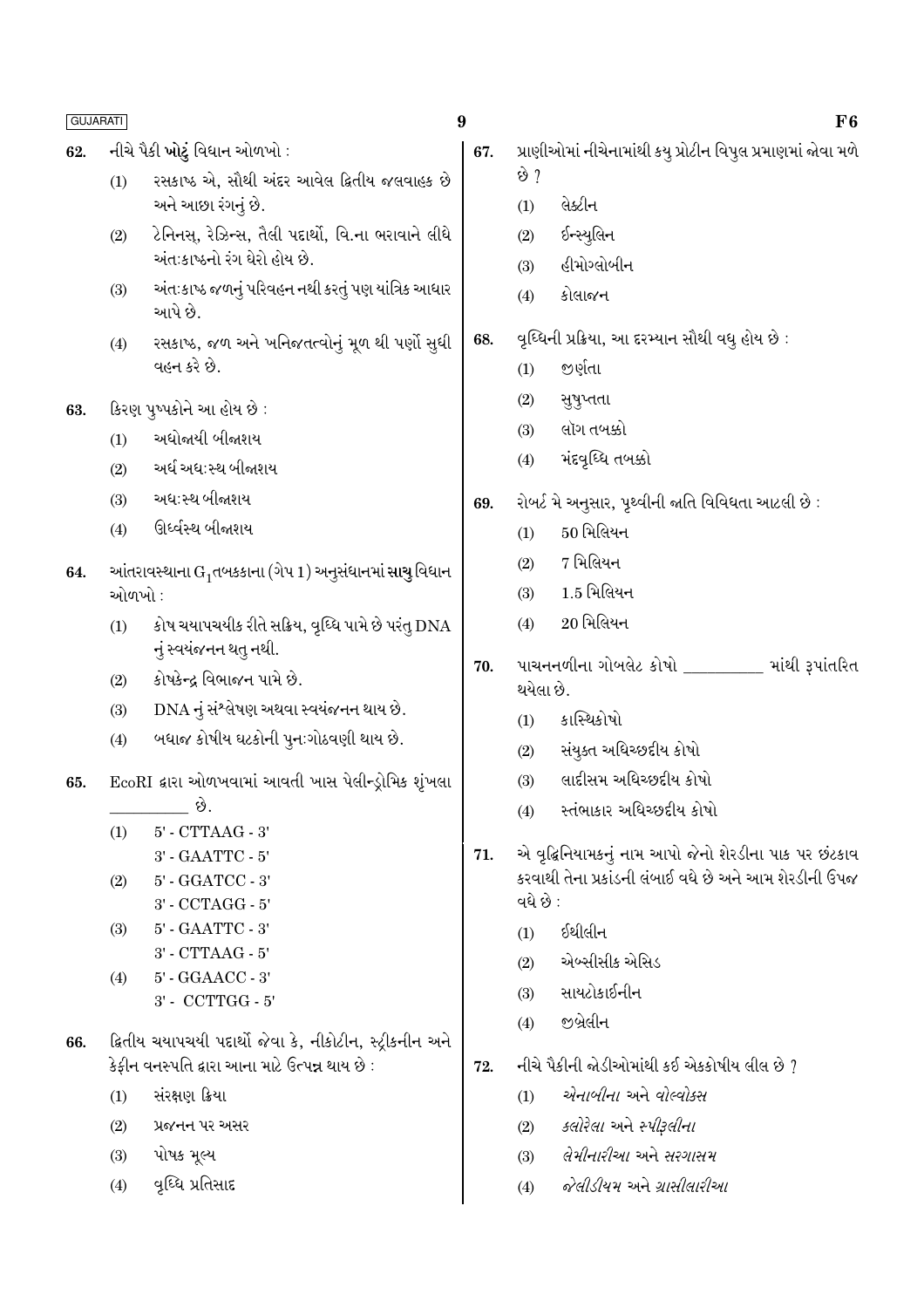| F6  |                            |                                                              |                       |                             |                                                            |       |                                                              | 10  | <b>GUJARATI</b>            |                         |                                     |       |                                                                      |  |  |  |
|-----|----------------------------|--------------------------------------------------------------|-----------------------|-----------------------------|------------------------------------------------------------|-------|--------------------------------------------------------------|-----|----------------------------|-------------------------|-------------------------------------|-------|----------------------------------------------------------------------|--|--|--|
| 73. |                            |                                                              |                       |                             | નીચેના કોલમને જોડો અને <mark>સાચો</mark> વિકલ્પ પસંદ કરો : |       |                                                              | 78. |                            |                         |                                     |       | બે વિરોધાભાસી સ્વરૂપ ધરાવતી, એક લક્ષણ સિવાય બાકીના                   |  |  |  |
|     |                            | કોલમ - I                                                     |                       |                             |                                                            |       | કોલમ - II                                                    |     |                            |                         |                                     |       | તમામ લક્ષણ સરખા હોય, એવી કેટલી શુધ્ધ ઉછેરવાળી વટાણાની                |  |  |  |
|     | (a)                        |                                                              | 6 થી 15 જોડ ઝાલર ફાટો |                             |                                                            | (i)   | દ્રાઈગોન                                                     |     |                            |                         |                                     |       | જાતિઓની જોડ મેન્ડલે પસંદ કરી હતી ?                                   |  |  |  |
|     | (b)                        |                                                              | વિષમ પાલિ પૂચ્છ       |                             |                                                            | (ii)  | યુષમુઆ                                                       |     | 14<br>(1)                  |                         |                                     |       |                                                                      |  |  |  |
|     |                            | મીનપક્ષ                                                      |                       |                             |                                                            |       |                                                              |     | (2)                        | $\,8\,$                 |                                     |       |                                                                      |  |  |  |
|     | $\left( \mathrm{c}\right)$ | પ્લવનાશય                                                     |                       |                             |                                                            | (iii) | કાસ્થિમત્સ્ય                                                 |     | (3)                        | $\overline{\mathbf{4}}$ |                                     |       |                                                                      |  |  |  |
|     | (d)                        |                                                              | ઝેર કંટક (શૂળ)        |                             |                                                            | (iv)  | અસ્થિમત્સ્ય                                                  |     | (4)                        | $\boldsymbol{2}$        |                                     |       |                                                                      |  |  |  |
|     |                            | (a)                                                          | (b)                   | $\left( \mathbf{c} \right)$ | (d)                                                        |       |                                                              | 79. |                            |                         |                                     |       | પ્રકાશ-પ્રક્રિયામાં, પ્લાસ્ટોક્વીનોન, અહીંથી, ઈલેક્ટ્રોનને ખસેડવામાં |  |  |  |
|     | (1)<br>(2)                 | (iii)<br>(iv)<br>(ii)<br>(i)<br>(ii)<br>(iii)<br>(i)<br>(iv) |                       |                             |                                                            |       |                                                              |     |                            | મદદરૂપ થાય છે :         |                                     |       |                                                                      |  |  |  |
|     | (3)                        | (ii)                                                         | (iii)                 | (iv)                        | (i)                                                        |       |                                                              |     | (1)                        |                         | PS-I थी NADP+                       |       |                                                                      |  |  |  |
|     | (4)                        | (iii)                                                        | (iv)                  | (i)                         | (ii)                                                       |       |                                                              |     | (2)                        |                         | PS-I થી ATP સીંથેઝ                  |       |                                                                      |  |  |  |
| 74. |                            |                                                              |                       |                             | દ્વિપાર્શ્વીય સમમિતિ અને અદેહકોષ્ઠી પ્રાણીઓ                |       |                                                              |     | (3)                        |                         |                                     |       | PS-II થી Cytb <sub>6</sub> f સંકીર્ણ સુધી                            |  |  |  |
|     |                            | ઉદાહરણ દ્વારા દર્શાવાય છે.<br>સૂત્રકૃમિ                      |                       |                             |                                                            |       |                                                              |     | (4)                        |                         | $\mathrm{Cytb}_6$ f સંકીર્ણ થી PS-I |       |                                                                      |  |  |  |
|     | (1)                        |                                                              |                       |                             |                                                            |       |                                                              |     |                            |                         |                                     |       |                                                                      |  |  |  |
|     | (2)<br>(3)                 | નુપુરક<br>કંકતધરા                                            |                       |                             |                                                            |       |                                                              | 80. |                            |                         |                                     |       | પ્રત્યાંકન વખતે DNA કુંતલ ને ખોલવામાં સહાય કરતા ઉત્સેચકનું           |  |  |  |
|     | (4)                        | પૃથૃકૃમિ                                                     |                       |                             |                                                            |       |                                                              |     |                            | નામ ઓળખો.               |                                     |       |                                                                      |  |  |  |
|     |                            |                                                              |                       |                             |                                                            |       |                                                              |     | (1)                        |                         | DNA પોલીમરેઝ                        |       |                                                                      |  |  |  |
| 75. |                            |                                                              |                       |                             | આમાં, બીજાશય અર્ધ અધ:સ્થ હોય છે :                          |       |                                                              |     | (2)                        |                         |                                     |       |                                                                      |  |  |  |
|     | (1)                        | સૂર્યમુખી                                                    |                       |                             |                                                            |       |                                                              |     | $DNA$ લાઈગેઝ<br>(3)        |                         |                                     |       |                                                                      |  |  |  |
|     | (2)                        | પ્લમ                                                         |                       |                             |                                                            |       |                                                              |     | (4)                        |                         | DNA હેલીકેઝ                         |       |                                                                      |  |  |  |
|     | (3)                        | રીંગણ                                                        |                       |                             |                                                            |       |                                                              |     |                            |                         |                                     |       |                                                                      |  |  |  |
|     | (4)                        | રાઈ                                                          |                       |                             |                                                            |       |                                                              | 81. |                            |                         |                                     |       | વનસ્પતિમાં, આવશ્યક તત્વો અને તેમના કાર્યોને અનુલક્ષીને જોડકા         |  |  |  |
| 76. |                            |                                                              |                       |                             |                                                            |       | પૃથ્વીના નીચે પૈકીના પ્રદેશોમાંથી કયો, સૌથી વધુ જાતિ વિવિધતા |     | ગોઠવો :                    |                         |                                     |       |                                                                      |  |  |  |
|     | દર્શાવે છે ?               |                                                              |                       |                             |                                                            |       |                                                              |     | (a)                        | લોહ                     |                                     | (i)   | જળનું પ્રકાશ વિભાજન                                                  |  |  |  |
|     | (1)                        | હિમાલય                                                       |                       |                             |                                                            |       |                                                              |     | (b)                        | ઝીન્ક                   |                                     | (ii)  | પરાગજ અંકુરણ                                                         |  |  |  |
|     | (2)                        |                                                              | એમોઝોનના જંગલો        |                             |                                                            |       |                                                              |     | $\left( \mathrm{c}\right)$ | બોરોન                   |                                     | (iii) | ક્લોરોફીલના જૈવસંશ્લેષણ માટે                                         |  |  |  |
|     | (3)                        |                                                              | ભારતનો પશ્ચિમી ઘાટ    |                             |                                                            |       |                                                              |     |                            |                         |                                     |       | જરૂરી                                                                |  |  |  |
|     | (4)                        | મેડાગાસ્કર                                                   |                       |                             |                                                            |       |                                                              |     | (d)                        | મેંગેનીઝ                |                                     | (iv)  | IAA જેવસંશ્લેષણ                                                      |  |  |  |
| 77. |                            |                                                              |                       |                             |                                                            |       | બીકાનેરી ઘેટી અને મરીનો ઘેટીનો ઉપયોગ કરી નીચેની કઈ પધ્ધતિ    |     |                            | સાચો વિકલ્પ પસંદ કરો :  |                                     |       |                                                                      |  |  |  |
|     |                            | દ્વારા ઘેટાની નવી જાત 'હિસારડેલ' વિકસાવવામાં આવી છે.         |                       |                             |                                                            |       |                                                              |     | (a)                        | (b)                     | (c)                                 | (d)   |                                                                      |  |  |  |
|     | (1)                        | પર સંવર્ધન                                                   |                       |                             |                                                            |       |                                                              |     | (1)                        | (iii)                   | (iv)                                | (ii)  | (i)                                                                  |  |  |  |
|     | (2)                        | અંતઃસંવર્ધન                                                  |                       |                             |                                                            |       |                                                              |     | (2)                        | (iv)                    | (i)                                 | (ii)  | (iii)                                                                |  |  |  |
|     | (3)                        | બર્હિસંવર્ધન                                                 |                       |                             |                                                            |       |                                                              |     | (3)                        | (ii)                    | (i)                                 | (iv)  | (iii)                                                                |  |  |  |
|     | (4)                        |                                                              | ઉત્પરિવર્તન સંવર્ધન   |                             |                                                            |       |                                                              |     | (4)                        | (iv)                    | (iii)                               | (ii)  | (i)                                                                  |  |  |  |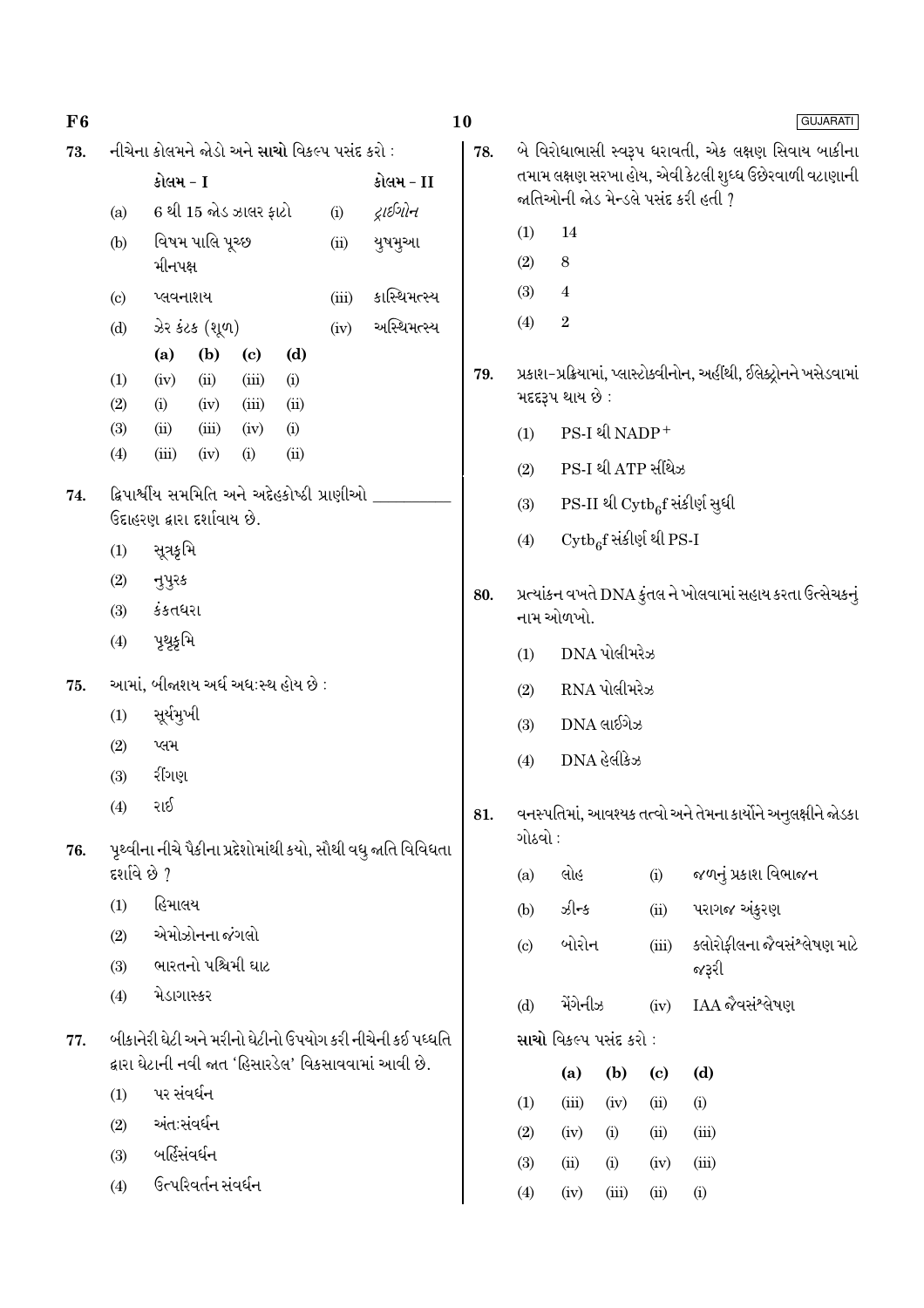| <b>GUJARATI</b> |     |                                                                                     | 11  |                        |                |                              |                                 |             |                                                                                                    | ${\bf F6}$ |
|-----------------|-----|-------------------------------------------------------------------------------------|-----|------------------------|----------------|------------------------------|---------------------------------|-------------|----------------------------------------------------------------------------------------------------|------------|
| 82.             |     | નીચેના માંથી કયુ-માનવજનીત કાર્યોના લીધે બદલાયેલા                                    | 86. |                        |                |                              |                                 |             | નીચેના કોલમ જોડો અને સાચો વિકલ્પ પસંદ કરો :                                                        |            |
|                 |     | પર્યાવરણના કારણે ઉત્ક્રાન્તિ પામેલ સજીવનું <b>સાચુ</b> ઉદાહરણ છે?                   |     |                        | કોલમ - I       |                              |                                 |             | કોલમ - II                                                                                          |            |
|                 | (a) | ગેલેપેગોઝ ટાપુ પરની ડાર્વિન ફિન્ચ                                                   |     | (a)                    | Bt કપાસ        |                              |                                 | (i)         | જનીન થેરાપી                                                                                        |            |
|                 | (b) | તૃણનાશક પ્રતિરોધી ઘાસ                                                               |     | (b)                    |                | એડીનોસાઈન<br>ડીએમિનેઝ ની ઊણપ |                                 | (ii)        | કોષીય રક્ષણ                                                                                        |            |
|                 | (c) | દવા પ્રતિરોધી સુકોષકેન્દ્રીઓ                                                        |     | $\left( \circ \right)$ | <b>RNAi</b>    |                              |                                 | (iii)       | HIV નો ચેપ શોધવો                                                                                   |            |
|                 | (d) | કૂતરા જેવી માનવ સર્જિત પાલતુ જાતીયો                                                 |     | (d)                    | ${\mbox{PCR}}$ |                              |                                 | (iv)        | બેસીલસ                                                                                             |            |
|                 | (1) | (b), (c) અને (d)                                                                    |     |                        |                |                              |                                 |             | થુરીએન્જેન્સિસ                                                                                     |            |
|                 | (2) | ફક્ત $(d)$                                                                          |     |                        | (a)            | (b)                          | $\left( \mathbf{c} \right)$     | (d)         |                                                                                                    |            |
|                 | (3) | \$4d(a)\$                                                                           |     | (1)                    | (ii)           | (iii)<br>(ii)                | (iv)<br>(iii)                   | (i)<br>(iv) |                                                                                                    |            |
|                 |     |                                                                                     |     | (2)<br>(3)             | (i)<br>(iv)    | (i)                          | (ii)                            | (iii)       |                                                                                                    |            |
|                 | (4) | $(a)$ અને $(c)$                                                                     |     | (4)                    | (iii)          | (ii)                         | (i)                             | (iv)        |                                                                                                    |            |
| 83.             |     | પ્રકાશ શ્વસન અંતર્ગત RuBisCo ઉત્સેચકની પ્રાણવાયુકરણ<br>પ્રક્રિયાથી ઉત્પન્ન થાય છે : | 87. | થાય છે.                |                |                              |                                 |             | ક્ષિતીયક અંડકોષ નું અર્ધસૂત્રી ભાજન _______                                                        | એ પૂર્ણ    |
|                 | (1) | 6-C સંયોજનનો 1 અણુ                                                                  |     | (1)                    |                | ફલિતાંડ બન્યા પછી            |                                 |             |                                                                                                    |            |
|                 | (2) | 4-C સંયોજનનો 1 અણુ અને 2-C સંયોજનનો 1 અણુ                                           |     | (2)                    |                |                              | શુક્રકોષ અને અંડકોષના મિલન વખતે |             |                                                                                                    |            |
|                 | (3) | 3-C સંયોજનના 2 અણુઓ                                                                 |     | (3)                    |                | અંડપાતના પહેલા               |                                 |             |                                                                                                    |            |
|                 | (4) | 3-C સંયોજનનો 1 અણ્                                                                  |     | (4)                    |                | સંભોગ વખતે                   |                                 |             |                                                                                                    |            |
| 84.             |     | એન્ટાર્કટિક પ્રદેશમાં બરફ-અંધતા, આના લીધે થાય છે :                                  | 88. |                        |                |                              |                                 |             | એસ.એલ. મીલરે, તેમના પ્રયોગોમાં એક બંધ ફ્લાસ્કમાં, આ<br>બધાને મિશ્રણ કરી એમિનો એસિડ ઉત્પન્ન કર્યો : |            |
|                 | (1) | બરફમાંથી પ્રકાશનું ખૂબ ઊંચુ પરાવર્તન                                                |     |                        | પર             |                              |                                 |             | $(1)$ મિથેન, હાઈડ્રોજન, એમોનિયા અને વરાળને, 600°C                                                  |            |
|                 | (2) | ઈન્ફ્રારેડ વિકિરણોના લીધે રેટીનાને નુકસાન થવું                                      |     | (2)                    |                |                              |                                 |             | $CH_3$ , $H_2$ , $NH_3$ અને વરાળને, 600°C પર                                                       |            |
|                 | (3) | નીચા તાપમાનને લીધે આંખના પ્રવાહીનું થીજી જવુ                                        |     | (3)                    |                |                              |                                 |             | મિથેન, હાઈડ્રોજન, એમોનિયા અને વરાળને, 800°C                                                        |            |
|                 | (4) | UV-B કિરણોની વધુ પડતી માત્રાને લીધે કોર્નીઆમાં<br>સૂઝન                              |     | (4)                    | પર             |                              |                                 |             | $CH_3$ , $H_2$ , $NH_4$ અને વરાળને, $800^{\circ}$ C પર                                             |            |
|                 |     |                                                                                     | 89. |                        |                |                              | નીચે પૈકી સાચી જોડ પસંદ કરો :   |             |                                                                                                    |            |
| 85.             |     | ફ્લોરીડીઅન સ્ટાર્ચની રચના આના જેવી હોય છે :                                         |     | (1)                    |                | ન્યુક્લીએઝીસ -               |                                 |             | DNA ના બે કુંતલોને અલગ કરે                                                                         |            |
|                 | (1) | મેનીટોલ અને આલ્ગીન                                                                  |     |                        |                |                              |                                 | છે          |                                                                                                    |            |
|                 | (2) | લેમીનારીન અને સેલ્યુલોઝ                                                             |     | (2)                    | એક્ઝો-         | ન્યુક્લીએઝીસ                 | $\blacksquare$                  |             | DNA ના અંતર્ગત, ચોક્કસ<br>સ્થાને કાપે છે                                                           |            |
|                 | (3) | સ્ટાર્ચ અને સેલ્યુલોઝ                                                               |     | (3)                    | લીગેઝીસ        |                              | $\blacksquare$                  |             | બે DNA અણુઓને જોડે છે                                                                              |            |
|                 | (4) | એમાઈલોપેક્ટીન અને ગ્લાયકોજન                                                         |     | (4)                    |                | પોલીમરેઝીસ                   | $\mathbb{Z}$                    |             | DNA ના ટુકડા કરે છે                                                                                |            |
|                 |     |                                                                                     |     |                        |                |                              |                                 |             |                                                                                                    |            |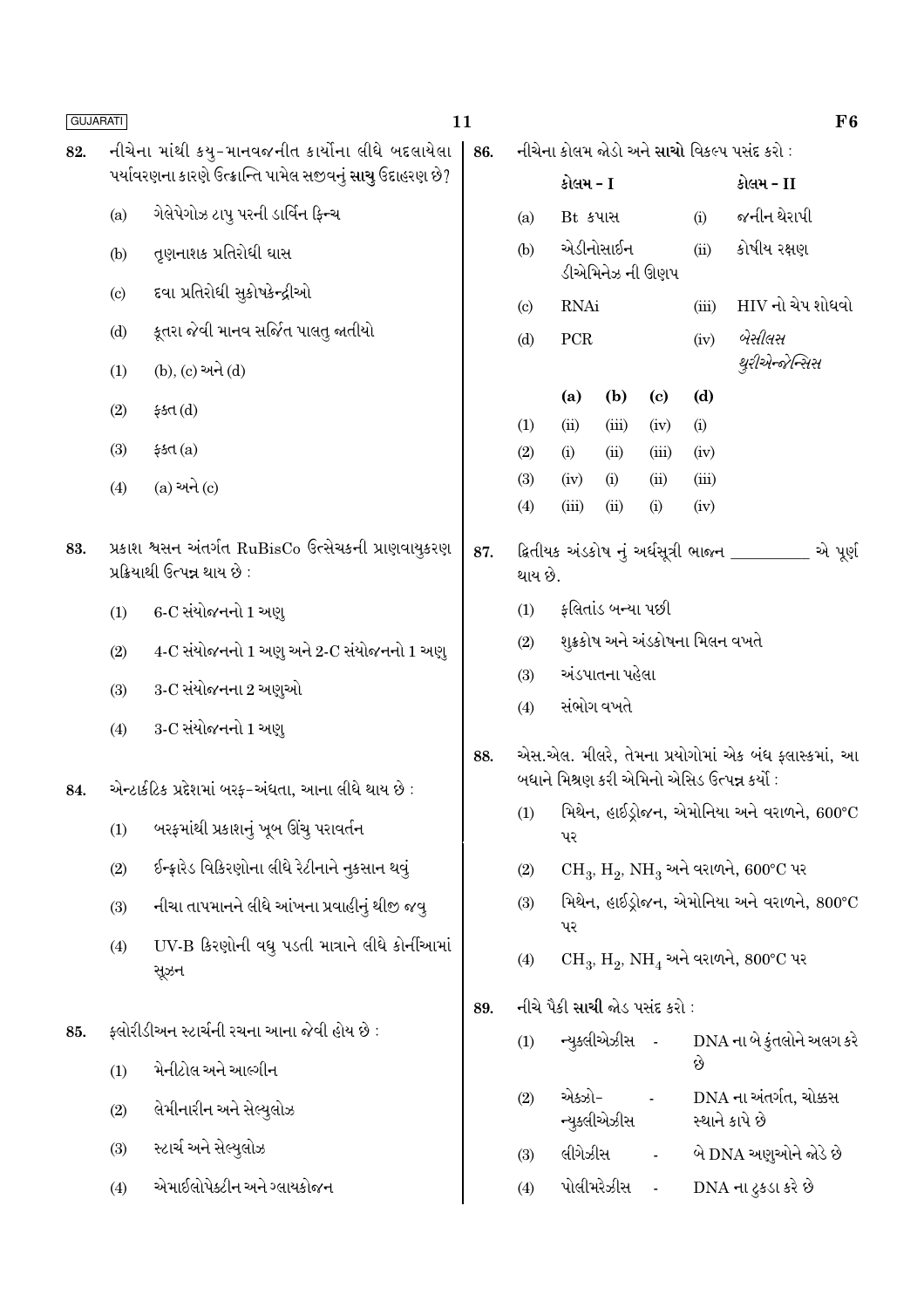| F6  |                            |                                                        |                                                     |                                                                 | 12  |                                                           |                              |                                               |                            |             |                                                      | <b>GUJARATI</b>                                          |  |  |  |
|-----|----------------------------|--------------------------------------------------------|-----------------------------------------------------|-----------------------------------------------------------------|-----|-----------------------------------------------------------|------------------------------|-----------------------------------------------|----------------------------|-------------|------------------------------------------------------|----------------------------------------------------------|--|--|--|
| 90. |                            | નીચેના કોલમને જોડો અને સાચો વિકલ્પ પસંદ કરો :          |                                                     |                                                                 | 94. | આ શૃંખલા (સીક્વન્સ) દ્વારા, વાહકમાં જોડાયેલ DNA ની        |                              |                                               |                            |             |                                                      |                                                          |  |  |  |
|     |                            | કોલમ - I                                               |                                                     | કોલમ - II                                                       |     |                                                           |                              | પ્રતિકૃતિઓનો આંકડો નક્કી થાય છે :             |                            |             |                                                      |                                                          |  |  |  |
|     | (a)                        | જરાયુ                                                  | (i)                                                 | એન્ડ્રોજન્સ                                                     |     | પેલીન્ડ્રોમિક સીકવન્સ<br>(1)                              |                              |                                               |                            |             |                                                      |                                                          |  |  |  |
|     | (b)                        | ઝોના પેલ્યુસીડા                                        | (ii)                                                | (2)<br>હ્યુમન કોરીઓનિક                                          |     |                                                           |                              | ઓળખવાનું સ્થાન                                |                            |             |                                                      |                                                          |  |  |  |
|     |                            |                                                        |                                                     | ગોનેડોદ્રોપીન                                                   | (3) |                                                           | પસંદગીમાન રેખક               |                                               |                            |             |                                                      |                                                          |  |  |  |
|     |                            |                                                        |                                                     | અંત:સાવ (hCG)                                                   |     | ઓરી સ્થાન<br>(4)                                          |                              |                                               |                            |             |                                                      |                                                          |  |  |  |
|     | $\left( \mathrm{c}\right)$ | બલ્બો-યુરેથ્રલ ગ્રંથિઓ (iii)                           |                                                     | અંડકોષનું આવરણ                                                  | 95. |                                                           |                              | સાચુ વિધાન પસંદ કરો :                         |                            |             |                                                      |                                                          |  |  |  |
|     | (d)                        | લેડીગ કોષો                                             | શિશ્નનું ઊંજણ                                       |                                                                 | (1) |                                                           |                              |                                               |                            |             | ઈન્સ્યુલિન સ્વાદુપિંડકોષો અને મંદપૂર્ણ કોષો પર કાર્ય |                                                          |  |  |  |
|     |                            | (b)<br>(a)<br>$\left( \mathrm{c}\right)$               | (d)                                                 |                                                                 |     |                                                           | કરે છે.                      |                                               |                            |             |                                                      |                                                          |  |  |  |
|     | (1)<br>(2)                 | (iii)<br>(ii)<br>(iv)<br>(ii)<br>(iii)<br>(iv)         | (i)<br>(i)                                          |                                                                 |     | (2)                                                       |                              |                                               |                            |             |                                                      | ઈન્સ્યુલિન હાઈપરગ્લાયસેમીયા સાથે સંકળાયેલ છે.            |  |  |  |
|     | (3)                        | (i)<br>(iv)<br>(iii)                                   | (ii)                                                |                                                                 |     | (3)                                                       |                              |                                               |                            |             |                                                      | ગ્લુકોકોર્ટીકોઈડસ ગ્લુકોનિયોજીનેસિસ ને પ્રેરે છે.        |  |  |  |
|     | (4)                        | (i)<br>(ii)<br>(iv)                                    | (iii)                                               |                                                                 |     | (4)                                                       |                              |                                               |                            |             |                                                      | ગ્લુકાગોન હાઈપોગ્લાયસેમીયા સાથે સંકળાયેલ છે.             |  |  |  |
| 91. |                            | સમુદાય મેરૂદંડી માટે નીચેના માંથી કયા વિધાન સાચું છે ? |                                                     |                                                                 | 96. |                                                           |                              | રોગપ્રતિકારકતાના સંદર્ભમાં ખોટું વિધાન ઓળખો : |                            |             |                                                      |                                                          |  |  |  |
|     | (a)                        |                                                        |                                                     | પૂચ્છ મેરૂદંડીઓમાં મેરૂદંડ શીર્ષ થી પૂંછડી સુધી લંબાયેલ         |     | (1)                                                       |                              |                                               |                            |             |                                                      | સક્રિય રોગપ્રતિકારકતા ઝડપી છે અને સંપૂર્ણ પ્રતિભાવ       |  |  |  |
|     |                            | હોય છે અને જીવન પર્યંત હાજર રહે છે.                    |                                                     |                                                                 |     |                                                           | આપે છે.                      |                                               |                            |             |                                                      |                                                          |  |  |  |
|     | (b)                        |                                                        | પૃષ્ઠવંશીઓમાં મેરૂદંડ ફક્ત ગર્ભાવસ્થા દરમ્યાનજ હાજર |                                                                 | (2) | ગર્ભ કેટલુક પ્રતિદ્રવ્ય માતા માંથી મેળવે છે, તે નિષ્ક્રિય |                              |                                               |                            |             |                                                      |                                                          |  |  |  |
|     |                            | હોય છે.                                                |                                                     |                                                                 |     |                                                           | રોગપ્રતિકારકતાનું ઉદાહરણ છે. |                                               |                            |             |                                                      |                                                          |  |  |  |
|     | (c)                        | મધ્યસ્થ ચેતાતંત્ર પૃષ્ઠ અને પોલુ હોય છે.               |                                                     |                                                                 |     | (3)                                                       |                              |                                               |                            |             |                                                      | જ્યારે પ્રતિજન (જીવીત કે મૃત) નો સામનો થાય ત્યારે        |  |  |  |
|     | (d)                        |                                                        |                                                     | મેરૂદંડીઓ 3 ઉપસમુદાયોમાં વિભાજીત હોય છે - સામી                  |     |                                                           |                              |                                               |                            |             |                                                      | યજમાનના શરીરમાં પ્રતિદ્રવ્ય ઉત્પન્ન થાય છે. જેને 'સક્રિય |  |  |  |
|     |                            | મેરૂદંડી, કંચુક મેરૂદંડી અને શીર્ષ મેરૂદંડી.           |                                                     |                                                                 |     |                                                           |                              | રોગપ્રતિકારકતા' કહે છે.                       |                            |             |                                                      |                                                          |  |  |  |
|     | (1)                        | $(a)$ અને $(b)$                                        |                                                     |                                                                 | (4) |                                                           |                              |                                               |                            |             | જ્યારે તૈયાર પ્રતિદ્રવ્ય ને સીધુ આપવામાં આવે તો તેને |                                                          |  |  |  |
|     | (2)                        | (b) અને (c)                                            |                                                     |                                                                 |     |                                                           |                              | 'નિષ્ક્રિય રોગપ્રતિકારકતા' કહે છે.            |                            |             |                                                      |                                                          |  |  |  |
|     | (3)                        | $(d)$ અને $(c)$                                        |                                                     |                                                                 | 97. |                                                           |                              |                                               |                            |             |                                                      | સુકેન્દ્રી કોષો(યુકેરીઓટીક)માં ગ્લાયકોપ્રોટીન્સ અને      |  |  |  |
|     | (4)                        | $(c)$ અને $(a)$                                        |                                                     |                                                                 |     |                                                           |                              |                                               |                            |             |                                                      | ગ્લાયકોલીપીડસ્ના ઉત્પાદન માટે કયું, અગત્યનું સ્થાન છે ?  |  |  |  |
| 92. |                            | ઓક્સીજનના વહનના અનુસંધાનમાં ખોટુ વિધાન ઓળખો :          |                                                     |                                                                 |     | (1)                                                       | ગોલ્ગીકાય                    |                                               |                            |             |                                                      |                                                          |  |  |  |
|     | (1)                        |                                                        |                                                     | વાયૂકોષ્ઠોમાં H + ની ઊંચી સાંદ્રતા ઓક્સીહીમોગ્લોબીનની           |     | (2)                                                       |                              | પોલીસોમ્સ                                     |                            |             |                                                      |                                                          |  |  |  |
|     |                            | બનાવટમાં સહાય કરે છે.                                  |                                                     |                                                                 |     | (3)                                                       |                              | અંત∶કોષરસ જાળ                                 |                            |             |                                                      |                                                          |  |  |  |
|     | (2)                        |                                                        |                                                     | વાયુકોષ્ઠોમાં ઓછો $pCO_2$ ઓક્સીહીમોગ્લોબીનની                    |     | (4)                                                       |                              | પેરોક્સીઝોમ્સ્                                |                            |             |                                                      |                                                          |  |  |  |
|     |                            | બનાવટમાં સહાય કરે છે.                                  |                                                     |                                                                 | 98. |                                                           |                              |                                               |                            |             |                                                      | તૃણભૂમિના નિવસનતંત્રમાં, પોષક સ્તરો સાથે તેમની સાચી      |  |  |  |
|     | (3)                        |                                                        |                                                     | ઓક્સીજનનું હિમોગ્લોબીન સાથેનું જોડાણ મુખ્યત્વે $\mathrm{O}_2$   |     |                                                           |                              | ઉદાહરણ જાતિનું જોડકુ ગોઠવો :                  |                            |             |                                                      |                                                          |  |  |  |
|     |                            | ના આંશિક દબાણ સાથે સંબંધિત છે.                         |                                                     |                                                                 |     | (a)                                                       |                              | ચોથુ પોષક સ્તર                                |                            |             | (i)                                                  | કાગડો                                                    |  |  |  |
|     | (4)                        |                                                        |                                                     | $\text{CO}_2$ નું આંશિક દબાણ $\text{O}_2$ ના હિમોગ્લોબીન સાથેના |     | (b)                                                       |                              | બીજુ પોષક સ્તર                                |                            |             | (ii)                                                 | ગીધ                                                      |  |  |  |
|     |                            | જોડાણમાં દખલગીરી કરે છે.                               |                                                     |                                                                 |     | $\left( \circ \right)$                                    |                              | પ્રથમ પોષક સ્તર                               |                            |             | (iii)                                                | સસલુ                                                     |  |  |  |
| 93. |                            |                                                        |                                                     | રંગસૂત્રીય આનુવંશિકતાના સિદ્ધાંતની પ્રાયોગિક ચકાસણી આમણે        |     | (d)                                                       |                              | ત્રીજુ પોષક સ્તર                              |                            |             | (iv)                                                 | ઘાસ                                                      |  |  |  |
|     | કરી :                      |                                                        |                                                     |                                                                 |     |                                                           |                              | <b>સાચો</b> વિકલ્પ પસંદ કરો :                 |                            |             |                                                      |                                                          |  |  |  |
|     | (1)                        | બોવેરી                                                 |                                                     |                                                                 |     |                                                           | (a)                          | (b)                                           | $\left( \mathrm{c}\right)$ | (d)         |                                                      |                                                          |  |  |  |
|     | (2)                        | મોર્ગન                                                 |                                                     |                                                                 |     | (1)<br>(2)                                                | (iv)<br>(i)                  | (iii)<br>(ii)                                 | (ii)<br>(iii)              | (i)<br>(iv) |                                                      |                                                          |  |  |  |
|     | (3)                        | મેન્ડલ                                                 |                                                     |                                                                 |     | (3)                                                       | (ii)                         | (iii)                                         | (iv)                       | (i)         |                                                      |                                                          |  |  |  |
|     | (4)                        | સટન                                                    |                                                     |                                                                 |     | (4)                                                       | (iii)                        | (ii)                                          | (i)                        | (iv)        |                                                      |                                                          |  |  |  |

- ગીધ  $(ii)$
- $(iii)$ સસલુ

|    | (a)   | (b)   | (c)   | (d)  |
|----|-------|-------|-------|------|
| L) | (iv)  | (iii) | (ii)  | (i)  |
| 2) | (i)   | (ii)  | (iii) | (iv) |
| 3) | (ii)  | (iii) | (iv)  | (i)  |
| 4) | (iii) | (ii)  | (i)   | (iv) |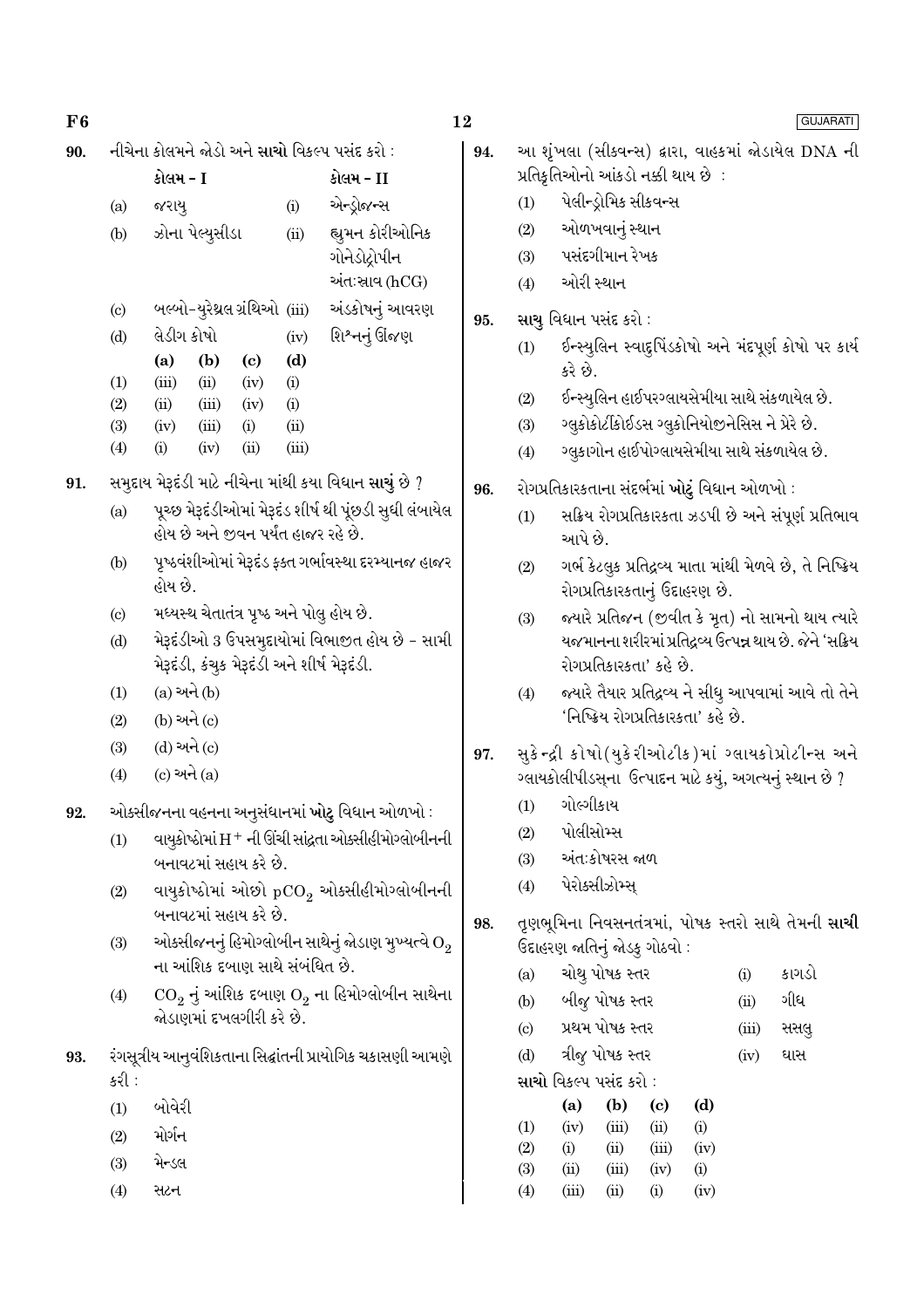| <b>GUJARATI</b> |                            |                                                                                                                         | 13   |                                                 | F6                                                                                                  |
|-----------------|----------------------------|-------------------------------------------------------------------------------------------------------------------------|------|-------------------------------------------------|-----------------------------------------------------------------------------------------------------|
| 99.             |                            | નીચેના માંથી બેઝીક એમીનો એસિડ ઓળખો :                                                                                    | 104. |                                                 | એક વારના સિદ્રિક એસિડ ચક્રમાં, પ્રક્રિયાર્થી સ્તરે આટલા                                             |
|                 | (1)                        | લાયસીન                                                                                                                  |      | ફોસ્ફોરાયલેશન થાય છે :                          |                                                                                                     |
|                 | (2)                        | વેલાઈન                                                                                                                  |      | બે<br>(1)                                       |                                                                                                     |
|                 | (3)                        | ટાયરોસીન                                                                                                                |      | (2)<br>ત્રણ<br>શૂન્ય<br>(3)                     |                                                                                                     |
|                 | (4)                        | ગ્લુટામીક એસિડ                                                                                                          |      | એક<br>(4)                                       |                                                                                                     |
| 100.            |                            | ઉદ્દવિકાસનો ભ્રૂણવિજ્ઞાનીકી આધાર, આમણે વખોડચો :                                                                         | 105. |                                                 | બીજાણુપર્ણસમૂહન (સ્ટ્રોબીલાઈ) કે શંકુઓ, આમાં જોવા મળે                                               |
|                 | (1)                        | ચાર્લ્સ ડારવીન                                                                                                          |      | છે :<br>માર્કેન્શિઓ                             |                                                                                                     |
|                 | (2)                        | ઓપેરીન                                                                                                                  |      | (1)<br>ઈક્વીસેટમ<br>(2)                         |                                                                                                     |
|                 | (3)                        | કાર્લ અર્નસ્ટ વૉન બેઅર                                                                                                  |      | સાલ્વીનીઆ<br>(3)                                |                                                                                                     |
|                 | (4)                        | આલ્ફ્રેડ વૉલેસ                                                                                                          |      | પેરીસ<br>(4)                                    |                                                                                                     |
| 101.            |                            | એક વનસ્પતિનો આડો છેદ નીચેના અંતસ્થ લક્ષણો દર્શાવે છે :                                                                  | 106. | છે ?                                            | મૂત્રમાં નીચેના માંથી કઈ પરિસ્થિતિ ડાયાબીટિઝ મેલિટસ સુચવે                                           |
|                 | (a)                        | પુલીય આવરણ ધરાવતા, અસંખ્ય, વીખરાયેલા વાહીપુલ.                                                                           |      | કીટોન્યુરિયા અને ગ્લાયકોસોરિયા<br>(1)           |                                                                                                     |
|                 | (b)                        | મૂદ્દતકીય કોષોનું બનેલ વિશાળ, જોઈ શકાતું આધારોત્તક.                                                                     |      | (2)                                             | મૂત્રપિંડની પથરી અને હાયપરગ્લાયસેમિયા                                                               |
|                 | $\left( \mathrm{c}\right)$ | સહસ્થ અને અવર્ધમાન વાહીપુલો.                                                                                            |      | યુરેમિયા અને કિટોન્યુરિયા<br>(3)                |                                                                                                     |
|                 | (d)                        | અન્નવાહક મૂદુતકનો અભાવ.                                                                                                 |      | યુરેમિયા અને મૂત્રપિંડની પથરી<br>(4)            |                                                                                                     |
|                 |                            | નીચે પૈકી વનસ્પતિનો પ્રકાર અને ભાગ ઓળખો :                                                                               | 107. |                                                 | પેંગ્વીન અને ડોલ્ફીનના ફ્લિપર્સ _________ નું ઉદાહરણ છે.                                            |
|                 | (1)                        | ફિદળી પ્રકાંડ                                                                                                           |      | ઔદ્યોગિક મેલાનિઝમ<br>(1)                        |                                                                                                     |
|                 | (2)                        | દ્વિદળી મૂળ                                                                                                             |      | પ્રાકૃતિક પસંદગી<br>(2)                         |                                                                                                     |
|                 | (3)                        | એકદળી પ્રકાંડ                                                                                                           |      | અનુકૂલિત પ્રસરણ<br>(3)                          |                                                                                                     |
|                 | (4)                        | એકદળી મૂળ                                                                                                               |      | કેન્દ્રાભિસારી ઉદ્વિકાસ<br>(4)                  |                                                                                                     |
|                 |                            |                                                                                                                         | 108. | નીચેના માંથી કયુ વિધાન સાચુ નથી ?               |                                                                                                     |
|                 |                            | 102. કેટલાક વિભાજન પામતા કોષો, કોષ ચક્રમાંથી નીકળી જઈ, દૈહિક,<br>અપ્રવૃત્તિમય (અક્રીય) અવસ્થામાં આવે છે. આને, કવાઈસેન્ટ |      | (1)                                             | સક્રિય ઈન્સ્યુલીન માં A અને B બે શૃંખલાઓ હોય છે જે                                                  |
|                 |                            | અવસ્થા ( $G_0$ ) કહેવાય છે.  આ પ્રક્રિયા, આના અંતે થાય છે :                                                             |      |                                                 | હાઈડ્રોજન બંધથી એકબીજા સાથે જોડાયેલ હોય છે.<br>જનીન ઈજનેરી વિદ્યા વાળુ ઈન્સ્યુલીન $(E\text{-}Coli)$ |
|                 | (1)                        | S અવસ્થા                                                                                                                |      | (2)<br>ઈ-કોલાઈમાં પેદા થાય છે.                  |                                                                                                     |
|                 | (2)                        | $G_2$ અવસ્થા                                                                                                            |      | (3)                                             | મનુષ્યમાં ઈન્સ્યુલીન નું સંશ્લેષણ પ્રોઈન્સ્યુલીન સ્વરૂપે થાય                                        |
|                 | (3)                        | M અવસ્થા                                                                                                                |      | છે.                                             | પ્રોઈન્સ્યુલીનમાં એક વધારાનો પેપ્ટાઈડ હોય છે જેને                                                   |
|                 | (4)                        | $G_1$ અવસ્થા                                                                                                            |      | (4)<br>C-પેપ્ટાઈડ કહે છે.                       |                                                                                                     |
| 103.            |                            | પ્રમાણભૂત ECG માં QRS સંકુલ શું દર્શાવે છે ?                                                                            |      |                                                 | 109. ઘનાકાર અધિચ્છદીય કોષો કે જેમાં રસાંકુરો બ્રશવાળી કિનારી                                        |
|                 | (1)                        | ક્ષેપકોનું વિઘ્રુવીકરણ                                                                                                  |      | ધરાવતા હોય તે _________ માં જોવા મળે છે.<br>(1) | ઉત્સર્ગ એકમની નિકટવર્તી ગુંચળામય નલિકા                                                              |
|                 | (2)                        | ક્ષેપકોનું પુનઃધ્રુવીકરણ                                                                                                |      | યુસ્ટેચીયન નલિકા<br>(2)                         |                                                                                                     |
|                 | (3)                        | કર્ણકોનું પુનઃધ્રુવીકરણ                                                                                                 |      | આંતરડાનું સ્તર<br>(3)                           |                                                                                                     |
|                 | (4)                        | કર્ણકોનું વિઘ્રુવીકરણ                                                                                                   |      | લાળગ્રંથીની નલિકાઓ<br>(4)                       |                                                                                                     |
|                 |                            |                                                                                                                         |      |                                                 |                                                                                                     |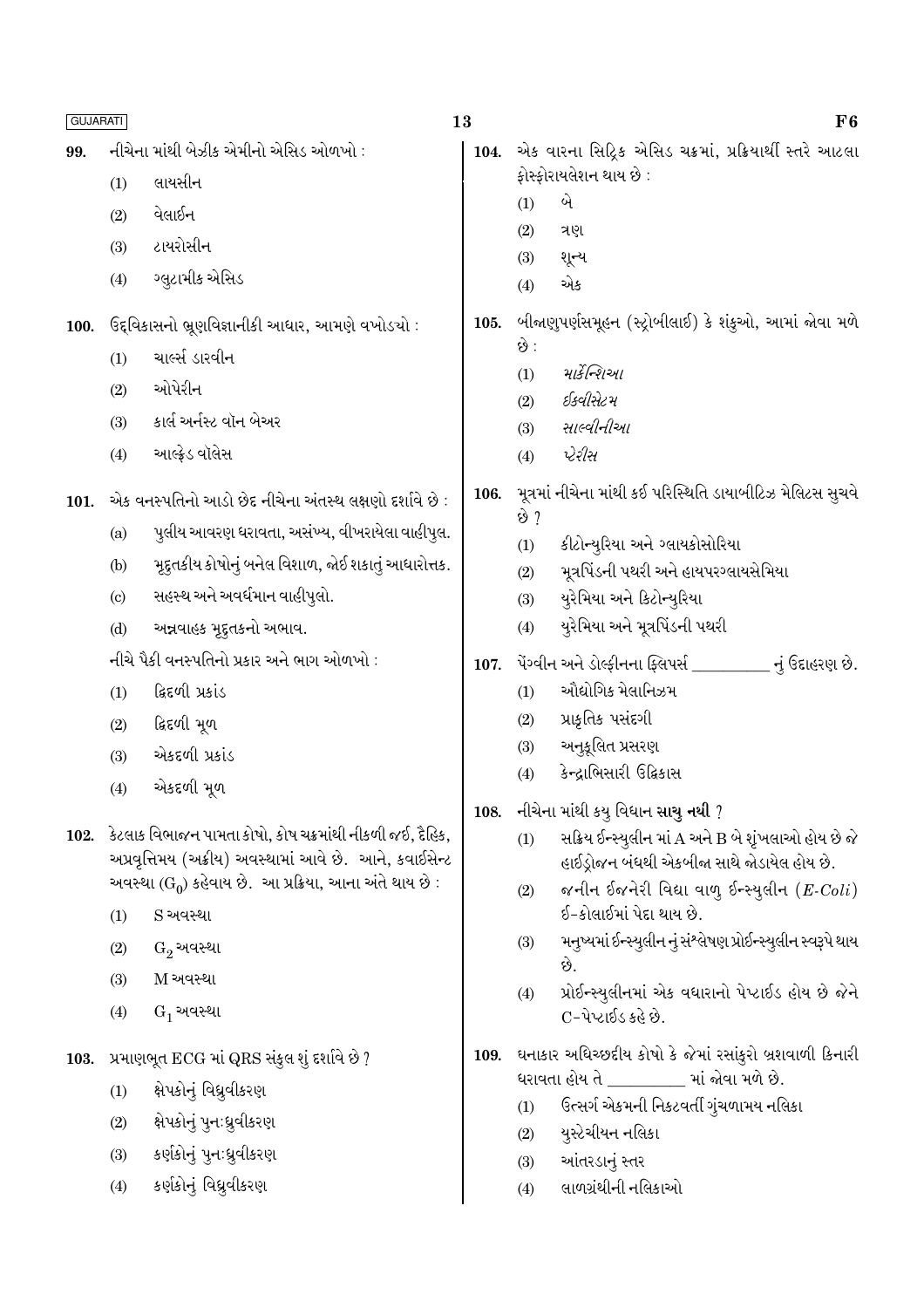| F6   |                                             |               |               |                                   |                                   |                                                         | 14                   |                            |                                                                       |                                  |                            |                                                    |         | <b>GUJARATI</b>                                              |
|------|---------------------------------------------|---------------|---------------|-----------------------------------|-----------------------------------|---------------------------------------------------------|----------------------|----------------------------|-----------------------------------------------------------------------|----------------------------------|----------------------------|----------------------------------------------------|---------|--------------------------------------------------------------|
| 110. |                                             |               |               |                                   |                                   | નીચેના કોલમોને જોડો અને સાચો વિકલ્પ પસંદ કરો :          | 114.                 |                            | જોડકા ગોઠવો ∶                                                         |                                  |                            |                                                    |         |                                                              |
|      |                                             | કોલમ - I      |               |                                   |                                   | કોલમ - II                                               |                      | (a)                        |                                                                       | અપચયી ક્રિયાનું નિરોધક           |                            |                                                    | (i)     | રીસીન                                                        |
|      | (a)                                         | કોર્ટિકાય     |               | (i)                               | મધ્યકર્ણને કંઠનળી<br>સાથે જોડે છે |                                                         | (b)                  |                            | પેપટાઈડ બંધ ધરાવે                                                     |                                  |                            | (ii)                                               | મેલોનેટ |                                                              |
|      | (b)                                         | શંખિકા        |               |                                   | (ii)                              | કુહરનો ગુંચળામય ભાગ                                     |                      | $\left( \mathrm{c}\right)$ |                                                                       | કુગમાં કોષ-દિવાલનો પદાર્થ        |                            |                                                    | (iii)   | કાઈટીન                                                       |
|      | (c)                                         | કર્ણ કંઠનળી   |               |                                   | (iii)                             | અંડાકાર ગવાક્ષ સાથે                                     |                      | (d)                        |                                                                       | દ્વિતીય ઉપાપચયજ                  |                            |                                                    | (iv)    | કૉલેજન                                                       |
|      |                                             |               |               |                                   |                                   | જોડાયેલ                                                 |                      |                            |                                                                       | નીચે પૈકી સાચું ઓપ્શન પસંદ કરો : |                            |                                                    |         |                                                              |
|      | (d)                                         | પેંગડ્        |               |                                   | (iv)                              | બેસિલર કલા પર                                           |                      |                            | (a)                                                                   | (b)                              | $\left( \mathrm{c}\right)$ | (d)                                                |         |                                                              |
|      |                                             |               |               |                                   |                                   | આવેલ હોય છે                                             |                      | (1)                        | (iii)                                                                 | (iv)                             | (i)                        | (ii)                                               |         |                                                              |
|      | (1)                                         | (a)<br>(iv)   | (b)<br>(ii)   | $\left( \mathrm{c}\right)$<br>(i) | (d)<br>(iii)                      |                                                         |                      | (2)                        | (ii)                                                                  | (iii)                            | (i)                        | (iv)                                               |         |                                                              |
|      | (2)                                         | (i)           | (ii)          | (iv)                              | (iii)                             |                                                         |                      | (3)                        | (ii)                                                                  | (iv)                             | (iii)                      | (i)                                                |         |                                                              |
|      | (3)                                         | (ii)          | (iii)         | (i)                               | (iv)                              |                                                         |                      | (4)                        | (iii)                                                                 | (i)                              | (iv)                       | (ii)                                               |         |                                                              |
|      | (4)                                         | (iii)         | (i)           | (iv)                              | (ii)                              |                                                         | 115.                 |                            |                                                                       |                                  |                            |                                                    |         | બીજ સુષુપ્તતાના નિયંત્રણમાં, નીચે પૈકી કયો પદાર્થ અટકાવકર્તા |
| 111. | નીચેના કોલમ જોડો અને સાચો વિકલ્પ પસંદ કરો : |               |               |                                   |                                   | નથી ?                                                   |                      |                            |                                                                       |                                  |                            |                                                    |         |                                                              |
|      | કોલમ - I<br>ઈઓસિનોફિલ્સ<br>(a)<br>(i)       |               |               | કોલમ - II                         |                                   | (1)                                                     | ફીનોલીક એસિડ         |                            |                                                                       |                                  |                            |                                                    |         |                                                              |
|      |                                             |               |               | રોગપ્રતિકારક પ્રતિચાર             |                                   | (2)                                                     | પેરા-એસ્કોર્બીક એસિડ |                            |                                                                       |                                  |                            |                                                    |         |                                                              |
|      | (b)                                         | બેઝોફિલ્સ     |               |                                   | (ii)                              | ભક્ષકકોષ                                                |                      | (3)                        |                                                                       | જીબ્રેલીક એસિડ                   |                            |                                                    |         |                                                              |
|      | (c)                                         | તટસ્થકણ       |               |                                   | (iii)                             | વિનાશકારી ઉત્સેચક                                       |                      | (4)                        | એબ્સીસીક એસિડ<br>વનસ્પતિના એ ભાગો, જે, બે પેઢીઓ-એકની અંદર બીજા, ધરાવે |                                  |                            |                                                    |         |                                                              |
|      |                                             |               |               |                                   |                                   | હિસ્ટામાઈનેઝ મુક્ત કરે<br>છે.                           |                      |                            |                                                                       |                                  |                            |                                                    |         |                                                              |
|      | (d)                                         |               | લિમ્ફોસાઈટ્સ  |                                   | (iv)                              | હિસ્ટામાઈન ધરાવતી                                       | 116.                 |                            |                                                                       |                                  |                            |                                                    |         |                                                              |
|      |                                             |               | (લસિકાકણ)     |                                   |                                   | કણિકાઓ મુક્ત કરે છે.                                    |                      | છે :                       |                                                                       |                                  |                            |                                                    |         |                                                              |
|      |                                             | (a)           | (b)           | $\left( \mathrm{c}\right)$        | (d)                               |                                                         |                      | (a)                        |                                                                       | પરાગશયમાં આવેલ પરાગરજ            |                            |                                                    |         |                                                              |
|      | (1)                                         | (i)           | (ii)          | (iv)<br>(iii)                     | (iii)<br>(iv)                     |                                                         |                      | (b)                        |                                                                       |                                  |                            | બે નરજન્યુ ધરાવતુ, અંકુરિત પરાગરજ                  |         |                                                              |
|      | (2)<br>(3)                                  | (ii)<br>(iii) | (i)<br>(iv)   | (ii)                              | (i)                               |                                                         |                      | $\left( \text{c} \right)$  |                                                                       | ફળમાં રહેલ બીજ                   |                            |                                                    |         |                                                              |
|      | (4)                                         | (iv)          | (i)           | (ii)                              | (iii)                             |                                                         |                      | (d)                        |                                                                       | બીજાંડ માં આવેલ ભ્રૂણ પૂટ        |                            |                                                    |         |                                                              |
| 112. |                                             |               |               |                                   |                                   | જે સ્ત્રીઓ ગર્ભધારણ કરી શકતી નથી તેઓમાં નીચેના માંથી કઈ |                      | (1)                        |                                                                       | $(c)$ અને $(d)$                  |                            |                                                    |         |                                                              |
|      |                                             |               |               |                                   |                                   | પધ્ધતિ થી ગર્ભના સ્થાનાંતરણમાં મદદ થાય છે ?             |                      | (2)                        |                                                                       | $(a)$ અને $(d)$                  |                            |                                                    |         |                                                              |
|      | (1)                                         |               | ICSI અને ZIFT |                                   |                                   |                                                         |                      | (3)                        | માત્ર $(a)$                                                           |                                  |                            |                                                    |         |                                                              |
|      | (2)                                         |               | GIFT અને ICSI |                                   |                                   |                                                         |                      | (4)                        |                                                                       | $(a), (b)$ અને $(c)$             |                            |                                                    |         |                                                              |
|      | (3)                                         |               | ZIFT અને IUT  |                                   |                                   |                                                         |                      |                            |                                                                       |                                  |                            |                                                    |         |                                                              |
|      | (4)                                         |               | GIFT અને ZIFT |                                   |                                   |                                                         | 117.                 |                            |                                                                       |                                  |                            | 1987 માં મોન્ટ્રીઅલ પ્રોટોકોલ આના અંકુશ માટે થયો : |         |                                                              |
| 113. |                                             |               |               |                                   |                                   | ભાષાંતર (દ્રાન્સલેશન) નો પ્રથમ તબક્કો આ છે:             |                      | (1)                        |                                                                       | ગ્રીન હાઉસ ગેસોનું નીકળવુ        |                            |                                                    |         |                                                              |
|      | (1)                                         |               |               |                                   | tRNA નુ એમિનોએસાયલેશન             |                                                         |                      | (2)                        |                                                                       | ઈ-કચરાનો નિકાલ                   |                            |                                                    |         |                                                              |
|      | (2)                                         |               |               |                                   |                                   | વિરુઘ્ધ-સંકેત (એન્ટી-કોડોન)ને ઓળખવુ                     |                      | (3)                        |                                                                       |                                  |                            |                                                    |         | જનીન-પરિવર્તીત સજીવોને એક દેશમાંથી બીજા દેશમાં               |
|      | (3)                                         |               |               |                                   | રીબોઝોમનું mRNA સાથે જોડાવવું     |                                                         |                      |                            | લઈ જવા                                                                |                                  |                            |                                                    |         |                                                              |
|      | (4)                                         |               |               | DNA ના અણુને ઓળખવુ                |                                   |                                                         |                      | (4)                        |                                                                       |                                  |                            | ઓઝોન વાયુ ઓછો કરતા પદાર્થોનુ ઉત્સર્જન              |         |                                                              |
|      |                                             |               |               |                                   |                                   |                                                         |                      |                            |                                                                       |                                  |                            |                                                    |         |                                                              |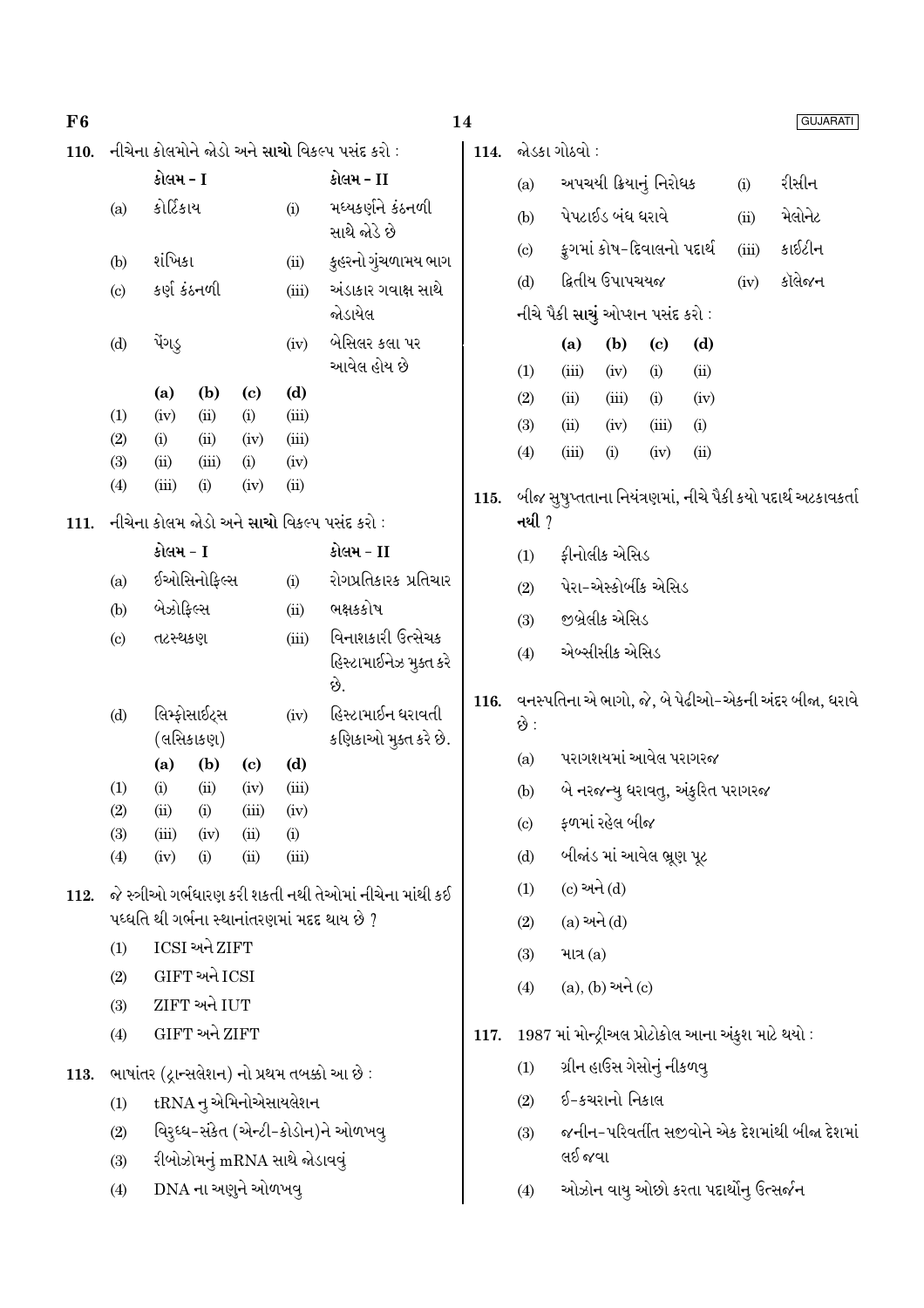118. નીચે પૈકીન ક્યું. પ્રવિષાણઓ માટે સાચું છે ?

F<sub>6</sub>

લોકસ્ટા

 $(iv)$ 

|      | (1) | તેમનામાં પ્રોટીનયુક્ત આવરણવાળુ DNA હોય છે.                                                                                                                                         |                 |
|------|-----|------------------------------------------------------------------------------------------------------------------------------------------------------------------------------------|-----------------|
|      | (2) | તેમનામાં પ્રોટીનમય આવરણ વગરના મુક્ત DNA હોય<br>છે.                                                                                                                                 |                 |
|      | (3) | તેમનામાં પ્રોટીનયુક્ત આવરણવાળુ RNA હોય છે.                                                                                                                                         |                 |
|      | (4) | તેમનામાં પ્રોટીનયુક્ત આવરણ વગરના મુક્ત RNA હોય<br>છે.                                                                                                                              |                 |
| 119. |     | નીચે પૈકીનું કયુ વિધાન સાચું છે ?                                                                                                                                                  |                 |
|      | (1) | એડીનાઈન, થાયમીન સાથે 3 H-બંધથી જોડાય છે.                                                                                                                                           |                 |
|      | (2) | એડીનાઈન, થાયમીન સાથે નથી જોડ બનાવતું.                                                                                                                                              |                 |
|      | (3) | એડીનાઈન, થાયમીન સાથે બે H-બંધથી જોડાય છે.                                                                                                                                          |                 |
|      | (4) | એડીનાઈન, થાયમીન સાથે 1 H-બંધથી જોડાય છે.                                                                                                                                           | 12 <sub>4</sub> |
| 120. |     | જેલ ઈલેક્ટ્રોફોરેસીસમાં, છૂટા પડેલ DNA ના ટુકડાઓને, આની<br>મદદથી જોવાય છે :                                                                                                        |                 |
|      | (1) | UV કિરણોમાં એસીટોકાર્માઈન થી                                                                                                                                                       |                 |
|      | (2) | ઈન્ફ્રારેડ કિરણોમાં ઈથીડીયમ બ્રોમાઈડ થી                                                                                                                                            |                 |
|      | (3) | તેજસ્વી વાદળી લાઈટમાં, એસીટોકાર્માઈનની મદદ થી                                                                                                                                      |                 |
|      | (4) | ઈથીડીયમ બ્રોમાઈડ UV કિરણો થી                                                                                                                                                       | 12 <sub>i</sub> |
| 121. |     | મનુષ્યના પાચનતંત્રના અનુસંધાને સાચુ વિધાન ઓળખો :                                                                                                                                   |                 |
|      | (1) | શેષાંત્ર ખુબજ ગુંચળાદાર ભાગ છે.                                                                                                                                                    |                 |
|      | (2) | કૃમિવત્ ગ્રહણી થી ઉત્પન્ન થાય છે.                                                                                                                                                  |                 |
|      | (3) | શેષાંત્ર નાના આંતરડામાં ખુલે છે.                                                                                                                                                   |                 |
|      | (4) | લસીસ્તર એ પાચનનળીનું સૌથી અંદરનું સ્તર છે.                                                                                                                                         |                 |
| 122. |     | જો બે સળંગ બેઝ જોડ વચ્ચેનું અંતર 0.34 nm હોય અને સસ્તનના<br>લાક્ષણિક કોષમાં ના દ્વિકુંતલાકાર DNA માં કુલ બેઝ જોડી ની<br>સંખ્યા $6.6 \times 10^9$ bp હોય તો DNA ની લંબાઈ આશરે કેટલી | 12 <sub>0</sub> |

- હશે ?
- $2.2$  મીટર્સ  $(1)$
- $2.7$  મીટર્સ  $(2)$
- $2.0$  મીટર્સ  $(3)$
- $2.5$  મીટર્સ  $(4)$

| 123. નીચેના કોલમને જોડો અને સાચો વિકલ્પ પસંદ કરો : |     |                                                                          |  |           |  |  |
|----------------------------------------------------|-----|--------------------------------------------------------------------------|--|-----------|--|--|
|                                                    |     | કોલમ - I                                                                 |  | કોલમ - II |  |  |
|                                                    | (a) | <u>ટોળામાં રહેતી પાક હાનિકારક (i)</u>                                    |  | એસ્ટેરિયસ |  |  |
|                                                    |     | જીવાત<br>่ บุษสมเจมอิยุ มุษเมิ $\overline{AB}$ สมสิ $\overline{AB}$ (ii) |  |           |  |  |

- પુખ્તમાં અરાવ સમામાત અને  $(b)$  $\rm (II)$ યાછા ડીંભમાં દ્વિપાર્શ્વીય સમમિતિ
	- ફેફસા પોથી ટીનોપ્લાના  $(iii)$
- જેવ પ્રદીપ્યતા  $(d)$  $\sim$   $\sim$  $\lambda$

|     | (a)   | (b)      | (C)   | (d)   |
|-----|-------|----------|-------|-------|
| (1) | (iii) | $\sin$   | (i)   | (iv)  |
| (2) | (ii)  | (i)      | (iii) | (iv)  |
| (3) | (i)   | (iii)    | (ii)  | (iv)  |
| (4) | (iv)  | $\rm(i)$ | (ii)  | (iii) |
|     |       |          |       |       |

4. સાચી જોડ પસંદ કરો :

 $(c)$ 

|                     |                  | દેહિક પ્રચ્છન્ન<br>રંગસૂત્રીય,<br>રંગસૂત્ર $-11$ |
|---------------------|------------------|--------------------------------------------------|
| થેલેસેમિયા          |                  | X સંલગ્ન                                         |
| હીમોફિલિયા          |                  | Y સંલગ્ન                                         |
| ફીનાઈલ કીટોન્યુરીયા |                  | દૈહિક પ્રભાવી<br>રંગસૂત્રીય વિશેષક               |
|                     | સિકલ સેલ એનીમિયા |                                                  |

- 5. નિવસન તંત્રની કુલ પ્રાથમિક ઉત્પાદકતા અને ચોખ્ખી પ્રાથમિક ઉત્પાદકતાને અનુલક્ષીને, નીચે પૈકી કયું વિધાન સાચું છે ?
	- કુલ પ્રાથમિક ઉત્પાદકતા અને ચોખ્ખી પ્રાથમિક  $(1)$ ઉત્પાદકતા, બંને એક જ છે.
	- કુલ પ્રાથમિક ઉત્પાદકતા અને ચોખ્ખી પ્રાથમિક  $(2)$ ઉત્પાદકતા વચ્ચે કોઈ સંબંધ નથી.
	- કુલ પ્રાથમિક ઉત્પાદકતા ચોખ્ખી પ્રાથમિક ઉત્પાદકતા  $(3)$ કરતા હમેશા ઓછી હોય છે.
	- કુલ પ્રાથમિક ઉત્પાદકતા ચોખ્ખી પ્રાથમિક ઉત્પાદકતા  $(4)$ કરતા હમેશા વધુ હોય છે.
- Bt કપાસની જાતી કે જે *બેસીલસ થુરીએન્જેન્સિસ* (Bt) ના ઝેરી 126. જનીનને દાખલ કરીને વિકસાવવામાં આવી છે તે \_\_\_\_\_\_\_\_\_ સામે પ્રતિકાર દર્શાવે છે.
	- $(1)$  વનસ્પતિ સૂત્રકૃમિઓ
	- $(2)$  કિટભક્ષકો
	- કિટક જીવાત  $(3)$
	- કુગના રોગો  $(4)$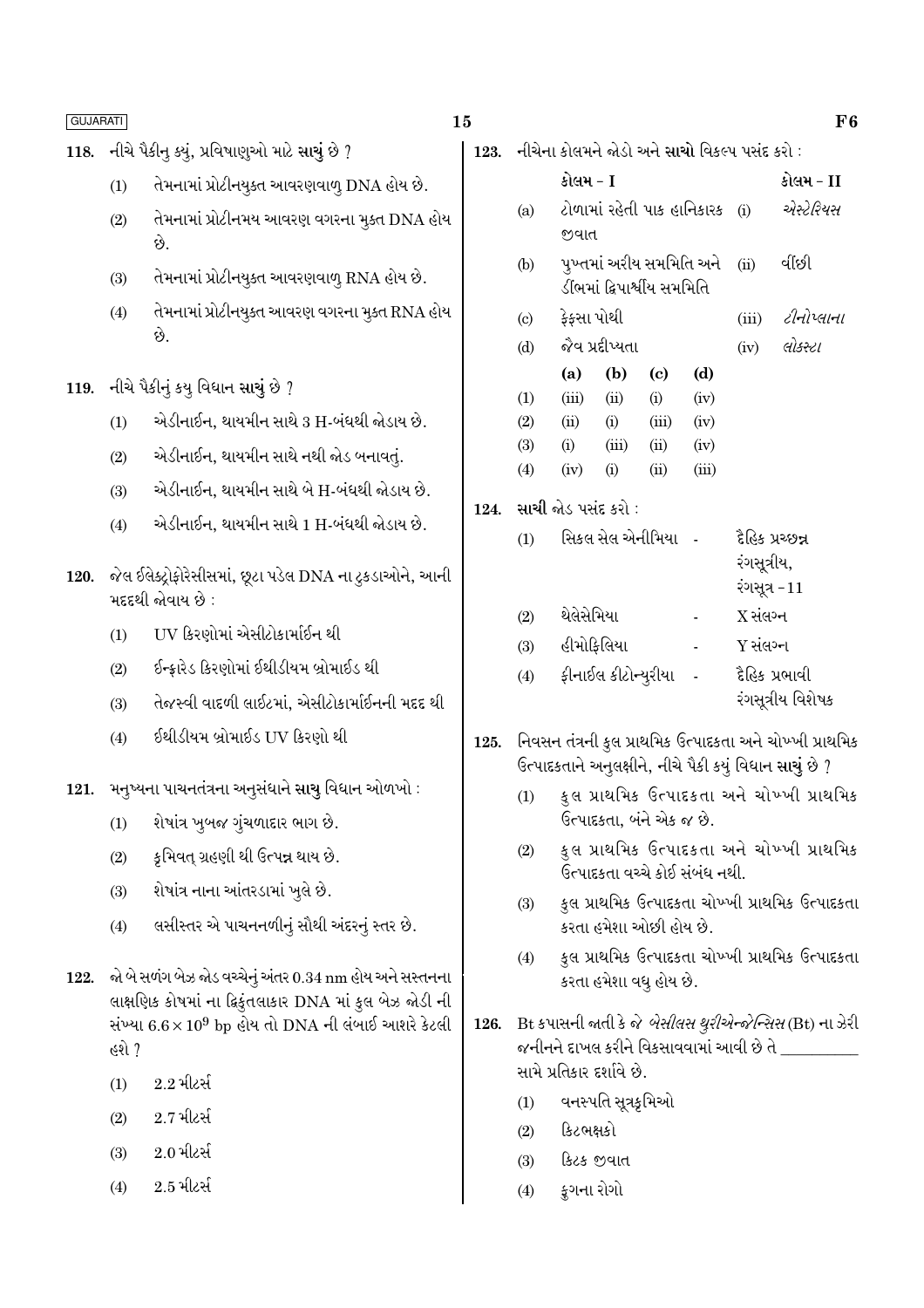| 127. |                                                              | શ્વાસ દરમ્યાન થતી સાચી પ્રક્રિયા પસંદ કરો :  |                      |                             |                              |                                       | 131.                                                    | જો વંદાનું શીર્ષ દુર કરવામાં આવે તો તે થોડાક દિવસો સુધી<br>જીવીત રહી શકે છે કારણ કે: |                                                                                  |                                   |              |             |                                                                                                            |  |
|------|--------------------------------------------------------------|----------------------------------------------|----------------------|-----------------------------|------------------------------|---------------------------------------|---------------------------------------------------------|--------------------------------------------------------------------------------------|----------------------------------------------------------------------------------|-----------------------------------|--------------|-------------|------------------------------------------------------------------------------------------------------------|--|
|      | (a)                                                          |                                              |                      | ઉરોદરપટલનું સંકોચન          |                              |                                       |                                                         |                                                                                      |                                                                                  |                                   |              |             |                                                                                                            |  |
|      | (b)                                                          |                                              |                      |                             |                              | બાહ્ય આંતર પાંસળી સ્નાયુઓનું સંકોચન   |                                                         | (1)                                                                                  |                                                                                  |                                   |              |             | શીર્ષમાં ચેતાતંત્રનો થોડોક ભાગ હોય છે જ્યારે બાકીના<br>ભાગમાં મોટા ભાગનું ચેતાતંત્ર વક્ષ ભાગે આવેલુ છે.    |  |
|      | (c)                                                          |                                              |                      | ક્રુપ્કુસીય કદમાં ઘટાડો     |                              |                                       |                                                         | (2)                                                                                  |                                                                                  |                                   |              |             | શીર્ષમાં ચેતાતંત્રનો 1/3 ભાગ આવેલ છે જ્યારે બાકીનું                                                        |  |
|      | (d)                                                          |                                              |                      |                             | આંતર-ફુપ્કુસીય દબાણમાં વધારો |                                       |                                                         |                                                                                      |                                                                                  | તેના શરીરના પૃષ્ઠભાગે આવેલુ છે.   |              |             |                                                                                                            |  |
|      | (1)                                                          |                                              | $(a), (b)$ અને $(d)$ |                             |                              |                                       |                                                         | (3)                                                                                  | વંદાનો ઉપરી અન્નનાલીય ચેતાકંદ ઉદરના વક્ષભાગે આવેલો<br>હોય છે.                    |                                   |              |             |                                                                                                            |  |
|      | (2)                                                          | ફક્ત $(d)$                                   |                      |                             |                              |                                       |                                                         |                                                                                      |                                                                                  |                                   |              |             |                                                                                                            |  |
|      | (3)                                                          |                                              | $(a)$ અને $(b)$      |                             |                              |                                       |                                                         | (4)                                                                                  |                                                                                  | વંદામાં ચેતાતંત્ર આવેલુ હોતુ નથી. |              |             |                                                                                                            |  |
|      | (4)                                                          | $(c)$ અને $(d)$                              |                      |                             |                              |                                       | 132.                                                    |                                                                                      | નીચેના રોગોને તેના માટે કારણ ભૂત સજીવો સાથે જોડી <b>સાચો</b><br>વિકલ્પ પસંદ કરો: |                                   |              |             |                                                                                                            |  |
| 128. | નીચે પૈકી કયો, વસતિનો ગુણ <b>નથી</b> ?                       |                                              |                      |                             |                              |                                       |                                                         | કોલમ - I<br>કોલમ - II                                                                |                                                                                  |                                   |              |             |                                                                                                            |  |
|      | (1)<br>મૃત્યુદર                                              |                                              |                      |                             |                              |                                       |                                                         | (a)                                                                                  | ટાયફાઈડ                                                                          |                                   |              | (i)         | વુચેરેરિયા                                                                                                 |  |
|      | (2)                                                          |                                              | જાતિ આંતરક્રિયા      |                             |                              |                                       |                                                         |                                                                                      |                                                                                  | ન્યુમોનિયા                        |              | (ii)        | પ્લાઝમોડિયમ                                                                                                |  |
|      | (3)                                                          |                                              | જાતિ ગુણોત્તર        |                             |                              |                                       |                                                         | $\left( \mathrm{c}\right)$                                                           |                                                                                  | ફાઈલેરિએસિસ                       |              |             | સાલ્મોનેલા<br>(iii)                                                                                        |  |
|      | (4)                                                          | જન્મદર                                       |                      |                             |                              |                                       |                                                         | મલેરિયા<br>(d)<br>(a)<br>(b)                                                         |                                                                                  |                                   |              | (iv)<br>(d) | હીમોફિલસ                                                                                                   |  |
|      |                                                              |                                              |                      |                             |                              |                                       |                                                         | (1)                                                                                  | (ii)                                                                             | (i)                               | (c)<br>(iii) | (iv)        |                                                                                                            |  |
| 129. | જે પ્રક્રિયા દ્વારા ઘાસના પર્ણોના અગ્ર પરથી રાત્રે અને વહેલી |                                              |                      |                             |                              | (2)                                   | (iv)                                                    | (i)                                                                                  | (ii)                                                                             | (iii)                             |              |             |                                                                                                            |  |
|      |                                                              | સવારે પ્રવાહી સ્વરૂપે જળનો નિકાસ થાય છે તે : |                      |                             |                              |                                       | (3)<br>(4)                                              | (i)<br>(iii)                                                                         | (iii)<br>(iv)                                                                    | (ii)<br>(i)                       | (iv)<br>(ii) |             |                                                                                                            |  |
|      | અંત:ચૂષણ<br>(1)                                              |                                              |                      |                             |                              |                                       |                                                         |                                                                                      |                                                                                  |                                   |              |             |                                                                                                            |  |
|      | (2)                                                          | રસ સંકોચન                                    |                      |                             |                              |                                       | 133.                                                    |                                                                                      |                                                                                  |                                   |              |             | શીમ્બીકુળની વનસ્પતિઓની મૂળ ગંડિકામાં આવેલ નાઈદ્રોજીનેઝ<br>જે પ્રક્રિયાનું ઉદ્દીપન કરે છે, તેની નિપજ આ છે : |  |
|      | (3)                                                          | ઉત્સ્વેદન                                    |                      |                             |                              |                                       |                                                         | (1)                                                                                  |                                                                                  | એમોનિયા અને ઓક્સિજન               |              |             |                                                                                                            |  |
|      | (4)                                                          | મૂળ દાબ                                      |                      |                             |                              |                                       |                                                         | (2)                                                                                  | એમોનિયા અને હાઈડ્રોજન                                                            |                                   |              |             |                                                                                                            |  |
|      |                                                              |                                              |                      |                             |                              |                                       |                                                         | (3)                                                                                  | માત્ર એમોનિયા                                                                    |                                   |              |             |                                                                                                            |  |
| 130. | અર્ધીકરણને અનુલક્ષીને નીચે પૈકીને જોડો :<br>ઝાયગોટીન         |                                              |                      |                             |                              |                                       |                                                         | (4)                                                                                  | માત્ર નાઈટ્રેટ                                                                   |                                   |              |             |                                                                                                            |  |
|      | (a)                                                          |                                              |                      |                             | (i)                          | ઉપાન્તીભવન<br>(ટર્મીનલાઈઝેશન)<br>134. | નીચેના માંથી કયા અંતઃસ્રાવનું સ્તર ગ્રાફીયન પુટીકામાંથી |                                                                                      |                                                                                  |                                   |              |             |                                                                                                            |  |
|      | (b)                                                          | પેકીટીન                                      |                      |                             | (ii)                         | સ્વસ્તિક ચોકડી                        |                                                         |                                                                                      | અંડકોષની મુક્તિ (અંડપાત) નું કારણ છે ?                                           |                                   |              |             |                                                                                                            |  |
|      |                                                              |                                              |                      |                             |                              | (ચાયેસ્મેટા)                          |                                                         | (1)                                                                                  |                                                                                  | LH ની નીચી સાંદ્રતા               |              |             |                                                                                                            |  |
|      | (c)                                                          | ડીપ્લોટીન                                    |                      |                             | (iii)                        | વ્યતિકરણ (ક્રોસીંગ                    |                                                         | (2)                                                                                  |                                                                                  | FSH ની નીચી સાંદ્રતા              |              |             |                                                                                                            |  |
|      |                                                              |                                              |                      |                             |                              | ઓવર)                                  |                                                         | ઈસ્ટ્રોજનની ઊંચી સાંદ્રતા<br>(3)<br>પ્રોજેસ્ટેરોનની ઊંચી સાંદ્રતા                    |                                                                                  |                                   |              |             |                                                                                                            |  |
|      | (d)                                                          |                                              | ડાયાકાઈનેસીસ         |                             | (iv)                         | સૂત્રયુગ્મન                           |                                                         | (4)                                                                                  |                                                                                  |                                   |              |             |                                                                                                            |  |
|      |                                                              | નીચે પૈકી સાચો વિકલ્પ પસંદ કરો :             |                      |                             |                              |                                       | 135.                                                    |                                                                                      | બંધ અને પેપટાઈડ બંધ આવેલ હોય છે :                                                |                                   |              |             | નીચે પૈકી એ પદાર્થો ઓળખો, જેમની રચનામાં ગ્લાયકોસાઈડીક                                                      |  |
|      |                                                              | (a)                                          | (b)                  | $\left( \mathbf{c} \right)$ | (d)                          |                                       |                                                         | (1)                                                                                  |                                                                                  | સેલ્યુલોઝ, લીસીથીન                |              |             |                                                                                                            |  |
|      | (1)                                                          | (i)                                          | (ii)                 | (iv)                        | (iii)                        |                                       |                                                         | (2)                                                                                  |                                                                                  | ઈન્યુલીન, ઈન્સ્યુલીન              |              |             |                                                                                                            |  |
|      | (2)                                                          | (ii)                                         | (iv)                 | (iii)                       | (i)                          |                                       |                                                         | (3)                                                                                  |                                                                                  | કાઈટીન, કોલેસ્ટરોલ                |              |             |                                                                                                            |  |
|      | (3)<br>(4)                                                   | (iii)<br>(iv)                                | (iv)<br>(iii)        | (i)<br>(ii)                 | (ii)<br>(i)                  |                                       |                                                         | (4)                                                                                  |                                                                                  | ગ્લીસરોલ, ટ્રીપસીન                |              |             |                                                                                                            |  |
|      |                                                              |                                              |                      |                             |                              |                                       |                                                         |                                                                                      |                                                                                  |                                   |              |             |                                                                                                            |  |

 $16$ 

 $F6$ 

**GUJARATI**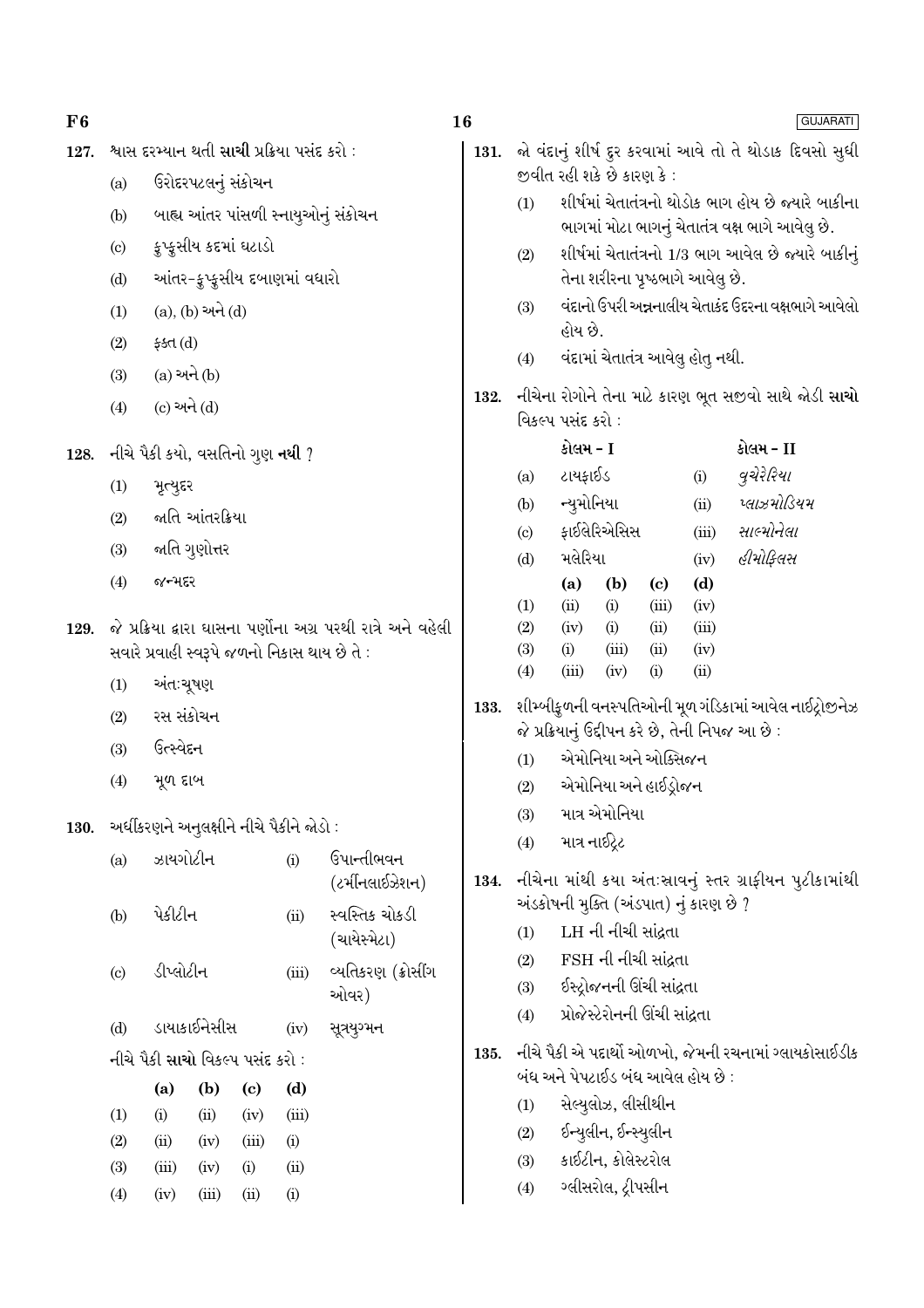- $3\times10^{-10}$  Vm<sup>-1</sup> વિદ્યૂતક્ષેત્રમાં એક વીજભારિત કણનો 136. અપવહન-વેગ (drift velocity)  $7.5 \times 10^{-4}$  m s<sup>-1</sup> છે અને  $\rm m^2\,V^{-1}\,s^{-1}$  ગતિશીલતા (mobility) છે.
	- $2.5 \times 10^{-6}$  $(1)$
	- $2.25 \times 10^{-15}$  $(2)$
	- $2.25 \times 10^{15}$  $(3)$
	- $2.5 \times 10^6$  $(4)$
- 137. આણ્વિક વ્યાસ d અને અંકઘનતા n ધરાવતાં એક વાયુના સરેરાશ મુક્ત પથને \_\_\_\_\_\_\_\_\_\_ વડે રજૂ કરી શકાય છે.
	- $\mathbf{1}$  $(1)$  $\sqrt{2} n^2 \pi d^2$  $\frac{1}{\sqrt{2} \; \text{n}^2 \pi^2 \text{d}^2}$  $(2)$  $(3)$
	- $(4)$
- $0.5~{\rm g}$  પદાર્થનું ઊર્જા તુલ્યાંક  $\_$ છે. 138.
	- $1.5 \times 10^{13}$  J  $(1)$
	- $0.5 \times 10^{13}$  J  $(2)$
	- $4.5 \times 10^{16}$  J  $(3)$
	- $4.5 \times 10^{13}$  J  $(4)$
- 139. કોઈ એક તારામાંથી 600 nm તરંગલંબાઈનો પ્રકાશ આવે છે તેમ ધારો. 2 m વ્યાસના ઓબ્જેક્ટીવ ધરાવતાં ટેલિસ્કોપની વિભેદન-સીમા છે.
	- $7.32 \times 10^{-7}$  rad  $(1)$
	- $6.00 \times 10^{-7}$  rad  $(2)$
	- $3.66 \times 10^{-7}$  rad  $(3)$
	- $1.83 \times 10^{-7}$  rad  $(4)$
- 140. 100 આંટા ધરાવતાં 50 cm લંબાઈનો એક લાંબો સોલેનોઈડ 2.5 A વીજપ્રવાહ ધારિત છે. આ સોલેનોઈડના કેન્દ્રમાં ચુંબકીય ક્ષેત્ર છે :

 $(\mu_0 = 4\pi \times 10^{-7} \text{ T m A}^{-1})$ 

- $6.28 \times 10^{-5}$  T  $(1)$
- $3.14 \times 10^{-5}$  T  $(2)$
- $6.28 \times 10^{-4}$  T  $(3)$
- $3.14 \times 10^{-4}$  T  $(4)$
- 141.  $r_1$  અને  $r_2$   $(r_1 = 1.5 r_2)$  ત્રિજ્યાઓના તાંબાના બે ઘન ગોળાઓના તાપમાનમાં 1 K જેટલો વધારો કરવા જરૂરી ઉષ્માના જથ્થાનો ગુણોત્તર છે :
	- $\overline{3}$  $(1)$  $\overline{2}$  $\frac{5}{3}$  $(2)$  $(3)$  $\overline{9}$  $(4)$
- 142. હવા માધ્યમ ધરાવતાં એક સમાંતર બાજુ કેપેસિટરનો કેપેસિટન્સ 6 µF છે. એક ડાયઈલેક્ટ્રિક માધ્યમ ઉમેરતાં આ કેપેસિટન્સ  $30 \,\mu\text{F}$  થાય છે. આ માધ્યમની પરમિટીવીટી છે  $\hskip1.5cm \ .$  $(\epsilon_0 = 8.85 \times 10^{-12} \text{ C}^2 \text{ N}^{-1} \text{ m}^{-2})$ 
	- (1)  $0.44 \times 10^{-10} \text{ C}^2 \text{ N}^{-1} \text{ m}^{-2}$
	- $5.00 \, \mathrm{C}^2 \,\mathrm{N}^{-1} \,\mathrm{m}^{-2}$  $(2)$
	- $0.44 \times 10^{-13}$  C<sup>2</sup> N<sup>-1</sup> m<sup>-2</sup>  $(3)$
	- $(4)$  $1.77 \times 10^{-12}$  C<sup>2</sup> N<sup>-1</sup> m<sup>-2</sup>
- એક ટૂંકા વિદ્યુત દ્વિધ્રુવિયની દ્વિધ્રુવિય ચાકમાત્રા  $16 \times 10^{-9}$  C m 143. છે. આ ફ્રિધ્રુવિયના અક્ષ સાથે 60° ખૂણો બનાવતી એક રેખા પર, આ ફિધ્રુવિયના કેન્દ્રથી 0.6 m અંતરે રહેલ એક બિંદુ પર આ દ્વિધ્રુવિયના કારણે લાગતું વિદ્યુતસ્થિતિમાન છે :

$$
\left(\frac{1}{4\pi\epsilon_0} = 9 \times 10^9 \text{ N m}^2/\text{C}^2\right)
$$

- $(1)$ 400 V
- $(2)$ શૂન્ય
- $(3)$ 50<sub>V</sub>
- 200 V  $(4)$
- અવગણ્ય દ્રવ્યમાન ધરાવતાં 1 m લંબાઈના એક જડ સળિયાના 144. બે છેડા પર અનૂક્રમે 5 kg અને 10 kg દ્રવ્યમાનના કણો જોડેલ છે.

5 kg ના કણથી આ તંત્રનું દ્રવ્યમાન કેન્દ્ર આશરે \_ અંતર પર છે.

- 67 cm  $(1)$
- $(2)$ 80 cm
- $(3)$ 33 cm
- $(4)$  $50 \text{ cm}$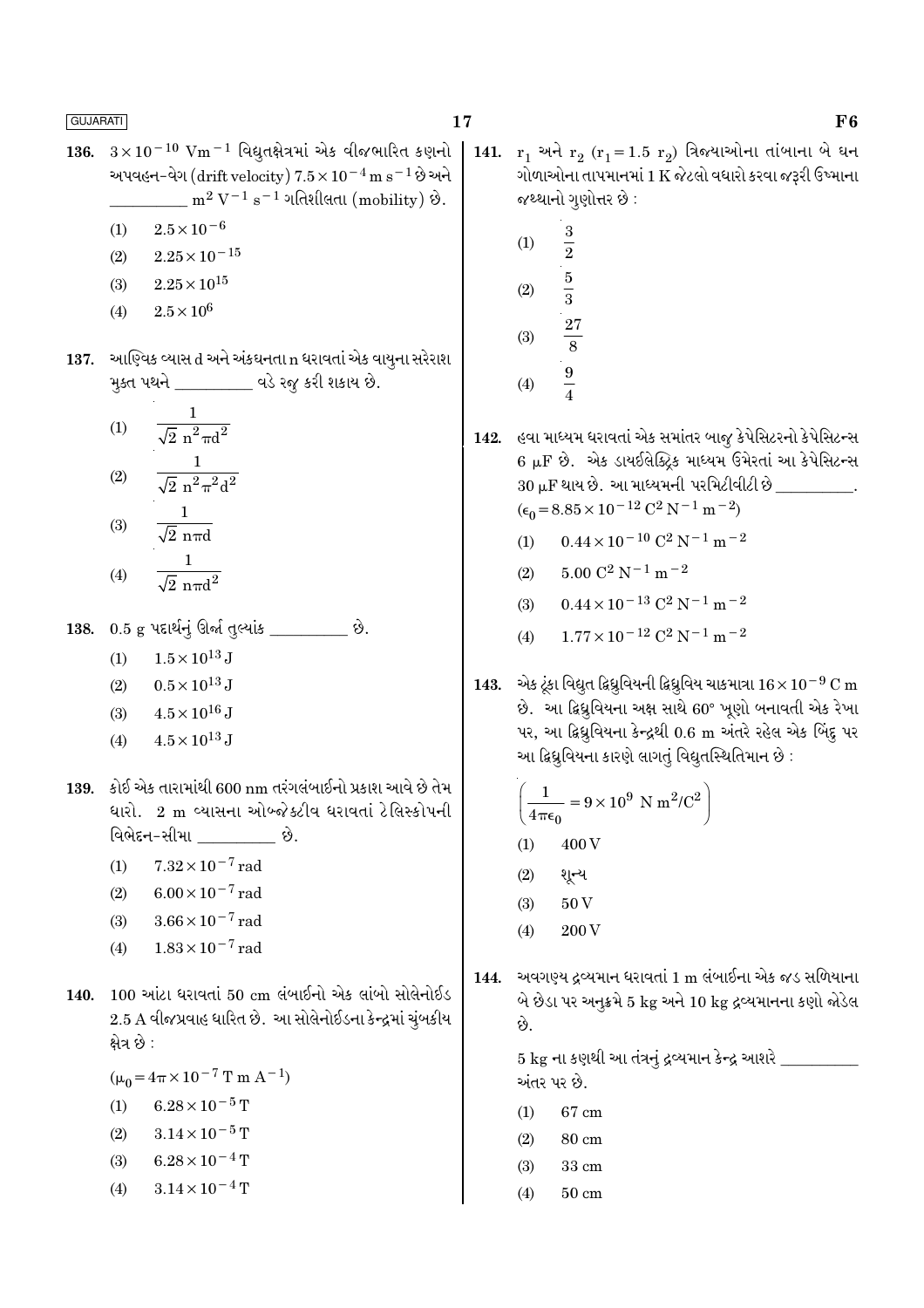### $F6$

એક આંતરપૃષ્ઠ માટે બ્રુસ્ટર કોણ  $i_h$  હોય છે : 145.

- $45^{\circ} < i_b < 90^{\circ}$  $(1)$
- $(2)$  $i_h = 90^{\circ}$
- $0^{\circ} < i_b < 30^{\circ}$  $(3)$
- $30^{\circ} < i_h < 45^{\circ}$  $(4)$

નીચેનામાંથી કોના એક માટે બોહર મૉડેલ માન્ય નથી ?  $146.$ 

- ડચૂટેરોન પરમાણું  $(1)$
- એકધા આયનિત નિયોન પરમાણું  $(Ne<sup>+</sup>)$  $(2)$
- હાઈડ્રોજન પરમાણું  $(3)$
- એકધા આયનિત હિલીયમ પરમાણું  $(He<sup>+</sup>)$  $(4)$
- 147. એક કણ કે જેનો સ્થાન સદિશ  $2 \hat{k} \ \text{m}$  છે તેના પર ઉદ્દગમ બિંદુની સાપેક્ષે જ્યારે  $\overrightarrow{3}$   $\overrightarrow{N}$  બળ લાગે ત્યારનું ઘુર્ણનબળ (ટોર્ક) શોધો.
	- $-6\hat{i}$  N m  $(1)$
	- $6k$ <sup> $\land$ </sup> N m  $(2)$
	- $6i$  N m  $(3)$
	- $6\stackrel{\wedge}{j}$  N m  $(4)$
- 148. દ્રાન્ઝિસ્ટર એક્શન માટે નીચેમાંથી કયું વિધાન સાચું છે?
	- એમિટર જંક્શન અને કલેક્ટર જંક્શન બન્ને ફોર્વર્ડ બાયસ  $(1)$ હોય છે.
	- બેઝ ક્ષેત્ર ખુબજ પાતળું અને ઓછી માત્રામાં ડોપ  $(2)$ (અશુધ્ધિ) થયેલ હોવું જોઈએ.
	- બેઝ, એમિટર અને કલેક્ટર ક્ષેત્રોમાં ડોપિંગનું (અશુધ્ધિનું)  $(3)$ પ્રમાણ સરખું હોવું જોઈએ.
	- બેઝ, એમિટર અને કલેક્ટર ક્ષેત્રોનું કદ (size) સમાન  $(4)$ હોવું જોઈએ.

નીચેમાંનો કયો આલેખ તાંબા માટે અવરોધકનાં ( $\rho$ ) નો તાપમાન 149.  $(T)$  સાથેનો બદલાવ દર્શાવે છે?



18

10 cm ત્રિજયાનો એક ગોલીય વાહક સમાન રીતે વિતરિત  $150.$  $3.2 \times 10^{-7}$  C વીજભાર ધરાવે છે. આ ગોળાના કેન્દ્રથી 15 cm અંતરે રહેલા બિંદુ પર વિદ્યુતક્ષેત્રનું માન શું હશે ?

$$
\left(\frac{1}{4\pi\epsilon_0} = 9 \times 10^9 \text{ N m}^2/\text{C}^2\right)
$$

- $1.28\times10^6$  N/C  $(1)$
- $1.28\times10^7$  N/C  $(2)$
- $1.28\times10^4$  N/C  $(3)$
- $1.28 \times 10^5$  N/C  $(4)$
- 151. એક સ્ક્રુ ગેજની લઘુત્તમ માપ શક્તિ 0.01 mm છે અને તેની વર્તુળાકાર માપપટ્ટી પર 50 કાપાઓ છે.

આ સ્ક્રુ ગેજનો અંતરાલ (pitch) \_\_\_\_\_\_\_\_\_\_\_છે.

- $0.5 \text{ mm}$  $(1)$
- $(2)$  $1.0 \text{ mm}$
- $(3)$  $0.01$  mm
- $0.25$  mm  $(4)$

### GUJARATI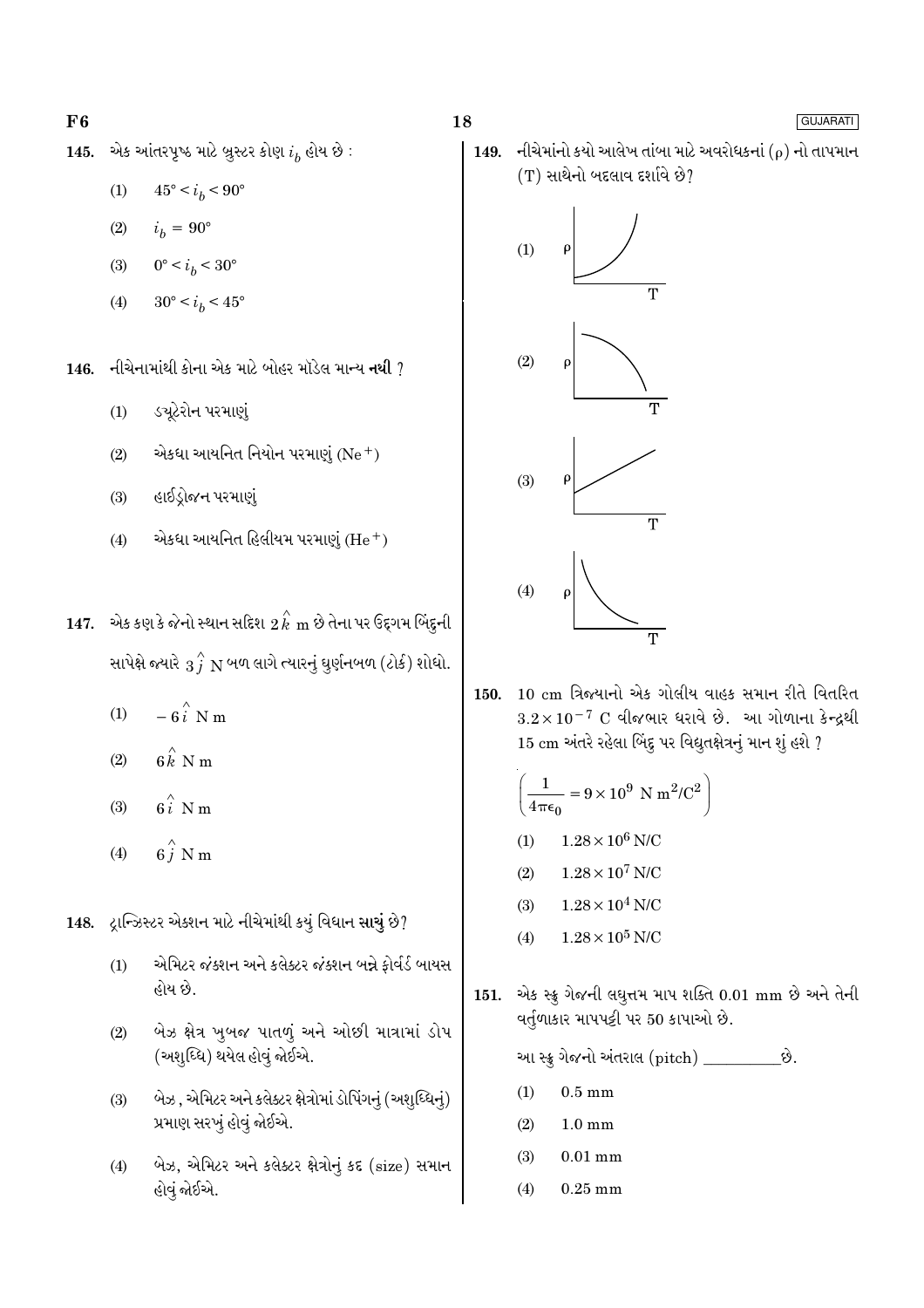- 19
- એક શ્રેણી LCR પરિપથને ac વોલ્ટેજ ઉદગમ સાથે જોડેલ છે. 152. જ્યારે પરિપથમાંથી L ને દૂર કરવામાં આવે છે ત્યારે પ્રવાહ અને વોલ્ટેજ વચ્ચેનો કળા-તફાવત $\frac{\pi}{3}$  છે. જો તેના બદલે પરિપથમાંથી C ને દૂર કરવામાં આવે ત્યારે કરીથી પ્રવાહ અને વોલ્ટેજ વચ્ચેનો

કળા-તફાવત  $\frac{\pi}{3}$  છે. આ પરિપથનો શક્તિગુણાંક (power

factor)  $\Theta$ :

- $(1)$  $1.0$
- $(2)$  $-1.0$
- શૂન્ય  $(3)$
- $(4)$  $0.5$
- એક ટાવરની ટોચ પરથી એક દડાને 20 m/s ના વેગથી શિરોલંબ 153. દિશામાં નીચે તરક કેંકવામાં આવે છે. થોડાક સમય બાદ તે ભોંય તળિયાને 80 m/s ના વેગથી અથડાય છે. આ ટાવરની ઊંચાઈ

 $\dot{\vartheta}$  . (g = 10 m/s<sup>2</sup>)

- $320 \text{ m}$  $(1)$
- $(2)$  $300<sub>m</sub>$
- $(3)$  $360 \text{ m}$
- $(4)$ 340 m
- 154. એક પદાર્થનું પૃથ્વીની સપાટી પર વજન  $72 \text{ N } 8$ . પૃથ્વીની ત્રિજ્યાનાં અડધી ઊંચાઈ પર, તેના પર કેટલું ગુરૂત્વાકર્ષણ બળ લાગે?
	- 30 N  $(1)$
	- 24 N  $(2)$
	- $(3)$ 48 N
	- $(4)$ 32 N
- 155. DNA માં એક બોન્ડ તોડવા માટેની જરૂરી ઊર્જા  $10^{-20}$  J છે. eV માં આનું મુલ્ય \_\_\_\_\_\_\_\_\_ ની નજીકનું છે.
	- 0.06  $(1)$
	- $(2)$  $0.006$
	- $(3)$ 6
	- $(4)$ 0.6
- 156. L લંબાઈ અને A આડછેદનું ક્ષેત્રકળ ધરાવતો એક તાર એક જડ આધારથી લટકે છે. જ્યારે તારના મૂક્ત છેડા પર દ્રવ્યમાન M લટકાવવામાં આવે ત્યારે આ તારની લંબાઈ બદલાઈને  $L_1$  થાય છે, તો યંગ મોડચૂલસનું સૂત્ર છે:
	- MgL  $(1)$  $AL_1$ MgL  $(2)$  $A(L_1 - L)$
	- $MgL_1$  $(3)$  $\overline{AI}$

$$
(4) \qquad \frac{\text{Mg}(L_1 - L)}{\text{AL}}
$$

- એક સ્થિર ઈલેક્ટ્રોનને V volt ના વિજસ્થિતિમાનના તફાવતથી 157. પ્રવેગીત કરવામાં આવે છે. જો આ ઈલેક્ટ્રોનની ડી-બ્રૉગ્લી તરંગલંબાઈ  $1.227 \times 10^{-2}$  nm છે, તો વિજસ્થિતિમાનનો તકાવત છે :
	- $(1)$  $10^3$  V
	- $10^4$  V  $(2)$  $10V$  $(3)$
	- $10^2$  V  $(4)$
- 158. 4 kg અને 6 kg દ્રવ્યમાનના બે પદાર્થોને એક દ્રવ્યમાન રહિત દોરીના છેડાઓ સાથે બાંધેલ છે. આ દોરી ઘર્ષણરહિત ગરગડી પરથી પસાર કરેલ છે (આકૃતિ જુઓ). ગુરૂત્વીય પ્રવેગ (g) ના પદમાં આ તંત્રનો પ્રવેગ છે :



- $(4)$  $g/2$
- 159. થ્રેસોલ્ડ આવૃત્તિથી 1.5 ગણી આવૃત્તિનો પ્રકાશ એક પ્રકાશસંવેદી દ્રવ્ય પર આપાત થાય છે. જો આવૃત્તિ અડધી અને તીવ્રતા બમણી કરવામાં આવે તો ફોટોઈલેક્ટ્રિક પ્રવાહ શું હશે?
	- ચોથા ભાગનો  $(1)$
	- $(2)$ શૃન્ય
	- $(3)$ બમણો
	- ચાર ગણો  $(4)$
- સાર્થક અંકોને ધ્યાનમાં રાખતાં,  $9.99 \text{ m} 0.0099 \text{ m}$  નું મુલ્ય 160. શું હશે ?
	- $(1)$  $9.980 \text{ m}$
	- $(2)$  $9.9<sub>m</sub>$
	- 9.9801 m  $(3)$
	- $(4)$ 9.98 m
- 161. એક નાના કોણ પ્રિઝ્મ (પ્રિઝ્મ કોણ A છે) ની એક સપાટી પર એક કિરણ આપાત કોણ  $i$  પર આપાત થાય છે અને વિરૂધ્ધ સપાટીથી લંબ રીતે નિર્ગમન પામે છે. જો આ પ્રિઝ્મમાં દ્રવ્યનો વક્રીભવનાંક μ છે. તો આપાત કોણ વાસ્તા પાસે ની નજીકનો છે.
	- $(1)$  $\mu A$
	- $\mu A$  $(2)$
	-
	- $(3)$
	- $\frac{2}{2}$   $\frac{A}{2\mu}$   $\frac{2A}{\mu}$  $(4)$

## F<sub>6</sub>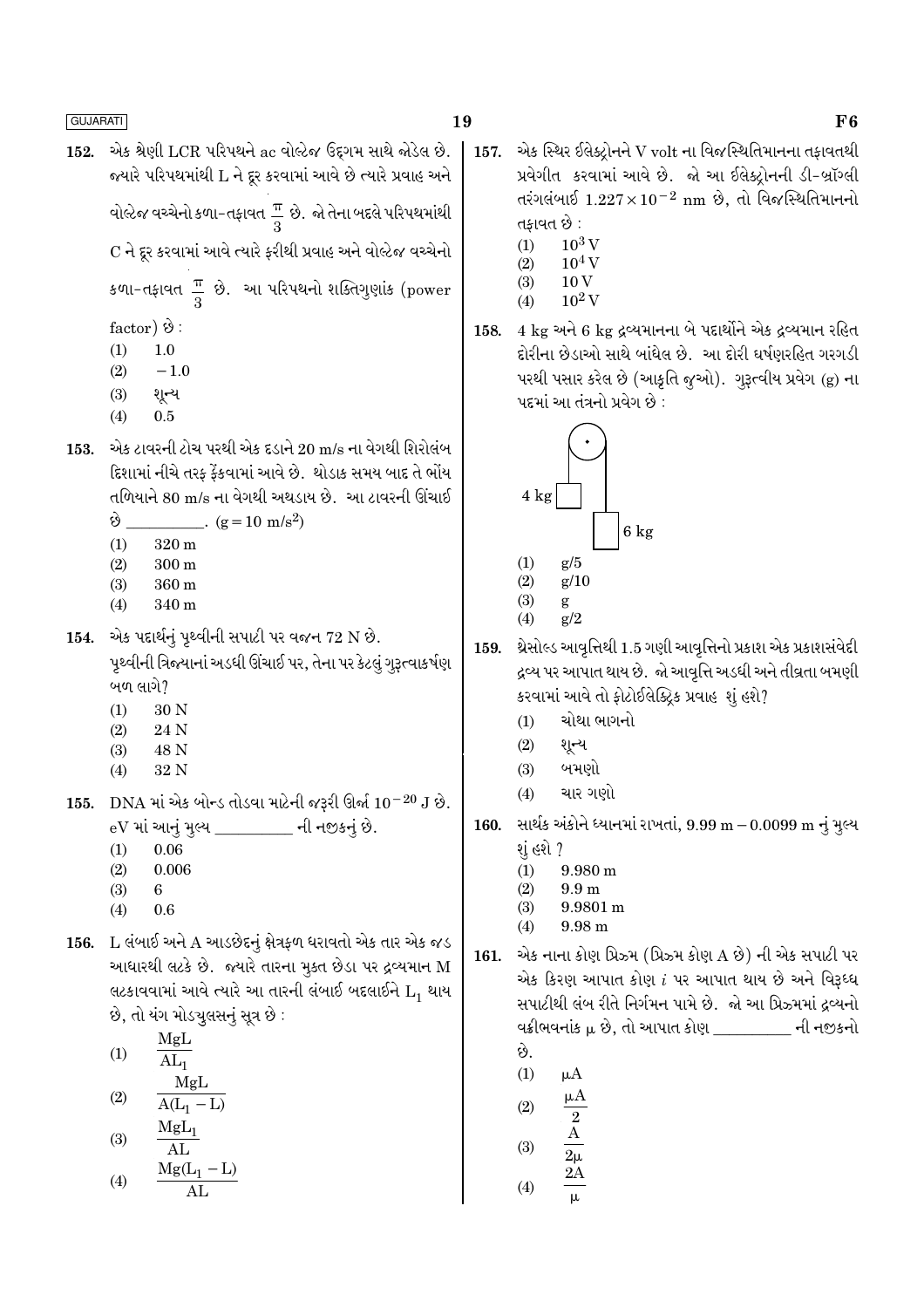20

- \_\_\_\_\_ ના લીધે p-n જંક્શન ડાયોડના ડિપ્લેશન ક્ષેત્રની 162. પહોળાઈમાં વધારો થાય છે.
	- કૉર્વર્ડ બાયસ અને રિવર્સ બાયસ બન્ને  $(1)$
	- કૉર્વર્ડ પ્રવાહના વધારા  $(2)$
	- ફક્ત ફૉર્વર્ડ બાયસ  $(3)$
	- ફક્ત રિવર્સ બાયસ  $(4)$
- 163. એક ગિટારમાં સમાન દ્રવ્યના બનેલા બે તારો  $A$  અને  $B$  જરાક અસમ સ્વરિત છે અને તે 6 Hz આવૃત્તિનો સ્પંદ ઉત્પન્ન કરે છે. જ્યારે B માં તનાવને જરાક ઘટાડવામાં આવે છે, આ સ્પંદની આવૃત્તિ વધીને 7 Hz થાય છે. જો A ની આવૃત્તિ 530 Hz હોય, તો B ની મૂળ આવૃત્તિ હશે \_
	- $(1)$  $536\,\mathrm{Hz}$
	- 537 Hz  $(2)$
	- $523\,\mathrm{Hz}$  $(3)$
	- 524 Hz  $(4)$
- 164. વિદ્યુતચુંબકીય તરંગની તીવ્રતામાં વિદ્યુતક્ષેત્ર અને ચુંબકીય ક્ષેત્ર ઘટકોનાં યોગદાનનો ગુણોત્તર \_\_\_\_\_\_\_\_\_ છે.  $(c = 0.012)$ વિદ્યુતચુંબકીય તરંગની ઝડપ)
	- $1: c$  $(1)$
	- $1: c^2$  $(2)$
	- $(3)$  $c:1$
	- $1:1$  $(4)$
- 165.  $0.2 \text{ m}^3$  કદના અવકાશના એક ચોક્કસ ક્ષેત્રમાં 5 V નો સમાન વીજસ્થિતિમાન જોવા મળે છે. આ ક્ષેત્રમાં વિદ્યુત ક્ષેત્રનું પરિમાણ છે :
	- $1 N/C$  $(1)$
	- $5 N/C$  $(2)$
	- શૂન્ય  $(3)$
	- $0.5$  N/C  $(4)$
- 166. યંગના ડબલ સ્લિટના પ્રયોગમાં, જો સૂસબ્ધ ઉદ્દગમો વચ્ચેનું અંતર અડધું કરવામાં આવે અને પડદાનું સુસબ્ધ ઉદ્દગમોથી અંતર બમણું કરવામાં આવે, તો શલાકાની પહોળાઈ \_\_\_\_\_\_\_\_ થશે.
	- ચાર ગણી  $(1)$
	- ચોથા ભાગની  $(2)$
	- બમણી  $(3)$
	- અડધી  $(4)$



- એક મિટર-બ્રિજના ડાબા ખાંચા (gap) માં એક અવરોધ તારને 168. જોડતાં તે જમણા ખાંચામાં ના 10  $\Omega$  અવરોધને એવા બિંદુ પર સંતુલિત કરે છે કે જે આ બ્રિજના તારને 3 : 2 ના ગુણોત્તરમાં વિભાજીત કરે છે. જો અવરોધ-તારની લંબાઈ 1.5 m છે. તો  $1 \Omega$  ના અવરોધ-તારની લંબાઈ છે :
	- $1.5 \times 10^{-1}$  m  $(1)$
	- $1.5 \times 10^{-2}$  m  $(2)$
	- $1.0 \times 10^{-2}$  m  $(3)$  $1.0 \times 10^{-1}$  m  $(4)$
	-
- જ્યારે એક યુરેનિયમ સમસ્થાનિક  $^{235}_{92}$ U પર ન્યૂટ્રૉનનો મારો 169. ચલાવવામાં આવે છે, તે  $^{89}_{36}\text{Kr}$ , ત્રણ ન્યૂટ્રૉન્સ અને ઉત્પન્ન કરે છે.
	- $^{101}_{36}\mathrm{Kr}$  $(1)$
	- $^{103}_{36}$ Kr  $(2)$
	- $^{144}_{\phantom{1}56}Ba$  $(3)$
	- $^{91}_{40}Zr$  $(4)$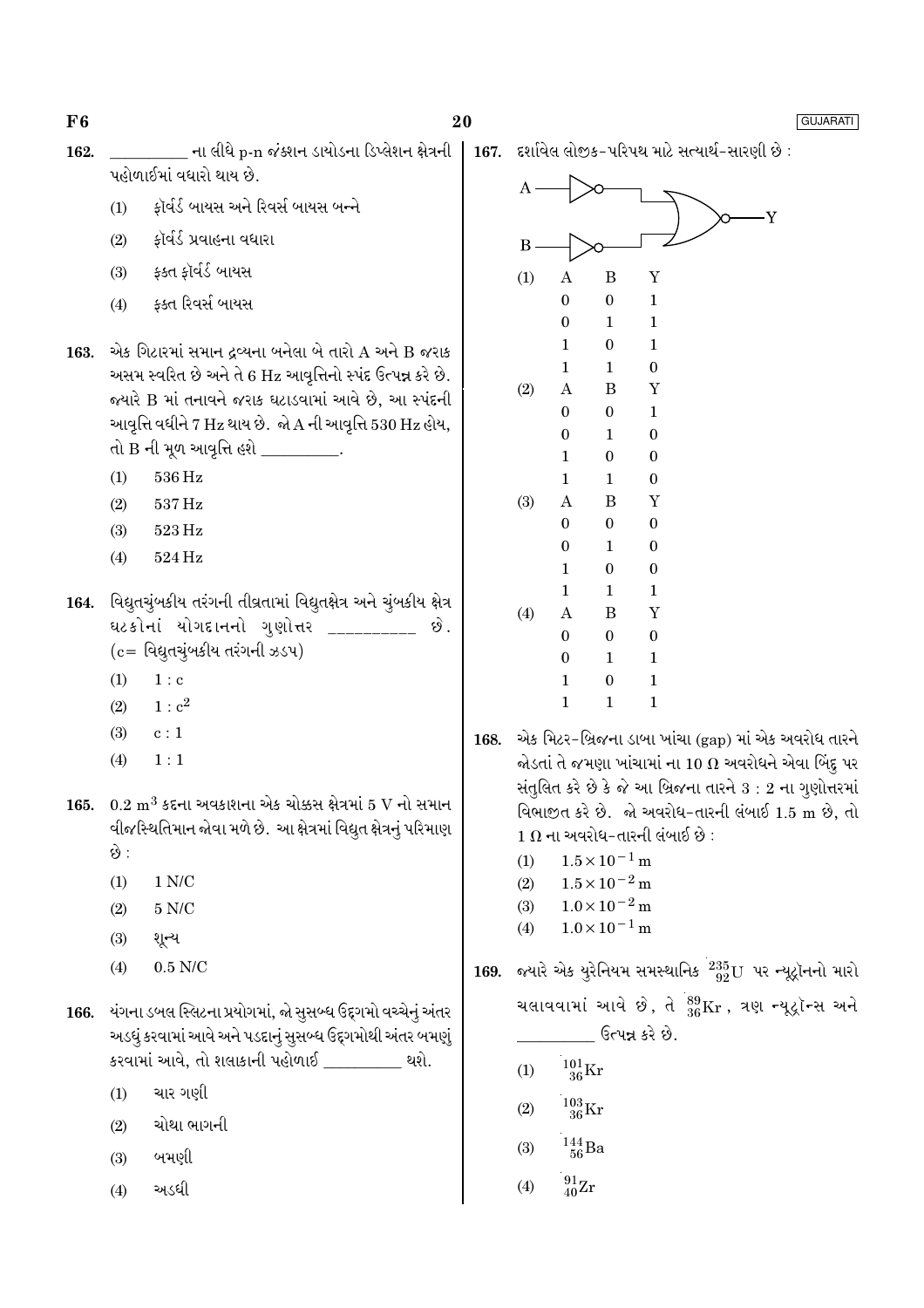

$$
(4) \qquad \frac{3}{2} \text{ k}_{\text{B}} \text{T}
$$

21

- 175.  $20 \text{ cm}^2$  ક્ષેત્રફળ ધરાવતી એક અપરાવર્તિત સપાટી પર  $20 \text{ W/cm}^2$  સરેરાશ ફ્લક્ષ ધરાવતો પ્રકાશ લંબરૂપે આપાત થાય છે. 1 મિનિટ સમય ગાળામાં આ સપાટી દ્વારા પ્રાપ્ત થતી ઊર્જા છે :
	- $(1)$  $24 \times 10^3$  J
	- $48 \times 10^3$  J  $(2)$
	- $10 \times 10^3$  J  $(3)$
	- $12\times10^3$  J  $(4)$

$$
176. \, \text{Vldu01} \, \text{Vldu0} \, \text{Vldu0}
$$

- $[\rm ML^0T^{-2}]$  $(1)$
- $[ML^{-1}T^{-2}]$  $(2)$  $(3)$
- $[MLT^{-2}]$  $[ML^2T^{-2}]$  $(4)$
- સમાન ક્ષમતા ધરાવતાં બે નળાકારો A અને B ને એક બીજા સાથે 177. એક સ્ટોપ કૉક થી જોડેલ છે. A એક પ્રમાણભુત તાપમાન અને દબાણે એક આદર્શ વાયુ ધરાવે છે. B સંપૂર્ણ ખાલી છે. આ આખી પ્રણાલી ઉષ્મીય અવાહક છે. આ સ્ટોપ કૉકને અચાનક ખોલવામાં આવે છે. આ પ્રક્રિયા છે :
	- સમકદ  $(1)$
	- $(2)$ સમદાબ
	- સમતાપી  $(3)$
	- સમોષ્મી  $(4)$
- 599 સસેપ્ટીબીલીટી ધરાવતો એક લોખંડના સળિયાને 178.  $1200\,\mathrm{A\,m^{-1}}$  ચુંબકન ક્ષેત્ર આપવામાં આવે છે. આ સળિયાના દ્રવ્યની પરમિઆબીલીટી છે :
	- $(\mu_0 = 4\pi \times 10^{-7} \text{ T m A}^{-1})$
	- $2.4\pi \times 10^{-5}$  T m A<sup>-1</sup>  $(1)$
	- $2.4\pi \times 10^{-7}$  T m A<sup>-1</sup>  $(2)$
	- $2.4\pi \times 10^{-4}$  T m A<sup>-1</sup>  $(3)$
	- $8.0 \times 10^{-5}$  T m A<sup>-1</sup>  $(4)$
- સરળ આવર્ત ગતિ કરતાં એક કણના સ્થાનાંતર અને પ્રવેગ વચ્ચેનો 179. કળા તફાવત \_\_\_\_\_\_\_\_\_\_ છે.
	- $\frac{\pi}{2}$  rad  $(1)$
	- $(2)$ શૂન્ય

$$
(3) \qquad \pi \text{ rad}
$$

- rad  $(4)$
- 180. એક 200 V, 50 Hz ના ac સપ્લાય સાથે 40 μF નો એક કેપેસિટર જોડેલ છે. આ પરિપથમાંના પ્રવાહનું rms મુલ્ય આશરે
	- છે.  $2.5A$  $(1)$ 25.1 A  $(2)$  $1.7A$  $(3)$  $2.05A$  $(4)$

$$
-0.000
$$

### ${\bf F6}$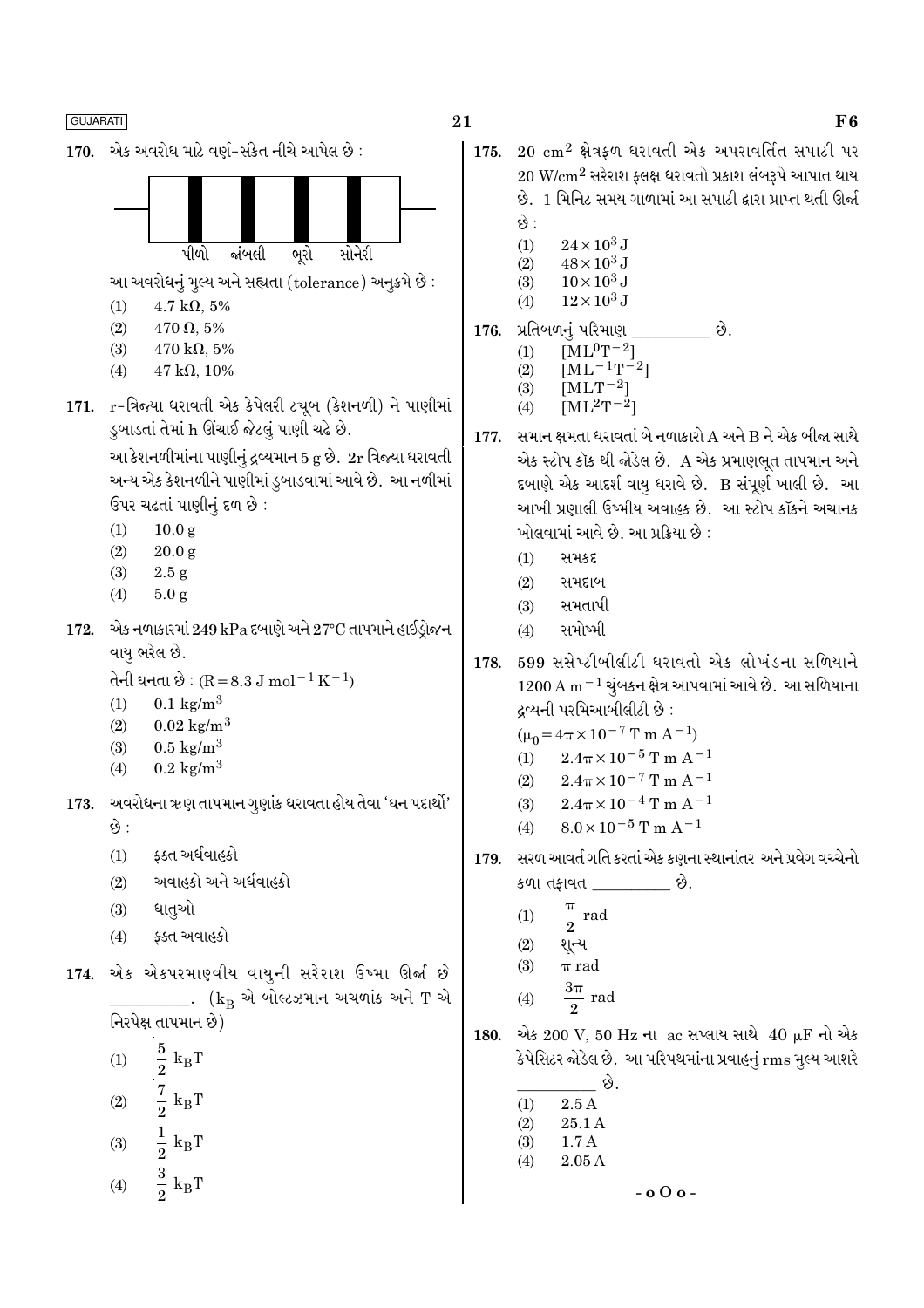## Space For Rough Work / રફ કાર્યનું સ્થાન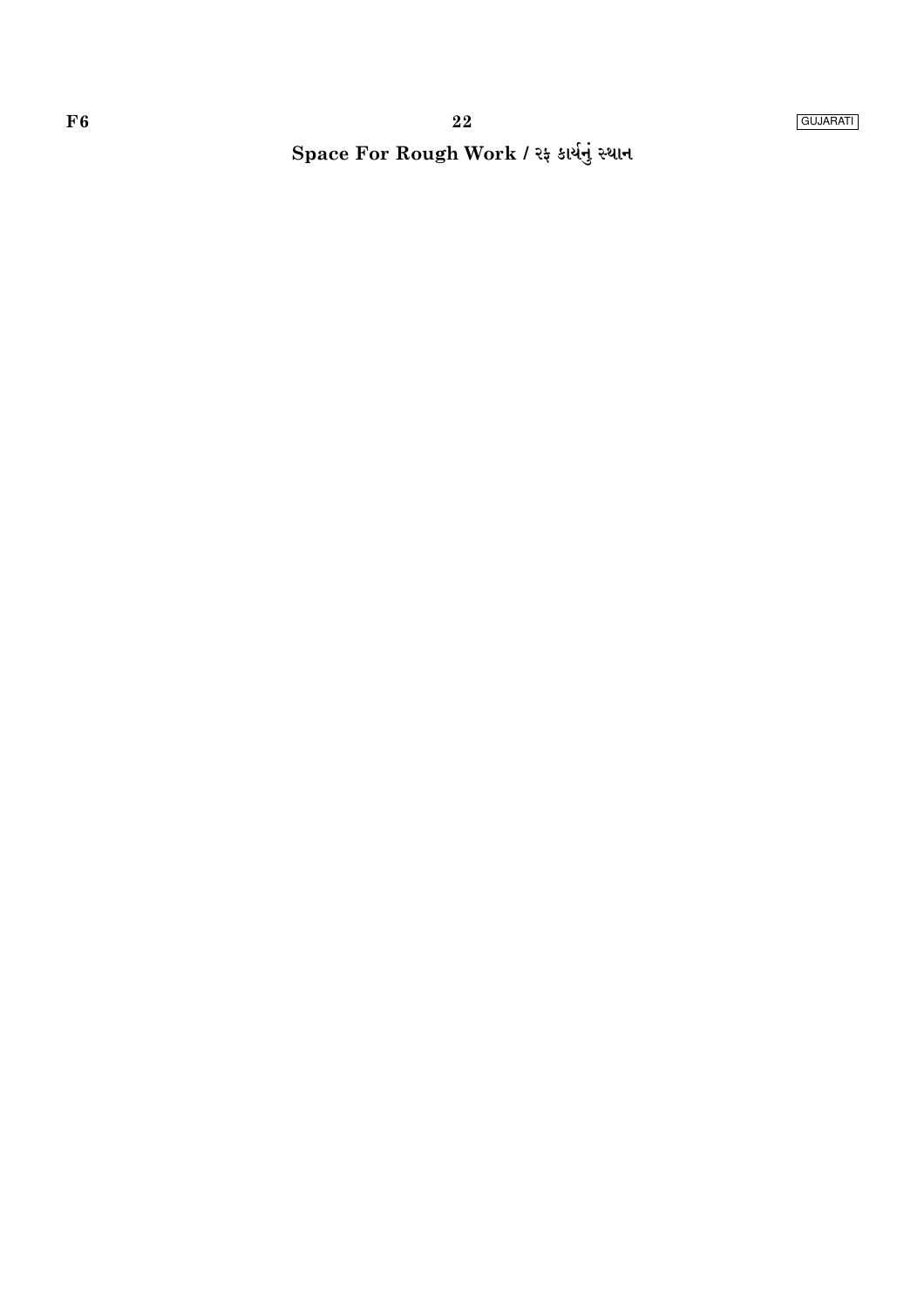Space For Rough Work / રફ કાર્યનું સ્થાન